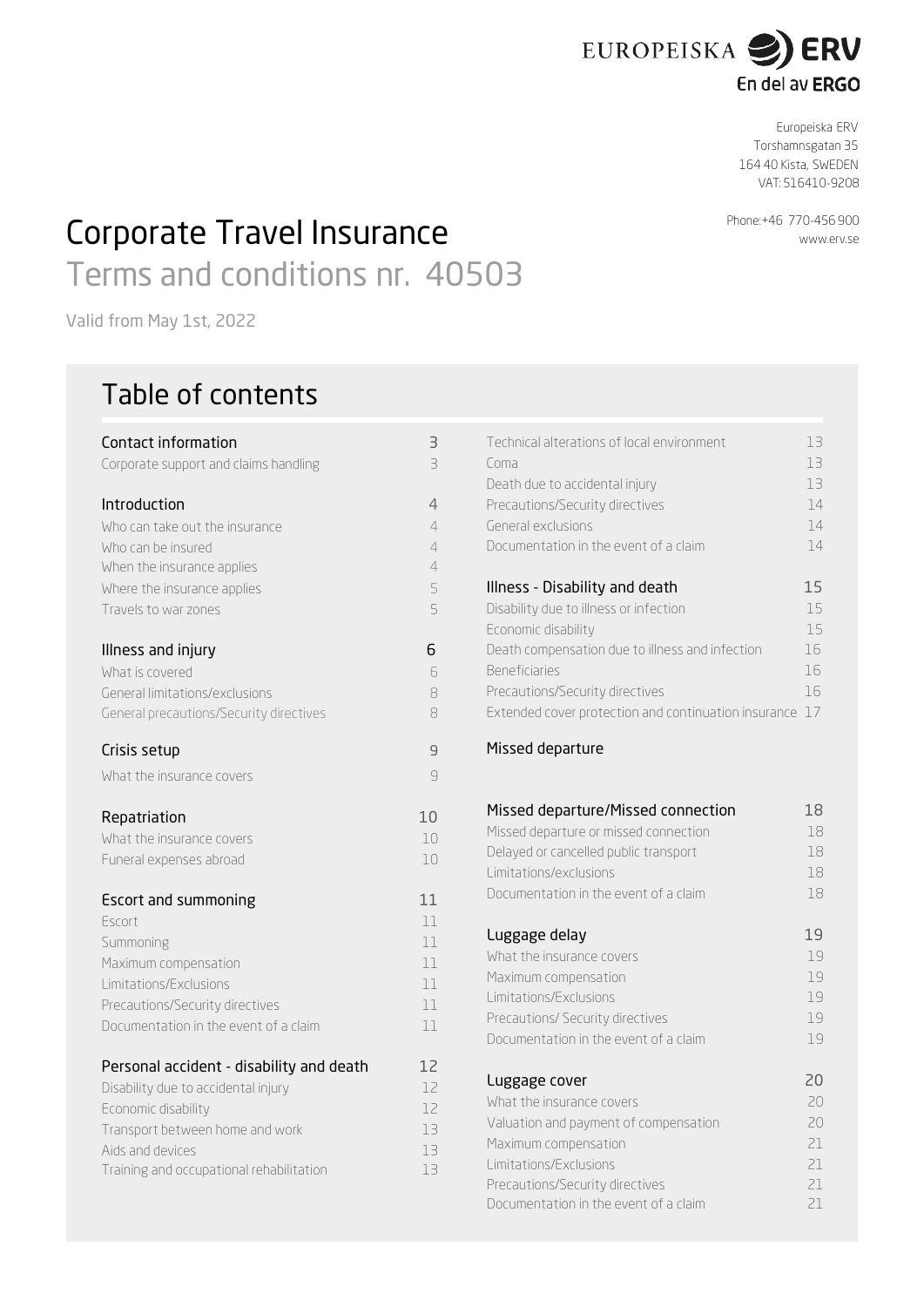# Table of contents

# Personal liability and legal expenses coverage 22

| Private liability |  |  |
|-------------------|--|--|
| Legal expenses.   |  |  |

# Personal assault 25

| What the insurance covers             | 25 |
|---------------------------------------|----|
| Maximum compensation                  | 25 |
| Limitations/Exclusions                | 25 |
| Precautions/Security directives       | 25 |
| Documentation in the event of a claim | 25 |

# OPTIONAL COVERS

| Road Safety<br>What the insurance covers         | 26<br>26 | Common terms and conditions of the contract 34 |    |  |
|--------------------------------------------------|----------|------------------------------------------------|----|--|
| Maximum compensation<br>Limitations/Exclusions   | 26<br>26 | Notification of claim                          | 39 |  |
| Documentation in the event of a claim            | 26       | Definitions                                    | 40 |  |
| Curtailment and Replacement employee             | 27       |                                                |    |  |
| Curtailment                                      | 27       |                                                |    |  |
| Replacement employee                             | 27       |                                                |    |  |
| Reimbursement of unused travel expenses          | 28       |                                                |    |  |
| Maximum cover                                    | 28       |                                                |    |  |
| Limitations/Exclusions                           | 28       |                                                |    |  |
| Security Package                                 | 29       |                                                |    |  |
| Evacuation                                       | 29       |                                                |    |  |
| Extended stay due quarantine or natural disaster | 29       |                                                |    |  |
| Closure by order of public authority             | 29       |                                                |    |  |
| Search and rescue                                | 30       |                                                |    |  |
| Hostage compensation                             | 30       |                                                |    |  |
| Excess coverage                                  | 31       |                                                |    |  |
| Home insurance                                   | 31       |                                                |    |  |

| Home insurance                        | 31 |
|---------------------------------------|----|
| Car insurance                         | 31 |
| Limitations/Exclusions                | 31 |
| Precautions/Security directives       | 31 |
| Documentation in the event of a claim | 31 |

| Personal liability and legal expenses coverage 22 |    | Excess elimination for hired vehicle<br>32     |    |  |
|---------------------------------------------------|----|------------------------------------------------|----|--|
| Private liability                                 | 22 | What the insurance covers                      | 32 |  |
| Legal expenses                                    | 23 | Maximum cover                                  | 32 |  |
|                                                   |    | Limitations/Exclusions                         | 32 |  |
| Personal assault                                  | 25 | Documentation in the event of a claim          | 32 |  |
| What the insurance covers                         | 25 |                                                |    |  |
| Maximum compensation                              | 25 | Cancellation                                   | 33 |  |
| Limitations/Exclusions                            | 25 | When the insurance applies                     | 33 |  |
| Precautions/Security directives                   | 25 | What the insurance covers                      | 33 |  |
| Documentation in the event of a claim             | 25 | Maximum compensation                           | 33 |  |
|                                                   |    | Limitations/Exclusions                         | 33 |  |
|                                                   |    | Precautions/Security directives                | 33 |  |
| <b>OPTIONAL COVERS</b>                            |    | Documentation in the event of a claim          | 33 |  |
| Road Safety                                       | 26 | Common terms and conditions of the contract 34 |    |  |

| .                                      | __ |                       |    |
|----------------------------------------|----|-----------------------|----|
| What the insurance covers .            |    |                       |    |
| Maximum compensation                   |    | Notification of claim | 39 |
| l imitations/Exclusions I              |    |                       |    |
| Decumentation in the quent of a claim. |    | <b>Definitions</b>    |    |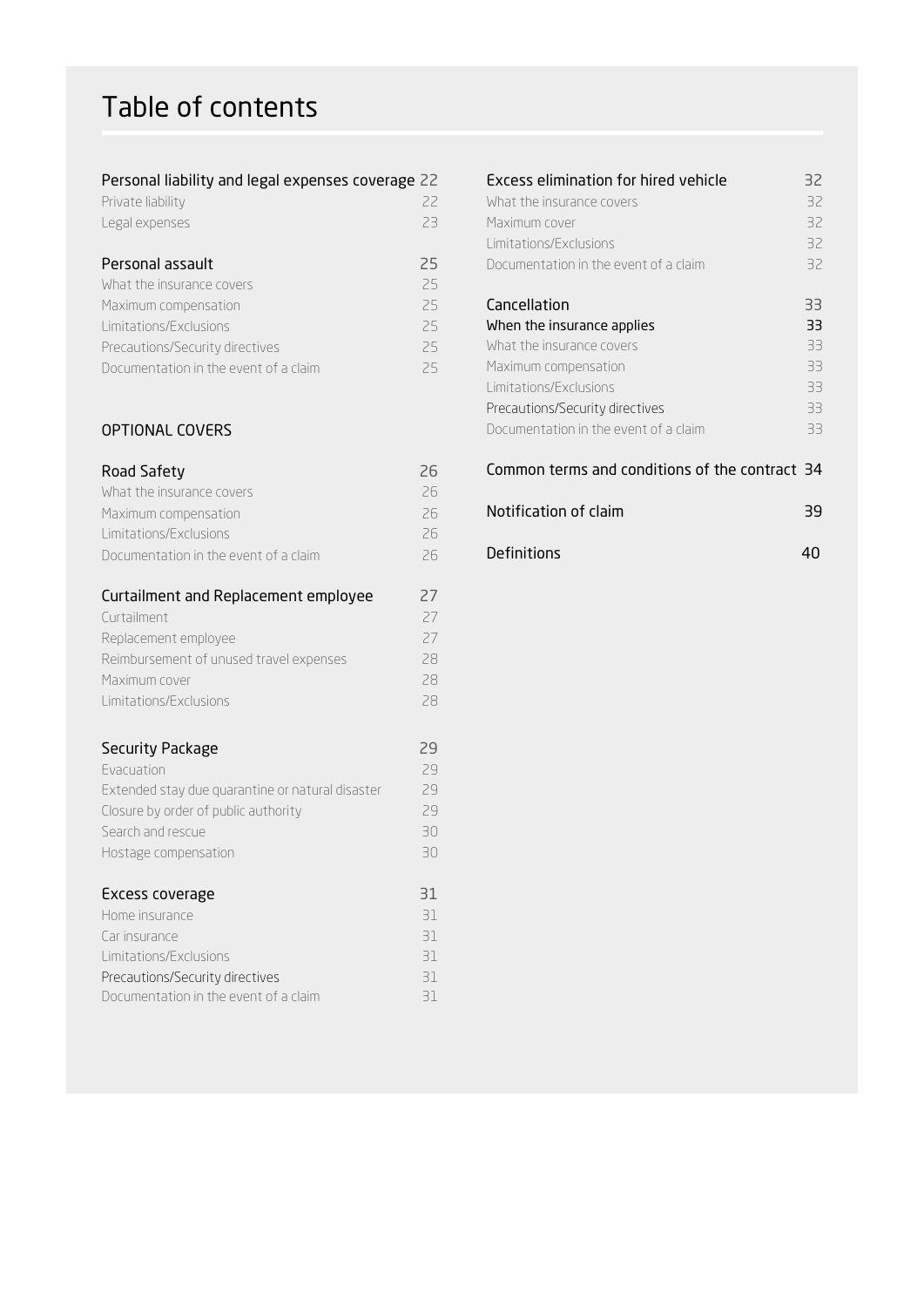# <span id="page-2-0"></span>Contact information

| Do you have questions about<br>insurance?<br>Many answers can be found at erv.se.<br>You are also welcome to contact our corporate<br>support. | Corporate support<br>Telephone/email:<br>Monday - Friday<br>Opening hours at www.erv.se | www.erv.se/foretag<br>$\sqrt{}$ +46 770 457 970<br><sup>2</sup> corporate@erv.se |
|------------------------------------------------------------------------------------------------------------------------------------------------|-----------------------------------------------------------------------------------------|----------------------------------------------------------------------------------|
| In case of emergency<br>Always contact our assistance company<br>Europeiska ERV Alarm.                                                         | Europeiska ERV Alarm<br>(in case of emergency)<br>Open 24/7/365                         | $\sqrt{}$ +46 770 456 920<br>@ erv-alarm@euro-center.se                          |

# Do you want to make a claim or have questions about a claim?

You can make your claim online at **erv.se.** If you need help to register your claim, or have have questions about an ongoing claim, please contact our claims department.

Claims department Telephone/email: Monday - Friday

Opening hours at erv.se

[www.erv.se/en/corporate/](http://www.erv.se/en/corporate/) make-a-claim-corporate/

 $\sqrt{}$  +46 770 456 917

[corporateclaims@erv.se](mailto:corporateclaims@erv.se)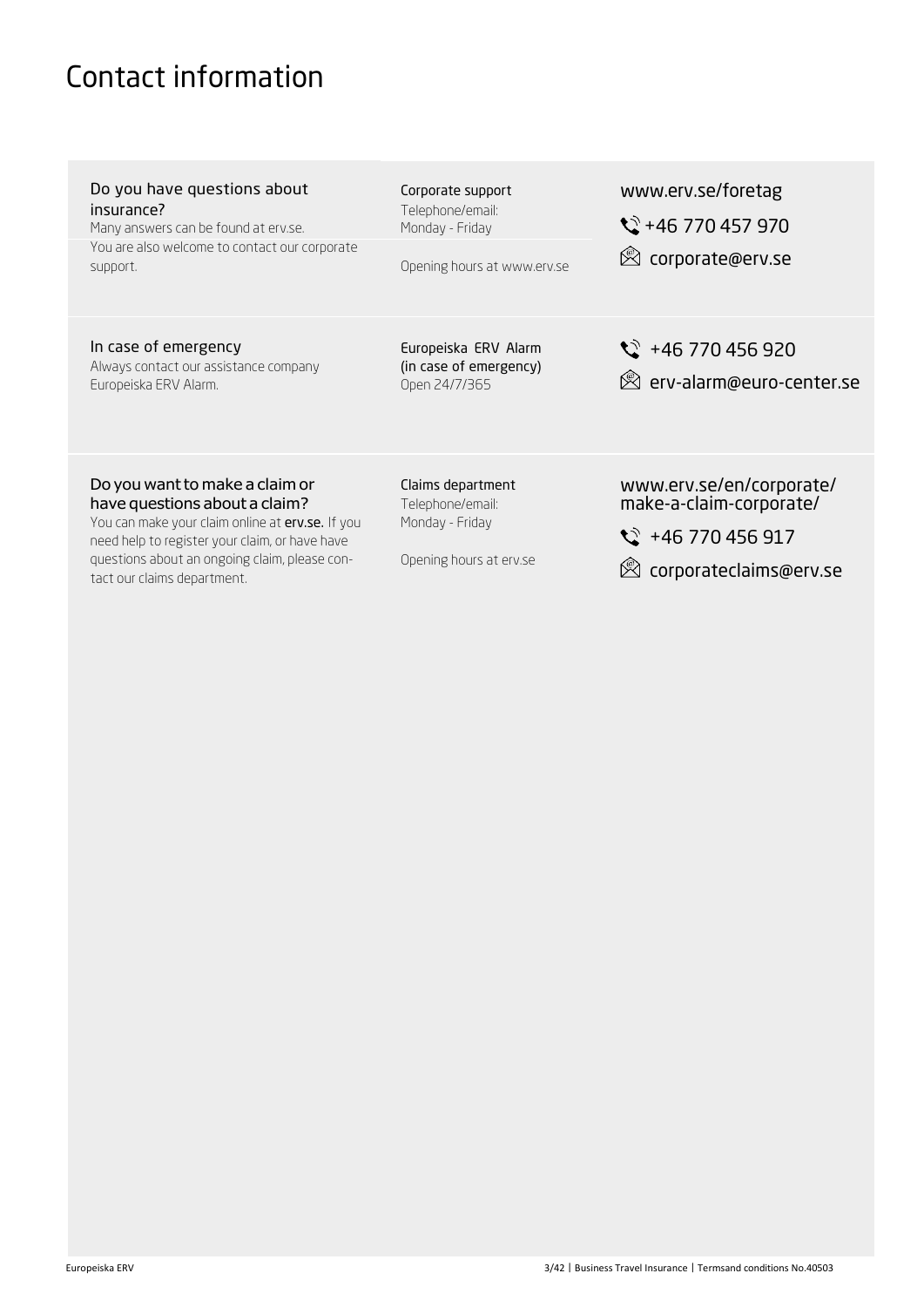# Introduction

# Consider this when you read the Terms and conditions:

- 1. The terms and conditions should be read together with the insurancepolicy,whichtogetherconstitutetheinsurancecontract.
- 2. If special conditions apply for your insurance this will be stated in the insurance policy.
- 3. Please note that only the cover stated in the insurance policy is applicable to your insurance.
- 4. Limitations, exclusions and precautions/*security directives* are marked in grey.
- 5. Allwords in *italics* aredefined atthe end ofthe insurance conditions.

These terms and conditions were elaborated in Swedish and subsequentlytranslatedintoEnglish. IntheeventofdiscrepanciesbetweentheSwedishandtheEnglishversions, theoriginal Swedish version will prevail.

# Who can take out the insurance A

The insurance can be taken out by a company or an association with a registered office within the EU/EEA. The company/association is the *policyholder*. It is a precondition for cover that Europeiska ERV has been informed about  $\mathbb{U}$  When the insurance applies and has approved all foreign legal entities (branches, companies and similar) to be covered by the insurance.

# Who can be insured B

Persons who are nationally registered within the EU/EEA and are entitled to benefits according to applicable law concerning public health care or private health insurance in the *country of residence* can be insured, unless otherwise agreed and stated in the insurance policy.

The following persons are insured when travelling in the interests of the *policyholder*:

- Employees;
- **Employed owners and co-owners;**
- CEO and members of the board of the company;
- **E** Trainee, when travelling in the interest of the *policy holder;*

▪ Spouses/*cohabiting partners*/children of the above-mentioned persons up to a maximum of 45 consecutive days, if stated in the insurance policy;

- Guests invited by the company/organization are insured, if stated in the insurance policy;

**Freelance workers/consultants, if stated in the insurance** policy.

The persons who are covered by the insurance and who are stated in the insurance policy are hereinafter referred to as "you" or "the insured".

# Insurance provider for this insurance

Europæiske Rejseforsikring A/S, CVR-nr 62 94 05 14, through Europeiska ERV Filial, org. no. 516410-9208, hereinafter called Europeiska ERV.

Torshamnsgatan 35 164 40 KISTA Phone: +46 (0) 770 456 900

Supervisory authority is the Danish Finanstilsynet.

These insurance policy conditions contain a number of *security directives*, standards of care, exclusions and limitations for the respective categories of insurance coverage. In case you do not follow these directives, compensation may be reduced or denied.

> Insurance coverage applies in respect of the insured as long as employment is in force, unless otherwise agreed and stated in the insurance policy.

# $\circled{c}$

The insurance applies – unless otherwise contractually agreed - during *business trips* for up to 365 consecutive days from the departure date, even if shorter breaks are taken for e.g. visiting the *country of residence*.

The insurance applies during a journey/assignment outside the *residence/temporary residence*, or *regular workplace*  and which is undertaken in the course of duty on behalf of the employer.

A *business trip* starts upon departure from your *residence/ temporary* residence or the ordinary *regular workplace* and ends on *return* to one of these places.The insurance also applies during working hours and leisure hours during the *business trip*. If the trip/assignment is interrupted for private matters on the location where the *business trip* should be ended, prior to your *return* to the residence or workplace, the insurance will apply only up to the time of such interruption. Interruption for private matters is considered interruptions without any natural connection to the *business trip*/assignment.

During a *business trip* outside the *country of residence* the insurance will also apply during vacation outside the *country of residence* up to totally 14 days, provided the vacation is in direct conjunction with the *business trip*.

If the cover Cancellation is taken out, the cover applies from the time of booking of the *business trip* until you commence your *business trip*.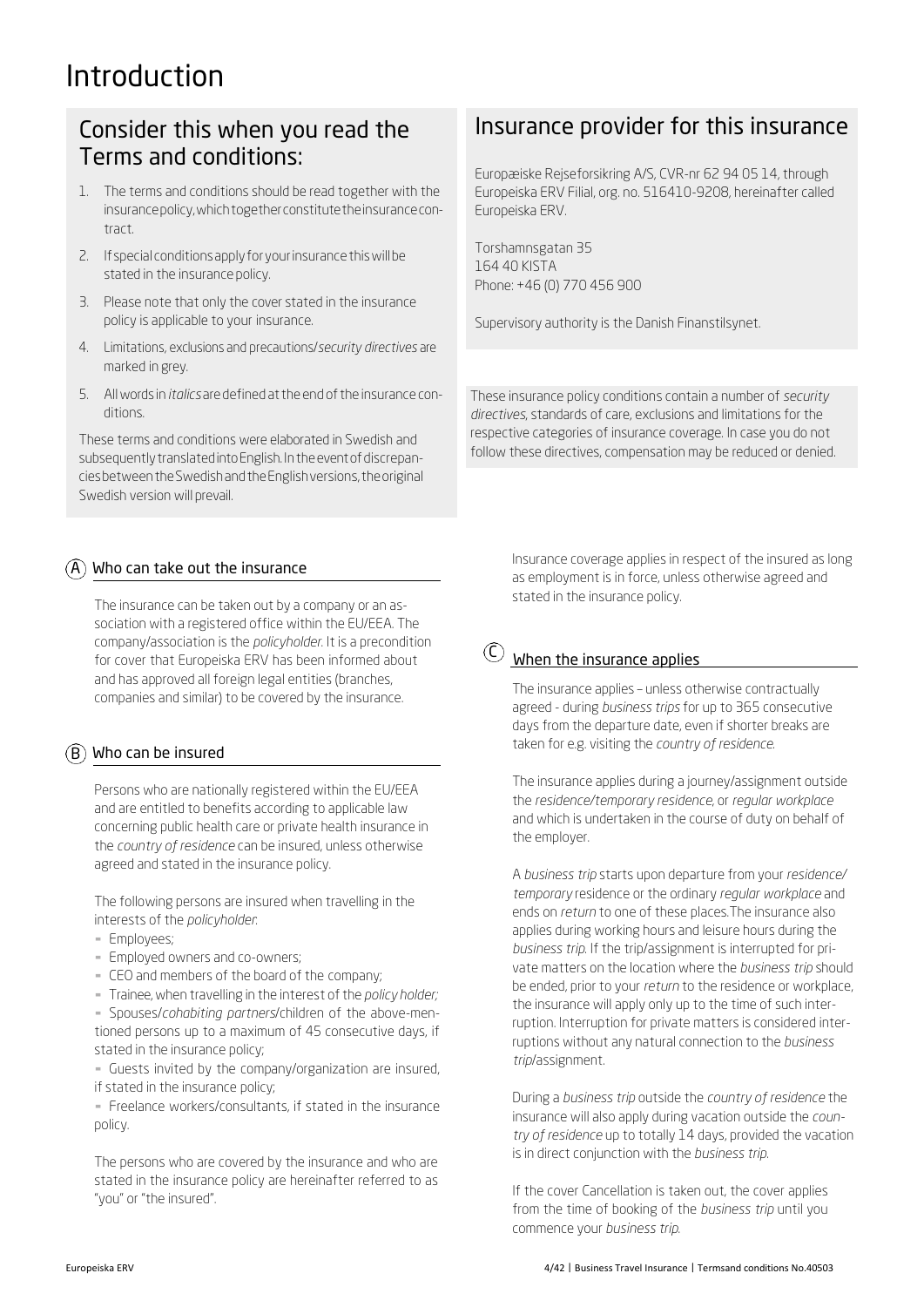# SPECIAL AGREEMENT FOR CERTAIN OCCUPATIONAL **CATEGORIES**

For the following occupational categories, a special agreement is required for the insurance to apply during their ordinary daily business travel while on duty: chauffeurs, repair men, installation engineers, service technicians, mechanics and building/construction workers.

For other occupational categories, daily assignments for clients are considered as *business trips*, provided the assignment with one and the same client in your *country of residence* does not exceed three (3) months. After three (3) months, the workplace of the client is considered your ordinary *stationary workplace*.

#### SPECIAL AGREEMENT FÖR CERTAIN ASSIGNMENTS OR JOURNEYS

For certain assignments/journeys a special agreement with Europeiska ERV is required for the insurance to apply.

Unless otherwise agreed with Europeiska ERV, and stated in the insurance policy, the following assignments / journeys are not covered by the insurance:

▪ Travel between the *residence/temporary residence* and the *regular workplace* in the *country of residence*, and vice versa;

- Weekly commuter travel;

- Assignments / work tasks performed by the insured during vacation or other leisure time.

#### PRECAUTIONS/SECURITY DIRECTIVES

If you are covered by both Europeiska ERV's Corporate Travel Insurance and Europeiska ERV's Corporate Expatriate Insurance, compensation will only be paid under the policy which is most beneficial to you.

# Where the insurance applies D

The insurance applies throughout the world

# E) SPECIAL PROVISIONS REGARDING WAR ZONES additional insurance is required

Special provisions apply to stays in and travels to *war zones.*

For travel to countries/areas which prior to outward travel are characterised as a *war zone*, a *war zone* insurance must be taken out. *War zone* insurance must be taken out before departure to the *war zone* and must be stated the insurance policy. The *war zone* insurance replaces all covers in the business travel insurance. If no such *war zone* insurance is taken out prior to travel into the *war zone*, there is no cover for claims arising during a stay in the *war zone.*

Europeiska ERV may refuse to provide *war zone* insurance if Europeiska ERV deems the risk in the *war zone* concerned to be too high. It is incumbent on the *policyholder* to keep

informed about which countries are classified as a *war zone.* The current list of *war zones* can be found at www.erv.se/ foretag/service-och-tjanster/riskomraden.

If the area where the insured is already located is declared a *war zone*, the business travel insurance taken out previously will apply for up to 14 days from the time when the area was declared a *war zone.* All cover will then cease. During the course of this 14-day period Europeiska ERV must be contacted, and the insured has the option to:

▪ Leave the area;

▪ Take out insurance for a *war zone*, if Europeiska ERV approves it.

If you don't leave the area within 14 days or additional *war zone* cover is declined, the business travel insurance will cease to apply from day 15, counting from the date the area was classified as a *war zone*.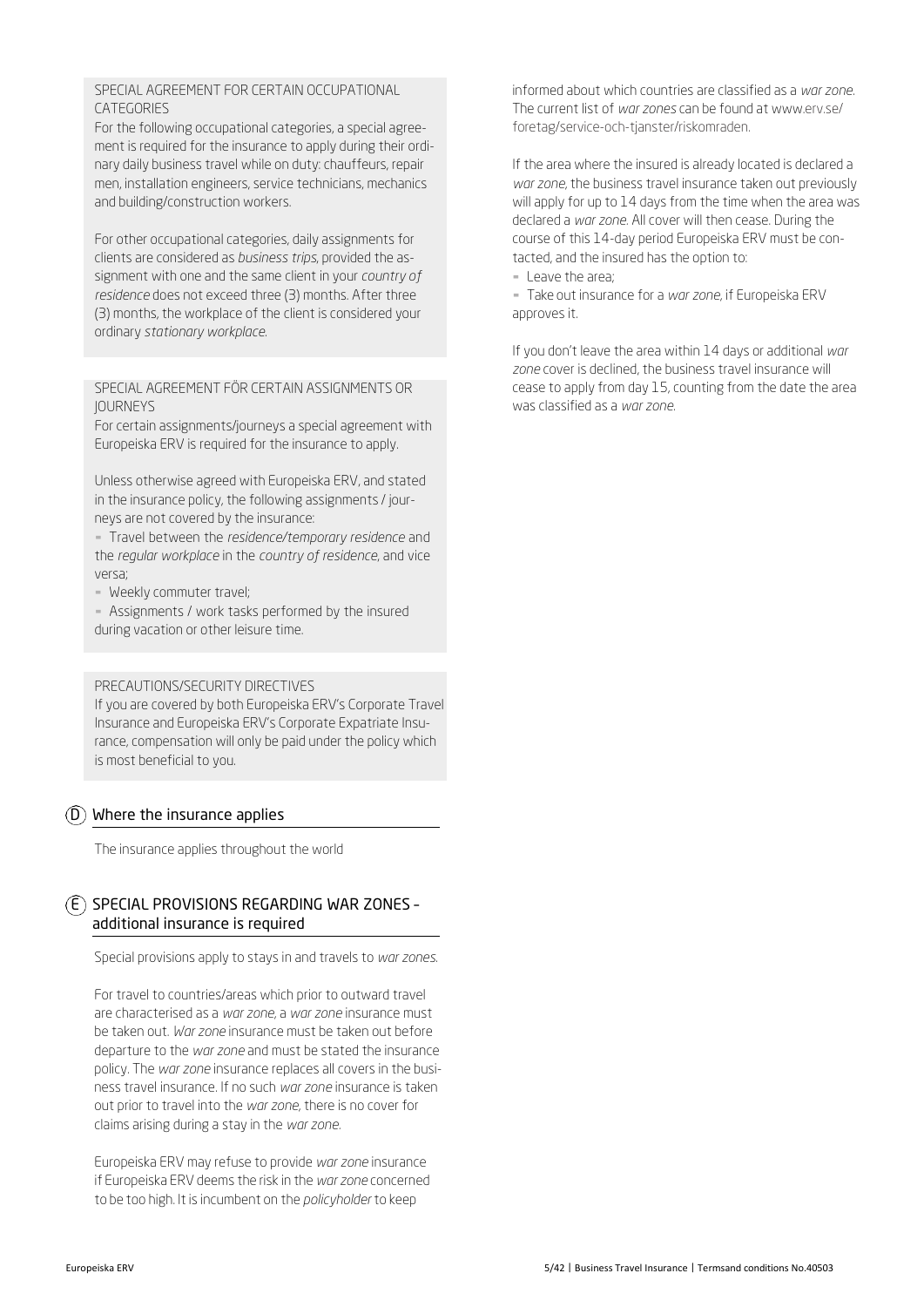# 1. Illness and injury

# 1.1 What is covered

#### Coverage in case of illness and injury

In case of *illness* compensation is paid for up to one (1) year from the day of the first visit to a physician. In case of injury compensation is paid for up to three (3) years from the accident.

You should be able to verify that the *illness*/injury occurred during a *business trip.*

# Limitation

Compensation is not payable for expenses incurred in connection with a medical condition where symptoms were apparent already before commencement of the journey. However, compensation is payable in the event of a significant and unexpected acute deterioration of the insured's medical condition. It is considered that the acute phase has passed when the insured's medical condition has stabilised, even if continued treatment is required.

#### 1.1.A Emergency / Unforeseen illness and injury

Unless otherwise stated the insurance covers *reasonable and necessary costs* for unforeseen illness or injury occurred during the *business trip*:

*a)* Treatment of *emergency/unforeseen illness and injury;*

b) Admission to hospital food and other associated hospital services;

c) Medication prescribed by the treating *physician*.

d) Ambulance or similar patient transport to the nearest suitable place of treatment;

e) Transfer to the nearest suitable place of treatment if Europeiska ERV deems such medical transport to be necessary and advisable as a result of lack of necessary treatment possibilities at the present place of treatment;

f) Treatment and assistive devices prescribed by the treating physician for healing effect;

*g)* Catching up with your *original fixed itinerary,* outside the borders of your *country of residence*, at maximum the same class of travel as the original journey , if, because of acute *illness* or injury, you have not been able to follow your originally *fixed itinerary* due to *unforeseen illness or injury;*

h) The insurance covers additional expenses verified with receipts in case of hospitalisation abroad at up to SEK 600 per day for a maximum of 365 days.

# Precautions/Security directives

- The insurance covers both private and public medical care.

- The initial medical contact must be made during the trip.

▪ The *treating physician* at the *destination* must be licensed, qualified and impartial.

▪ Europeiska ERV reserves the right to arrange for your *re-*

*patriation* to your *country of residence* and/or to move you to another hospital, including transfer to another country for continued suitable treatment.

#### Documentation in the event of a claim

▪ Medical record or certificate from the treating *physician*  at the *destination*, which states the diagnosis, treatment and the costs;

**-** Receipts for expenses you have incurred.

# 1.1.B Pregnancy and childbirth

The insurance covers unexpected illness or complications for the mother/fetus arising out of pregnancy or birth, if the conditions for coverage are otherwise fulfilled. The insurance allso covers treatment of a child born prematurely. i.e. before the 37th week of pregnancy (36+6).

# 1.1.C Psychologist or psychiatrist

Consultation with a psychologist or psychiatrist in cases where you have witnessed, or where you have been subject to a traumatic event. It is a condition that the treatment is approved by Europeiska ERV.

#### Maximum cover

The maximum amount is SEK 25,000 per insured, per claim.

#### 1.1.D Local travel costs

The insurance covers *reasonable and necessary additional costs* for local travel costs in connection with medical care and/or treatment. If you travel by private car we will reimburse up to the 1.85 SEK per kilometre.

# 1.1.E Expenses for food and accommodation

The insurance covers *additional reasonable and necessary additional costs* for food and accommodation in case:

▪ you can be treated as an *outpatient*instead of an inpatient;

- Your stay is prolonged beyond your period of travel due to hospitalisation or unforeseen *illness* or injury for a maximum of 60 days.

# 1.1.F Compensation in the case of sick leave

In the case of a minimum of 30 days of full sick leave, the insurance covers compensation of SEK 2,000 per month up to a maximum of six (6) months. The sick leave must be attested by medical record, payments of sickness benefit, etc.

# 1.1.G Emergency dental treatment

The insurance covers *reasonable and necessary costs* for urgent and pain-relieving dental treatment at the destination which is necessary due to acute toothache. If it is not possible to visit a dentist at a destination outside the *country of residence,* temporary acute treatment can also be carried out on your immediate return to your *country of residence.*

It is a requirement that the treating dentist is licensed in the country where you are treated.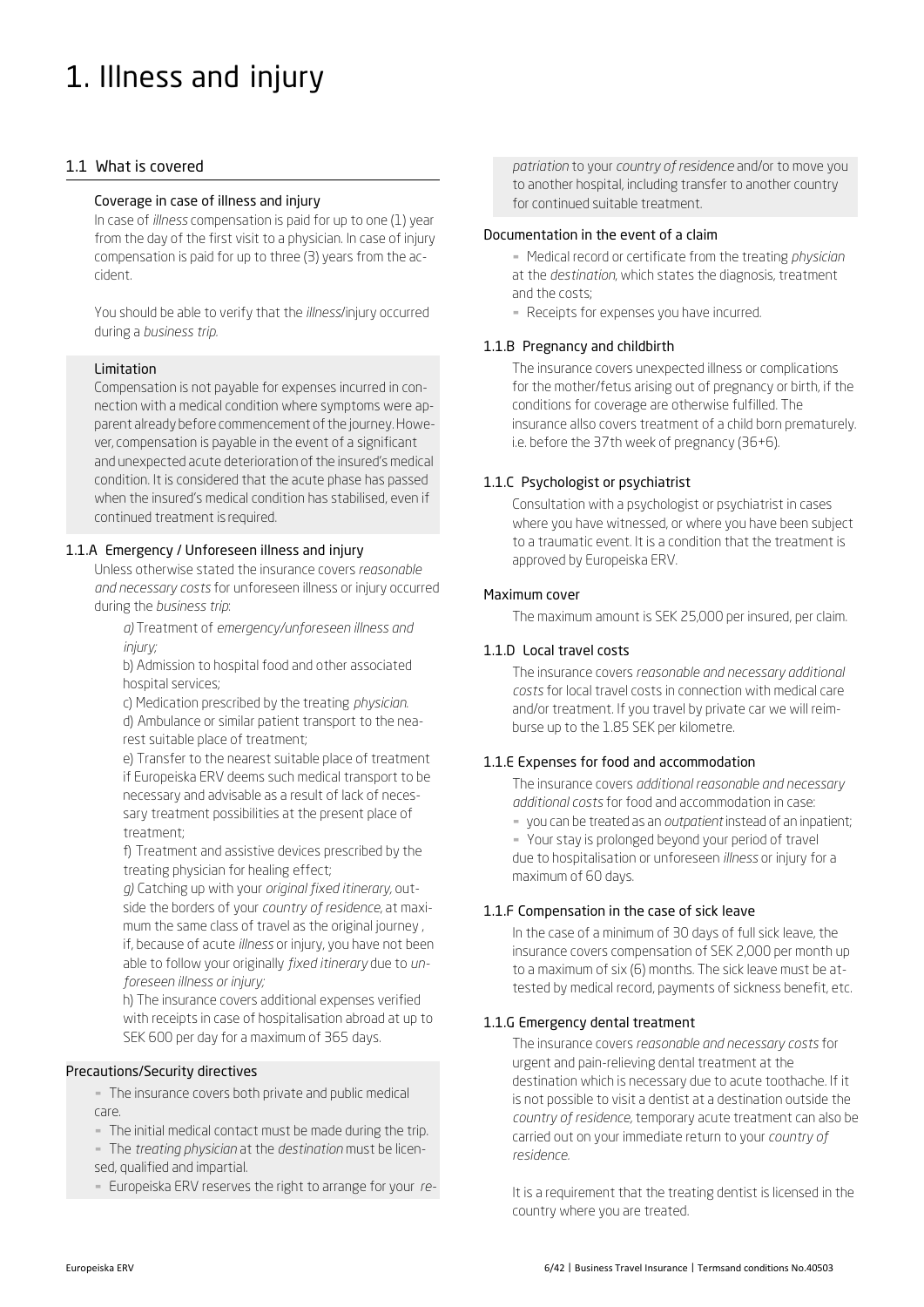#### Limitations/Exclusions

a) The insurance does not pay for dental treatment where the need for treatment in all likelihood already existed before starting the business trip.

b) The insurance also does not pay for the completion of treatment that has already begun when you started the *business trip*.

#### Documentation in the event of a claim

▪ Dental record or certificate from the treating dentist at the destination, in which treatment and expenditure are stated.

#### 1.1.H Dental injury

In case of dental injury compensation is payable during a period of three (3) years from the date of the accident. Dental injury due to chewing and biting are not regarded as accident. However compensation is payable for acute temporary dental treatment following injury due to biting and chewing.

In the event of dental treatment due to *bodily injury* where, according to the *dentist*, the treatment must be postponed; this can be approved if the treatment starts within 3 years and has been concluded within 5 years from the time of the accident. If the treatment must be postponed due to the age of the insured, this can be carried out up to the time you reach 25 years of age.

#### Limitations/Exclusions

a) The insurance does not pay for dental treatment where the need for treatment in all likelihood already existed before starting the *business trip*.

b) The insurance also does not pay for the completion of treatment that has already begun when you started the business trip.

#### Documentation in the event of a claim

▪ Dental record or certificate from the treating dentist at the destination, in which treatment and expenditure are stated.

#### 1.1.I Physiotherapy and chiropractic treatment

The insurance covers *reasonable and necessary costs* for treatment by a physiotherapist, chiropractor, occupational therapist, osteopath or acupuncturist without referral from a physician, if you have an urgent need for immediate pain relief during your trip.

#### Maximum amount

The maximum amount is SEK 10,000 per insured per trip.

#### Precautions/ Security directives

It is a requirement that all treatments are carried out by a certified therapist within each form of treatment.

#### Documentation in the event of claim

▪ Medical record or certificate from the therapist at the destination, in which treatment and expenditure are stated.

- Receipts for expenses incurred by you.

#### 1.1.J Medical malpractice

The insurance covers compensation for lasting disability directly resulting from documented medical malpractice when the treatment in question has been carried out by a qualified and licensed physician during admission to hospital or *outpatient* treatment.

It is a requirement that the treatment concerns a medical condition covered by this insurance.

It is a requirement that a licensed physician during the *business trip* carries out treatment that would entitle you to compensation for bodily injury in accordance with the principles in the Swedish Patient Injury Act in force at any given time.

Europeiska ERV calculates the degree of medical disability in accordance with common statistical tables established within the Swedish insurance industry. The calculation is based on the table that was valid at the time when the claim event occurred.

The compensation constitutes the difference between the actual disability suffered as a result of the erroneous medical treatment and the disability which would have resulted anyway following proper medical treatment. Compensation is paid with the part of the insurance amount SEK 1 000 000 corresponding to the difference in degree of disability.

#### Maximum compensation

The maximum compensation is SEK 1,000,000 per insured per trip.

#### Limitations/Exclusions

The insurance does not cover:

a) Erroneous treatment carried out by healthcare professionals other than a qualified and licensed physician; b) Lasting incapacity resulting directly or that can be expected from an illness or injury;

c) Cases in which you have given your consent for treatment, despite warnings from Europeiska ERV that the treatment offered is not recognized as approved principles of treatment by Europeiska ERV.

#### Documentation in the event of a claim

- All relevant patient records, x-rays and scans, as well as information on medical history;

- Medical certificate from the physician treating you at the *destination* which specifies your diagnosis and treatment plan.;

▪ Documentation relating to the erroneous medical treatment from the physician treating you in your *country of residence.*

### 1.1.K. Riskful activities

The insurance applies during participation in all activities under the supervision of an authorized instructor or guide.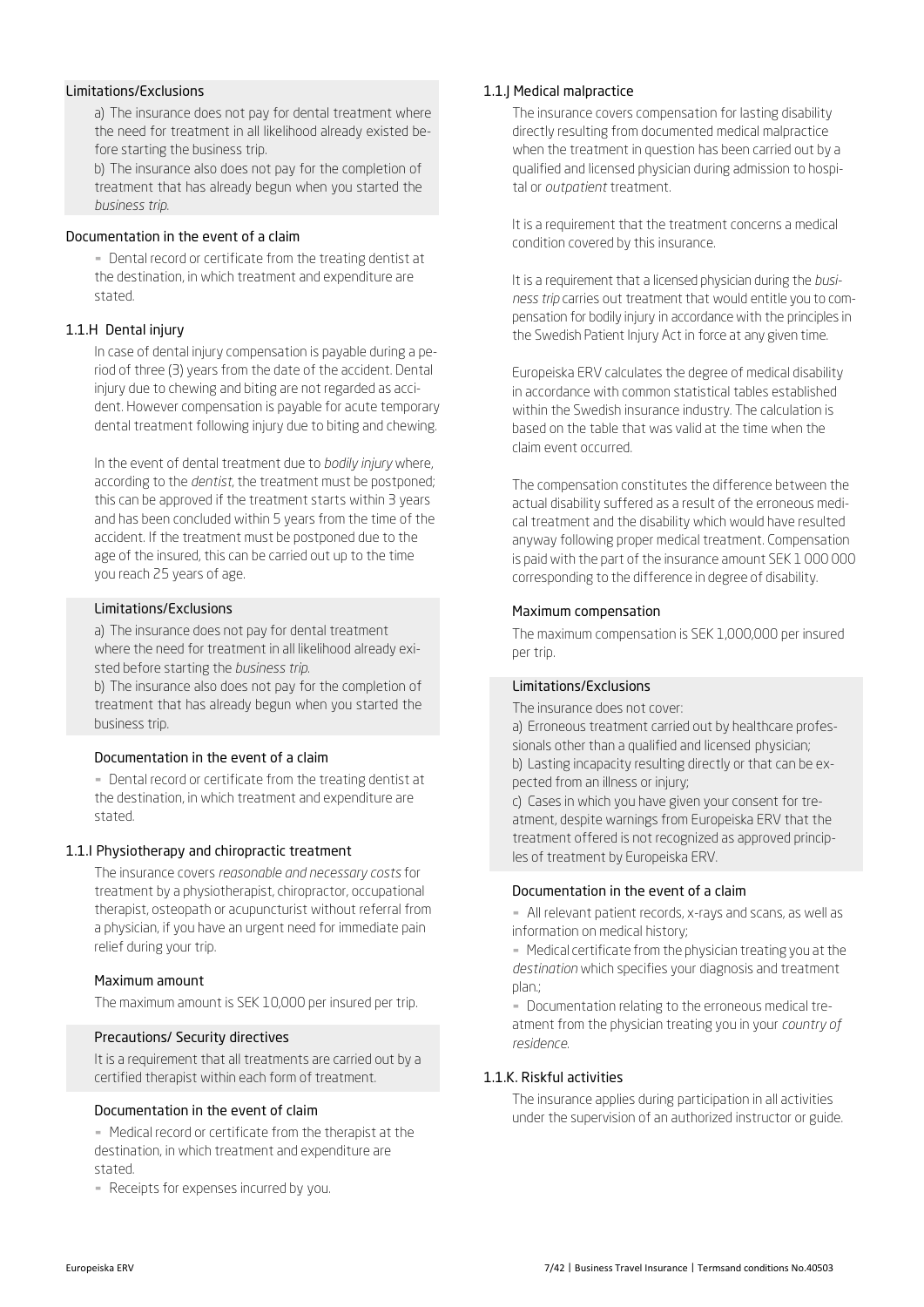# 1.2 GENERAL LIMITATIONS/EXCLUSIONS

The insurance does not cover:

a) Expenses incurred because a ship or aircraft was required to alter its travel route due to your state of health; b) Direct or indirect costs arising in connection with pregnancy or birth from the 37th week of pregnancy (37+0), medically foreseeable assistance during delivery and any complications thereof, for instance planned Caesarean section, labor induction, epidural etc.

c) Spa or recreational treatments;

*d)* Hospital treatment and admission when Europeiska ERV has made the assessment that the treatment can wait until you have returned to your *country of residence;* e) Scheduled surgery and treatments and any complications thereof.;

f) Plastic surgery or cosmetic operations or the consequences thereof, unless it has been part of the treatment for a serious injury requiring urgent treatment and the treatment has been pre-approved by Europeiska ERV; g) Continued treatment and hospitalisation, if you refuse *repatriation*, when Europeiska ERV has decided that you should be repatriated;

h) Induced abortion;

i) Costs arising because you have not followed the instructions of the treating *physician* or Europeiska ERV;

j) Substitution, replacement or repair of prosthetic devices, spectacles, contact lenses, hearing aids or other functional aids;

k) If you have been advised not to commence the trip by a physician;

l) Loss of income;

m)For preventive health care, vaccinations, pregnancy checkups, normal dental care or orthodontics;

n) When compensation can be paid from other sources, either by law, by statute, by convention, other insurance or by claim for *damages*.

The insurance does not cover costs regarding claim arising from participating in

- a) Motor sports (speed contests).
- b) Deep sea diving (deeper than 30 metres).
- c) Sports that include kicking and striking.
- d) Mountain climbing (mountain, rock and ice).
- e) Expeditions and other similar excursions.
- f) Sports or athletic competitions or training at elite level.

# 1.3 General Precautions/ Security directives

a) The insurance covers *reasonable and customary expenses* for *medically necessary*, scientifically recognised medical treatment for purposes of the healing process of acute medical conditions covered by the insurance. Treatment must be carried out by a qualified *physician* or a qualified medical practitioner to whom the *insured* has been referred by a qualified physician.

b) After assessment by Europeiska ERV/Europeiska ERV's alarm centre's *physician*, Europeiska ERV has the right to demand that you return to your *country of residence* for continued treatment.

c) All medical care shall be desribed byt the attending physician / dentist in the place where illness / accidental injury occurs during an ongoing business trip. d) In the event that expenses – excluding expenses for emergency treatment – are estimated to exceed SEK 10 000 such expenses must be approved in advance by Europeiska ERV/Europeiska ERV's assistance company. e) All expenses must be substantiated by presentation of receipts, medical certificates, or similar certification. f) The attending physician / dentist who also issues any medical certificate, must be duly qualified and impartial. g) The insurance applies in respect of normal alcohol consumption. You should have such control over your behaviour not to expose yourself to increased risk of injury.

If you do not follow the stated *Precautions / Security directives*, the compensation may be reduced or denied entirely.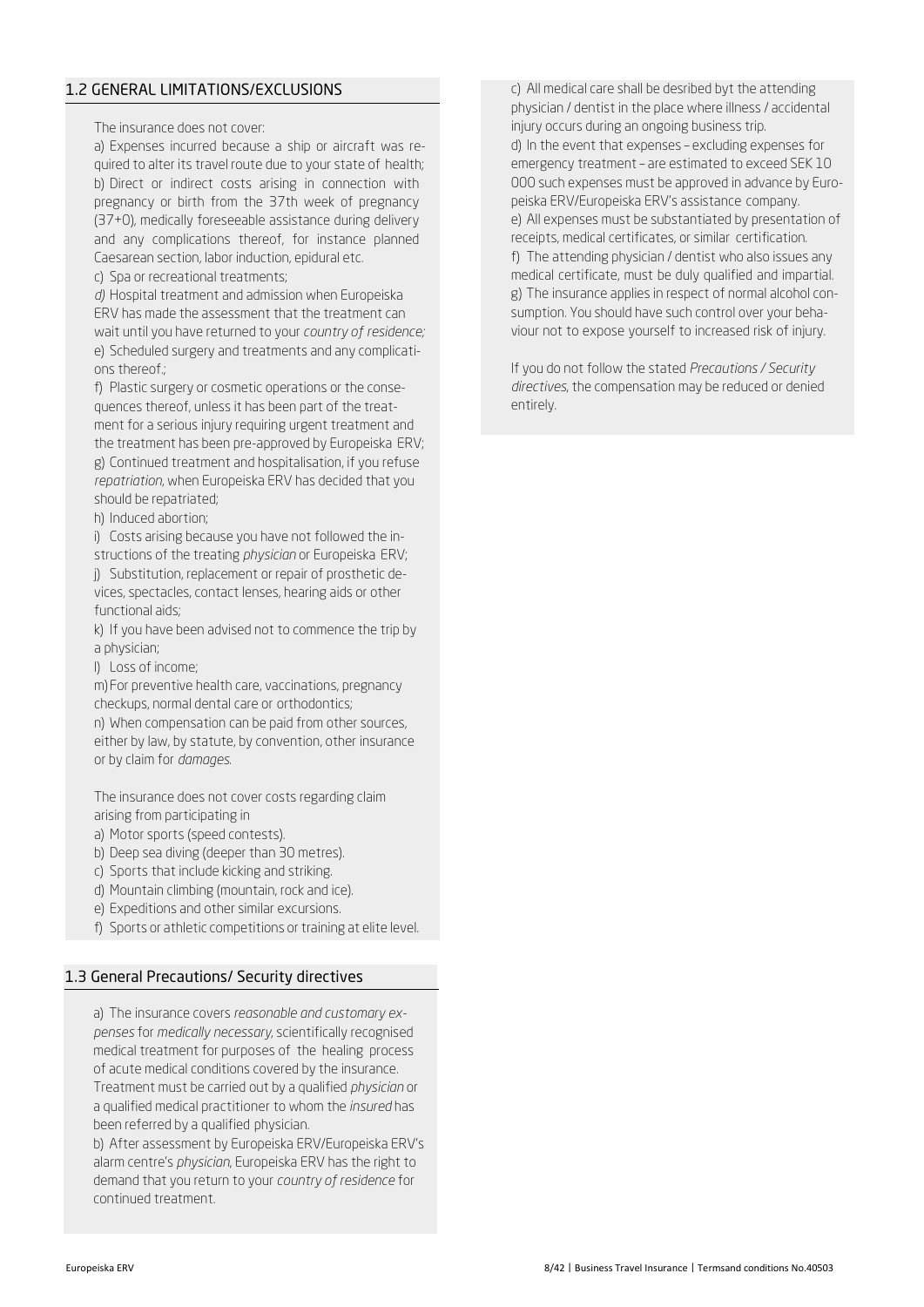# 2. Crisis Setup

# 2.1 What the insurance covers

The insurance covers *reasonable and necessary costs* for professional crisis response and/or counselling service at the location of the event.

# 2.1.A Crisis counselling for the insured

The insurance applies in case of a claim event involving several injured persons or in case you have witnessed or have been subjected to a traumatic experience in connection with *natural disasters, acts of terrorism*, war or warlike situations, *political unrest* or life-threatening *epidemics*  during your *business trip*. Maximum compensation is SEK 25,000 per insured and claim event.

# 2.1.B Crisis setup

In the case of major *events*, which involve several people, Europeiska ERV can put the emergency management set up into effect at the scene of the accident. The emergency management team will be sent after Europeiska ERV's assessment of the incident. Maximum compensation for emergency management team at the location of the event is *reasonable and necessary expenses.*

The professional crisis response /counselling service will cease to apply when you return to you *country of residence*  or when the crisis response /counselling service at the location of the event is terminated.

# 2.1.C Crisis counselling for close relatives

The insurance also covers crisis counselling for *close relatives*, if you are affected by a claim event according to 2.1.A or die during the *business trip*. Maximum compensation is SEK 25,000 in total.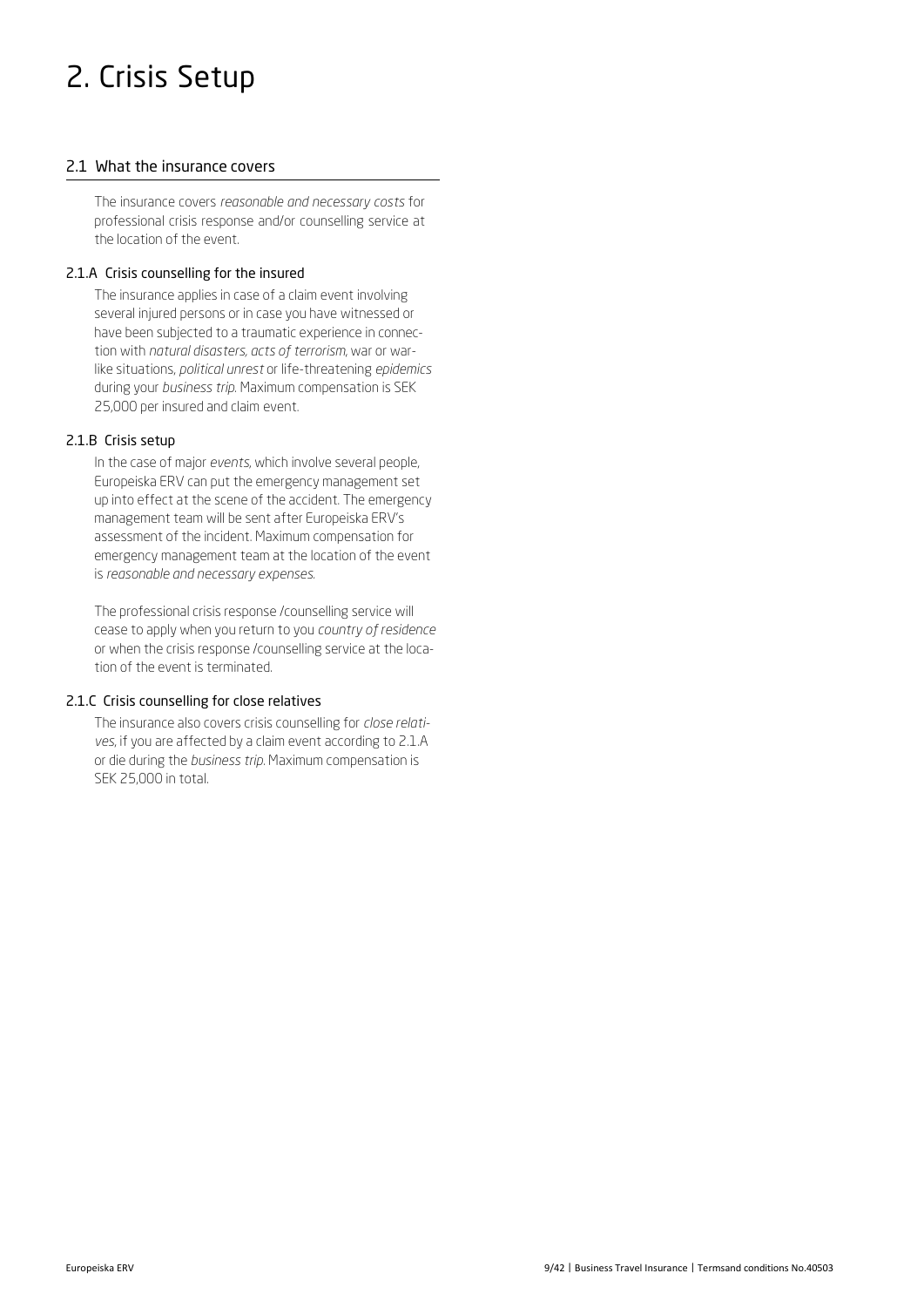# 3. Repatriation

It is a requirement that the claim is covered under section 1. Illness and injury

# 3.1 What the insurance covers

▪ The insurance covers r*easonable and necessary additional costs* for:

▪ *Repatriation* to your *place of residence* or to a hospital in your *country of residence* in case of illness or injury.

▪ *Repatriation* of the remains of the insured in the event of your death to an undertaker in your *country of residence,* including the costs of fulfilling any obligation required by law.

▪ Return of your ordinary luggage in the event you had to leave behind due to *repatriation*.

# 3.1.1 Maximum cover

The maximum amount is *reasonable and necessary costs*, unless otherwise stated.

#### 3.1.2 Limitations/Exclusions

Europeiska ERV's medical advisor will assess, after contact with the treating physician, whether *repatriation* is medically necessary and reasonable. Based on the medical assessment of your condition Europeiska ERV will determine suitable means of transport.

Europeiska ERV, our assistance company's physicians or our medical advisors have the right to request your *return to your country* of residence for continued medical treatment.

The insurance does not cover:

a) *Repatriation* by air ambulance if Europeiska ERV's medical advisor assesses that transport can take place in another, medically safe manner;

b) Transport arranged by you or others, if Europeiska ERV's medical advisor assesses that this means of transport is not medically necessary and reasonable;

c) *Repatriation* because of your worries about contamination risks;

d) Expenses for *repatriation* arranged by you which would not have incurred if Europeiska ERV had arranged the transport.

# 3.1.3 Precautions/Security directives

Europeiska ERV is not liable for delays or restrictions in connection with the transport due to weather, mechanical problems, restrictions or constraints by the authorities or from the pilot or other circumstances beyond Europeiska ERV's ability to influence.

#### 3.1.4 Documentation in the event of a claim

- Medical certificate, copy of medical record or other documentation for *illness* or injury from the treating *physician* or the hospital at the *destination*; information on diagnosis and treatment must be stated;

- *Travel documents* or other travel information;
- Death certificate.

# 3.2 Funeral expenses abroad

It is a requirement that the cause of death is covered under section 1. Illness and injury.

#### 3.2.1 What the insurance covers

If you die abroad the insurance covers *reasonable and necessary expenses* for cremation and / or burial at the location if your *relatives* so whish.

#### 3.2.2 Maximum compensation

The coverage is limited to the equivalent *reasonable and necessary cost* of returning a coffin to your *country of residence.*

#### 3.2.3 Documentation in the event of a claim

- Medical certificate, copy of medical record or other documentation for illness or injury from the treating physician or the hospital at the *destination*; information on diagnosis and treatment must be stated;

- **Death certificate;**
- Receipts for expenses incurred.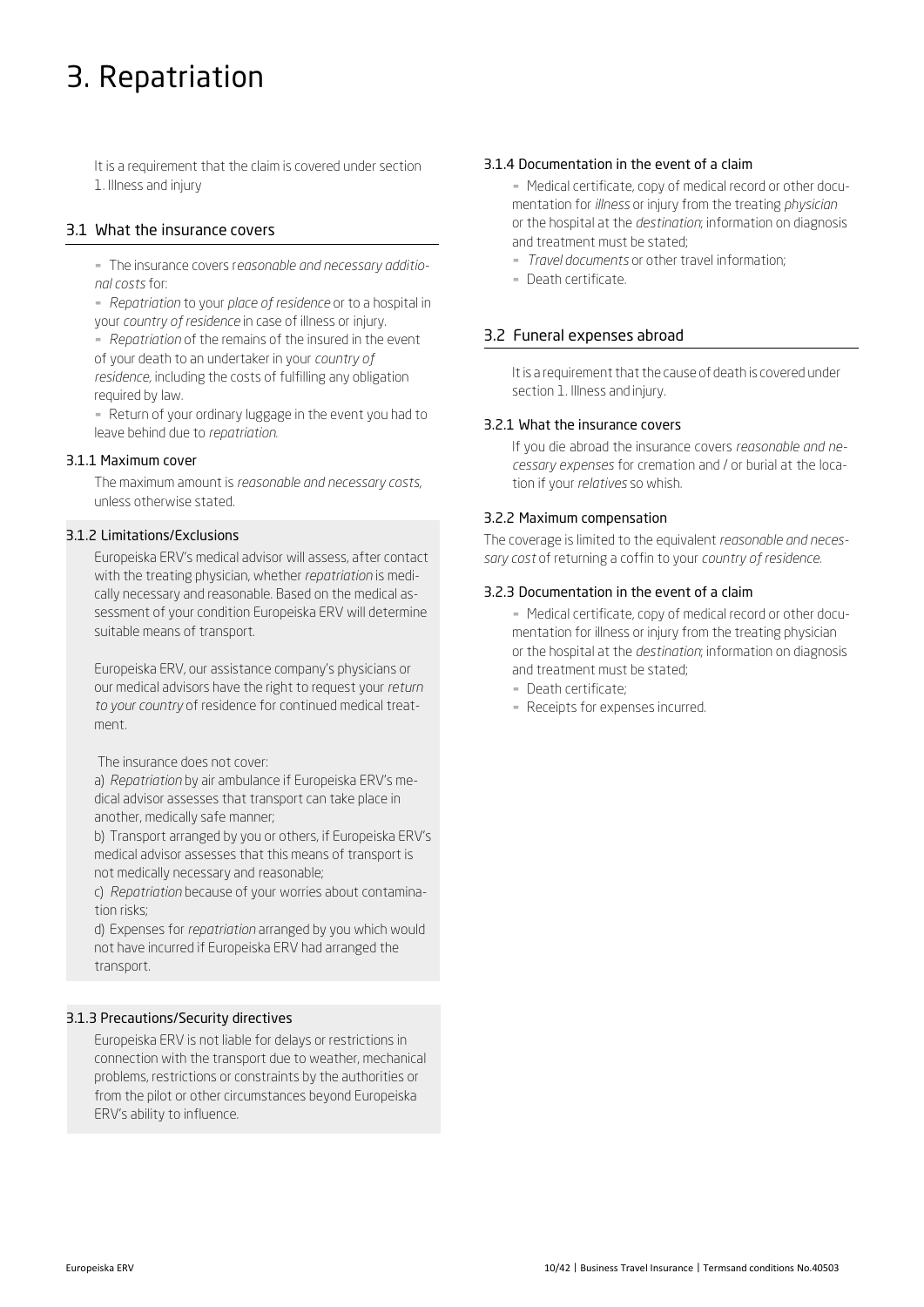# 4. Escorting and summoning

In order to be covered it is a requirement that the claim is covered under 1.Illness or injury or 3. Repatriation.

The insurance applies if you for medical reasons must be escorted or if a relative must be summoned to you due to emergency/life threatening illness, injury or death.

# 4.1 Escort

#### 4.1.1 What the insurance covers

The insurance covers up to two (2) persons either to be summoned or as an escort of your own choice who can accompany you in case:

- you are expected to be hospitalised for at least three (3) days due to illness or injury;
- you are hospitalised due to life-threatening illness/injury;
- of your death;
- you have to be *repatriated*;
- you cannot follow the original *fixed itinerary.*

The escorting person should be a person already present at your location or a summoned person according to section 4.2.Summoning.

The insurance covers *reasonable and necessary additional costs* for:

▪ Transport up to the same standard as you, however not by air ambulance;

▪ *Homebound travel* of the person(s) escorting you to the latter's *country of residence* up to the standard of economy class when you have arrived at your residence or at the hospital in your *country of residence*;

- Accommodation, meals and local transport up to a daily limit of SEK 2,000 per escorting person

- Issuing or extension of visa for the escorting person(s).

# 4.2 Summoning

#### 4.2.1 What the insurance covers

The insurance covers up to two (2) persons of your own choice in case:

▪ You are expected to be hospitalised for at least 3 days due to illness or injury;

- You are admitted due to a life-threatening illness or have been the subject of a life-threatening injury;

▪ of your death.

The insurance covers *reasonable and necessary additional costs* for a maximum of 60 days for:

▪ Outbound and homebound transport from the summoned person's place of residence out to your *destination*; if travel takes place by private car we will compensate 1.85 SEK per kilometre.

- Accommodation, meals and local transport up to a daily limit of SEK 2,000 per escorting person(s).

- Expenditure on issuing or extension of visa for the sum-

moned person(s).

This travel insurance applies during for the summoned persons during the period of summoning.

# 4.3 Maximum compensation

The maximum compensation is *reasonable and necessary expenses* otherwise specifically stated above.

# 4.4 Limitations/Exclusions

For section 4.1.Escort and section 4.2 Summoning the insurance covers a maximum of two (2) persons in total even if both sections apply.

The insurance does not cover:

a) Summoning if you are repatriated within 24 hours from the summoned person's departure from his/her place of residence;

b) Summoning after you have been discharged from hospital;

# 4.5 Precautions/Security directives

Expenses for escort and summoning must be pre-approved by Europeiska ERV.

Pre-approval from the alarm centre is required for escort and summoning due to expected hospitalisation for 3 days due to illness or injury.

# 4.6 Documentation in the event of a claim

**-** Receipts for expenses for accommodation, food, local transports and visa.

▪ Transport expenses.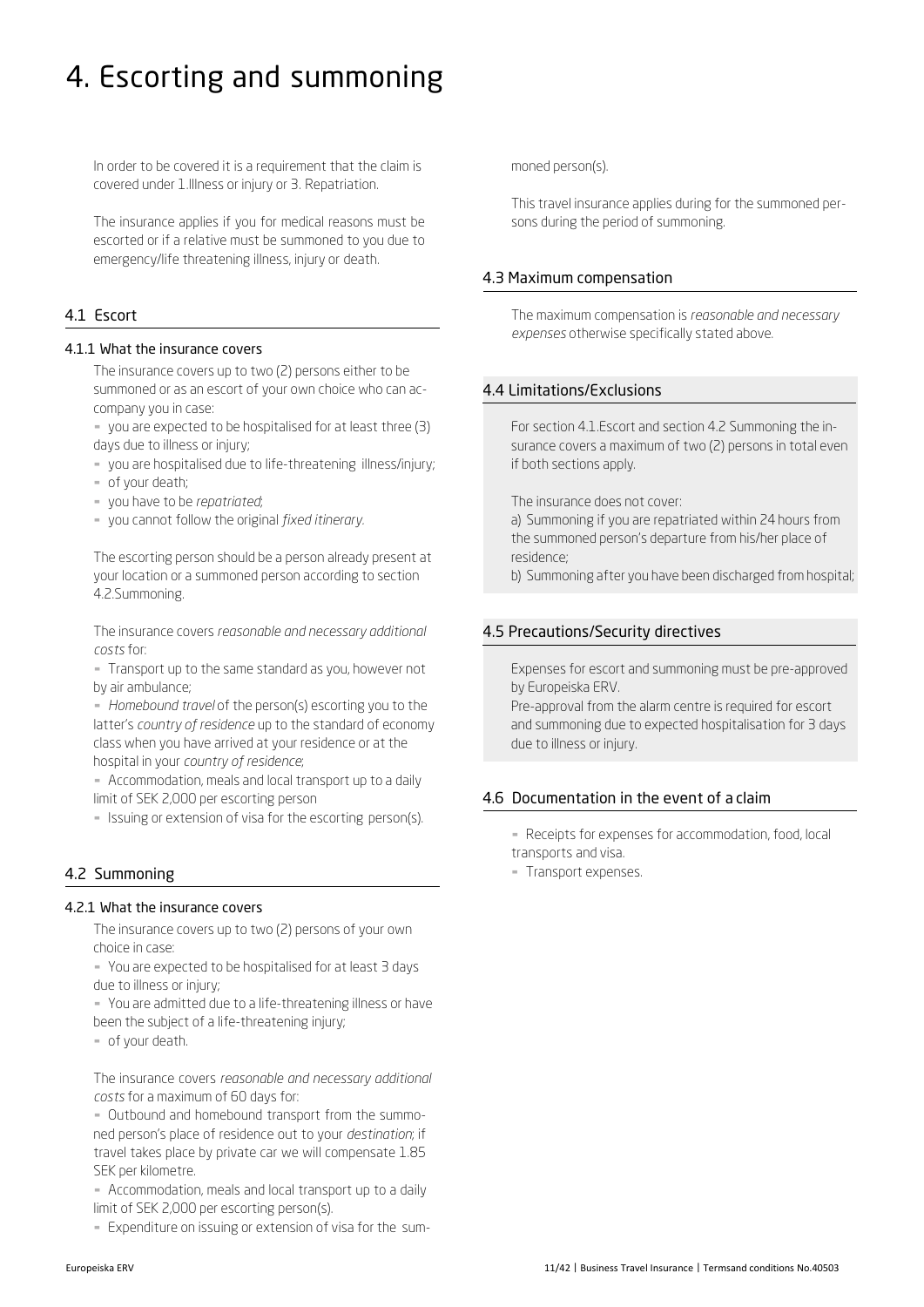# 5. Personal accident - disability and death

# 5.1 Disability due to accidental injury

#### 5.1.1 What the insurance covers

Compensation is payable in the event of accident that lead to permanent *medical or economic disability.*

The insurance also covers consultations with a psychologist or psychiatrist after being informed that the accidental injury will cause medical disability of at least 30 %. The maximum compensation is SEK 25, 000.

### 5.1.2 Compensation in the event of medical disability caused by accident

Determination of the degree of *medical disability* is based on such injuries and symptoms that have been caused by the accident and that can be ascertained objectively.

Assessment of disability is performed regardless of the degree of reduction of the injured person's working capacity due to the consequences of the accidental injury. If a limb that has been lost can be replaced by prosthesis, the degree of disability will be assessed in consideration of the functionality of such prosthesis.

Europeiska ERV determines the degree of *medical disability*  in accordance with common statistical tables established within the Swedish insurance industry. The calculation is based on the table that was valid at the time when the accident occurred.

If several parts of the body have been injured in one and the same *accident*, the maximum amount of compensation that will be paid will be based on an estimated degree of disability of 99%, which is equivalent to complete disability.

# 5.1.3 Scars

Compensation is paid for disfiguring scars due to accidental injury that in connection with the accidental injury has been treated by a physician. Compensation is paid in accordance with the table issued by the Road Traffic Injuries Commission (Trafikskadenämnden). The calculation is based on the table that was valid at the time when the accident occurred. The maximum compensation is SEK 200,000 per claim event.

Entitlement to compensation will exist once the treatment is finished and the scar is assessed to be permanent for the future, however earliest two (2) years after the time when the accident occurred.

# 5.1.4 Disability benefit

Compensation will be paid in such proportion of the insurance amount that corresponds to the degree of *disability*  at your age at the time when the accident occurred.

Entitlement to *disability* benefit arises if the accidental injury leads to *disability* within three (3) years after the *accident*, and at least 12 months have passed since occurrence of the accident.

*Disability* benefit will be paid as soon as the definitive degree of disability has been established.

The definitive degree of *disability* shall, if possible, be determined within three years after the date of the *accident*, however, this may be postponed for as long as may be necessary in consideration of medical opinion or rehabilitation options.

In the event of death as a consequence of an injury, the final settlement shall be made through payment of a lump sum that corresponds to the degree of *medical disability*  that prevailed prior to death.

If the insured dies before entitlement to disability benefit comes into force, then no disability benefit will be paid.

# 5.2 Economic disability

Economic *disability* is a permanent reduction by at least 50% of your future capacity to work due to accident or illness. Assessment of the degree of *economical disability*  is based on injuries and symptoms that are caused by the *illness* or accident that can be objectively ascertained.

Your capacity to work is considered to be permanently reduced when all possibilities of gainful employment have been tried and the Swedish Social Insurance Agency or the corresponding agency in the other Nordic countries have granted at least 50% sickness compensation before the age of 60 in accordance with the National Insurance Act (1962:381) [lag (1962:381) om allmän försäkring].

Not until the *insured* has received such compensation continuously during three years, does the right to *economic disability* arise, whereby Europeiska ERV will examine if compensation for economic disability can be paid. If activity compensation has been paid out for three years by the Swedish Social Insurance Agency Europeiska ERV may determine if the right to *economic disability* has arisen.

If sickness compensation is granted or if *economic disability*  arises when the *insured* has reached the age of 60 or later no compensation is paid for *economic disability*. This applies irrespective of when the *accident* or *illness* occurred.

If compensation for *medical disability* has been paid or an advance for such compensation has been paid, the amount already paid out will be reduced by the amount of the *medical disability* compensation.

#### Maximum compensation for 5.1 and 5.2

The maximum compensation is stated in the insurance policy.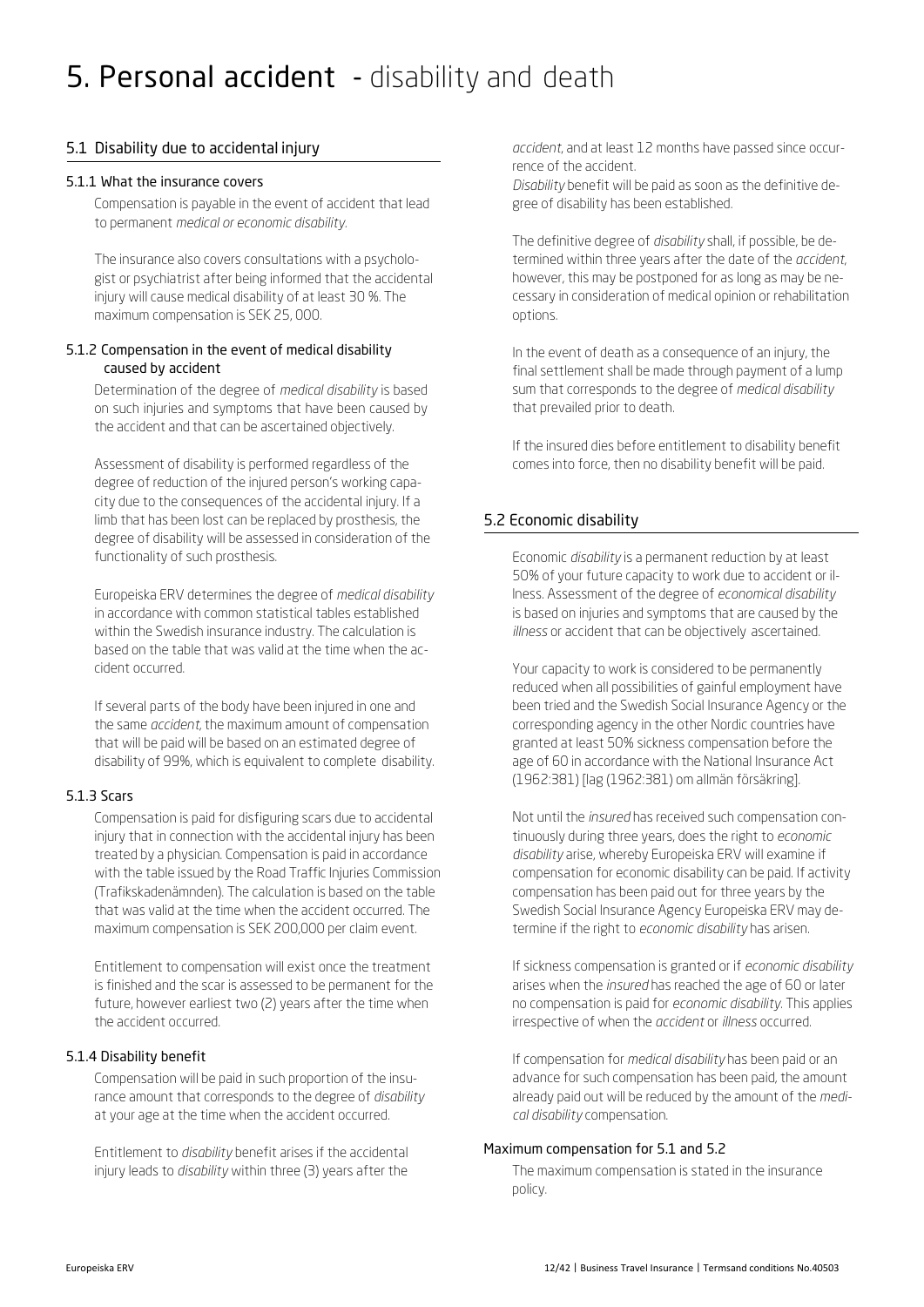#### Limitations/Exclusions to 5.1 and 5.2

a) Compensation is never paid for both *medical and economic disability*. The most favourable alternative for you will apply.

b) When the insured has reached the age of 60 compensation is only paid for medical disability.

c) For persons over the age of 75, compensation for disability is covered up to 50% of the sum insured specified in the insurance policy.

#### 5.3 Transport between home and work

The insurance covers the employer's *reasonable and necessary additional costs* if, due to a *bodily injury* claim acknowledged by Europeiska ERV, you are temporarily unable to use your regular means of transport between your residence and your workplace, and your employer has incurred expenses for your transport.

The insurance provides cover while you attend medical treatment for healing purposes, or until you are able to use your regular means of transport again. Your need for an alternative means of transport must be attested by medical documentation.

The maximum limit of coverage is SEK 10,000 per person per claim. The compensation will be paid to the policy holder.

#### 5.3.1 Limitations/Exclusions

Compensation is not payable for expenses that can be indemnified from other sources by law, other statutes, conventions or claims to indemnity.

#### 5.4 Aids and devices

The insurance covers, for up to three (3) years following a *bodily injury* claim, costs on assistive devices which, based on a medical assessment, are necessary to mitigate the consequences of the *bodily injury* and that can not be indemnified from other sources by law or other statutes.

#### 5.4.1 Maximum compensation

Compensation is paid for costs pre-approved by Europeiska ERV up to SEK 50,000 per insured per claim.

#### 5.5 Training and occupational rehabilitation

The insurance covers *reasonable and necessary costs* up to SEK 60,000, pre-approved by Europeiska ERV, for training and occupational rehabilitation incurred by you in case you, as a result of a *bodily injury*, have to undergo rehabilitation to enable you to carry out your work. Corresponding expenses on retraining are alternatively covered if you are unable to perform your previous work duties after the *bodily injury.*

### 5.5.1 Limitations/Exclusions

It is a requirement for payment to be made that the degree of permanent disability is assessed to be at least 15 %.

#### 5.6 Technical alterations of local environment

The insurance covers *reasonable and necessary costs* up to SEK 60,000 for technical modifications of your workplace, your permanent private residence or your private car, to enable you to carry out your work after a *bodily injury*  claim.

#### 5.6.1 Limitations/Exclusions

It is a requirement for payment to be made that the degree of permanent disability is assessed to be at least 15 %.

#### 5.7 Coma

If you are declared *comatose* as a result of a *bodily injury*, the insurance covers compensation at SEK 5,000 per week, for as long as you are in a *coma*, however a maximum of totally SEK 100,000

#### 5.8 Death due to accidental injury

The right to compensation in the case of death exists if the *bodily injury* causes your death within three (3) years of the *bodily injury*. Compensation is paid with the insurance amount for death.

If compensation for permanent disability has already been paid for the same *bodily injury* by Europeiska ERV or if entitlement to such compensation exists but it has not yet been paid out the disability compensation will be deducted from the death compensation.

#### Maximum compensation

The maximum compensation is stated in the insurance policy.

#### 5.8.1 Limitations/Exclusions

a) For persons over the age of 75, compensation for death is covered up to 50% of the sum insured specified in the insurance policy.

b) For accompanying children under the age of 18 the death benefit is maximised to SEK 50,000.

#### 5.8.2 Beneficiaries

Unless Europeiska ERV has been notified otherwise in writing, the beneficiaries are: your spouse/partner/registered partner and children, or, if there are no such relatives, the legal heirs.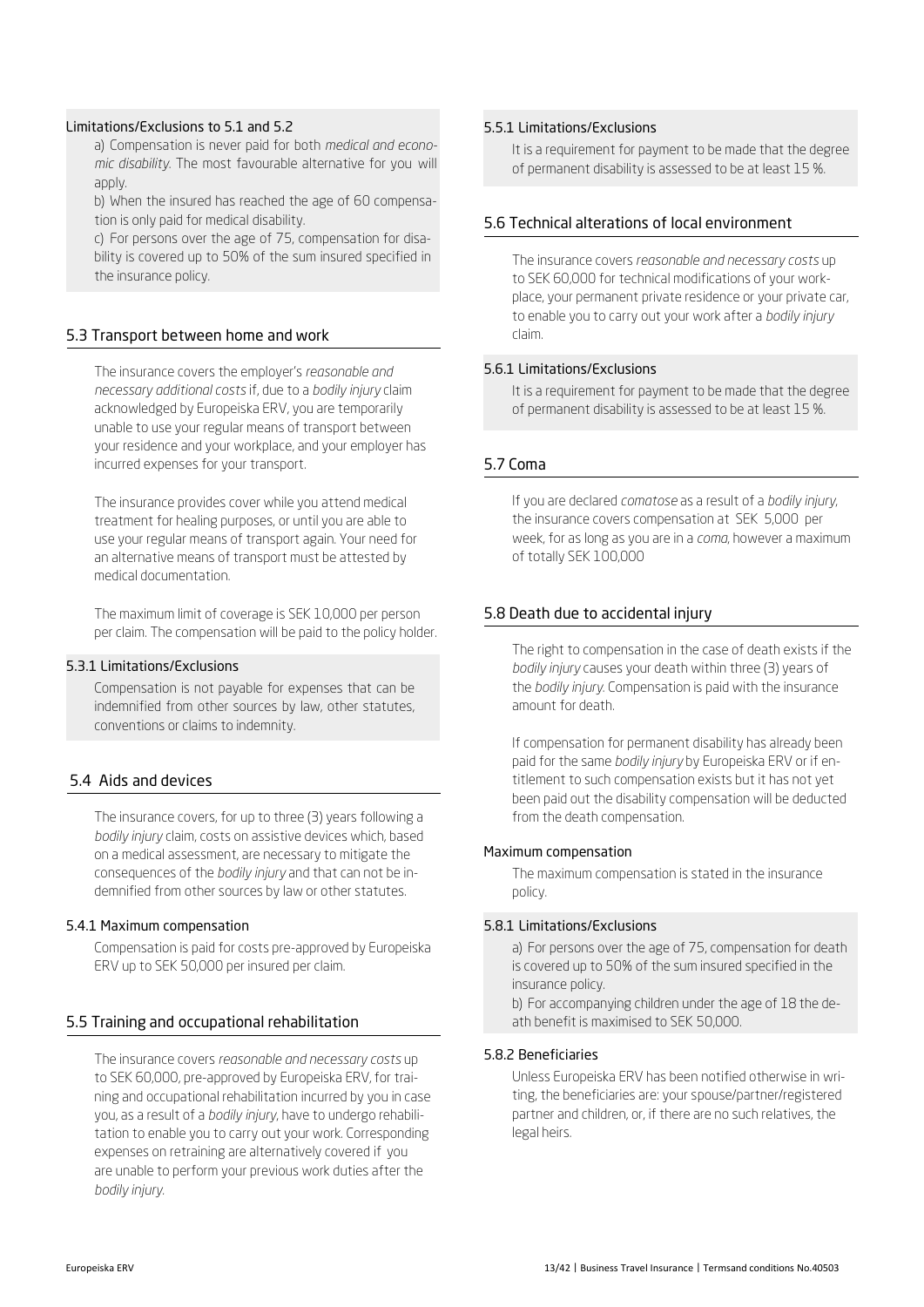#### 5.9 Precautions/Security directives

The insurance applies in respect of normal alcohol consumption. You should have such control over your behaviour not to expose yourself to increased risk of injury. In case you do not follow these directives, compensation may be reduced or denied.

# 5.10 General exclusions

The insurance does not cover injuries arising from participating in

a) Motor sports (speed contests).

b) Deep sea diving (deeper than 30 metres).

c) Sports that include kicking and striking.

d) Mountain climbing (mountain, rock and ice).

e) Expeditions and other similar excursions.

f) Sports or athletic competitions or training at elite level.

The following are not classified as accidents:

a) Injury due to infection caused by bacteria, virus or other infectious substances

b) Iinjury caused through the use of pharmaceuticals, surgery, treatment or medical examination not resulting from the accidental injury covered under thisinsurance

c) Suicide or attempted suicide

d) Such condition which – even if the condition has been ascertained after an accident – in the opinion of medical experts cannot be deemed to be due to the accident, but rather due to an illness, deformity, or pathological changes. If it can be assumed that the bodily defect has aggravated the consequences of the accidental injury, compensation is payable only for such consequences that have occurred regardless of the bodily defect, and that are due solely to the accidental injury.

Nor is compensation paid for claim for accidental injury which in a conclusive manner has been caused by the insured being under the influence of narcotic substances, barbiturates or abuse of medication.

# 5.11 Documentation in the event of a claim

- Information on name and address of treating physician/ hospital at the *destination*;

- Copy of doctor's report or medical record from the time of the *bodily injury*;

- Police report, in case one has been filed;
- Relevant medical and health-related information;
- Death certificate;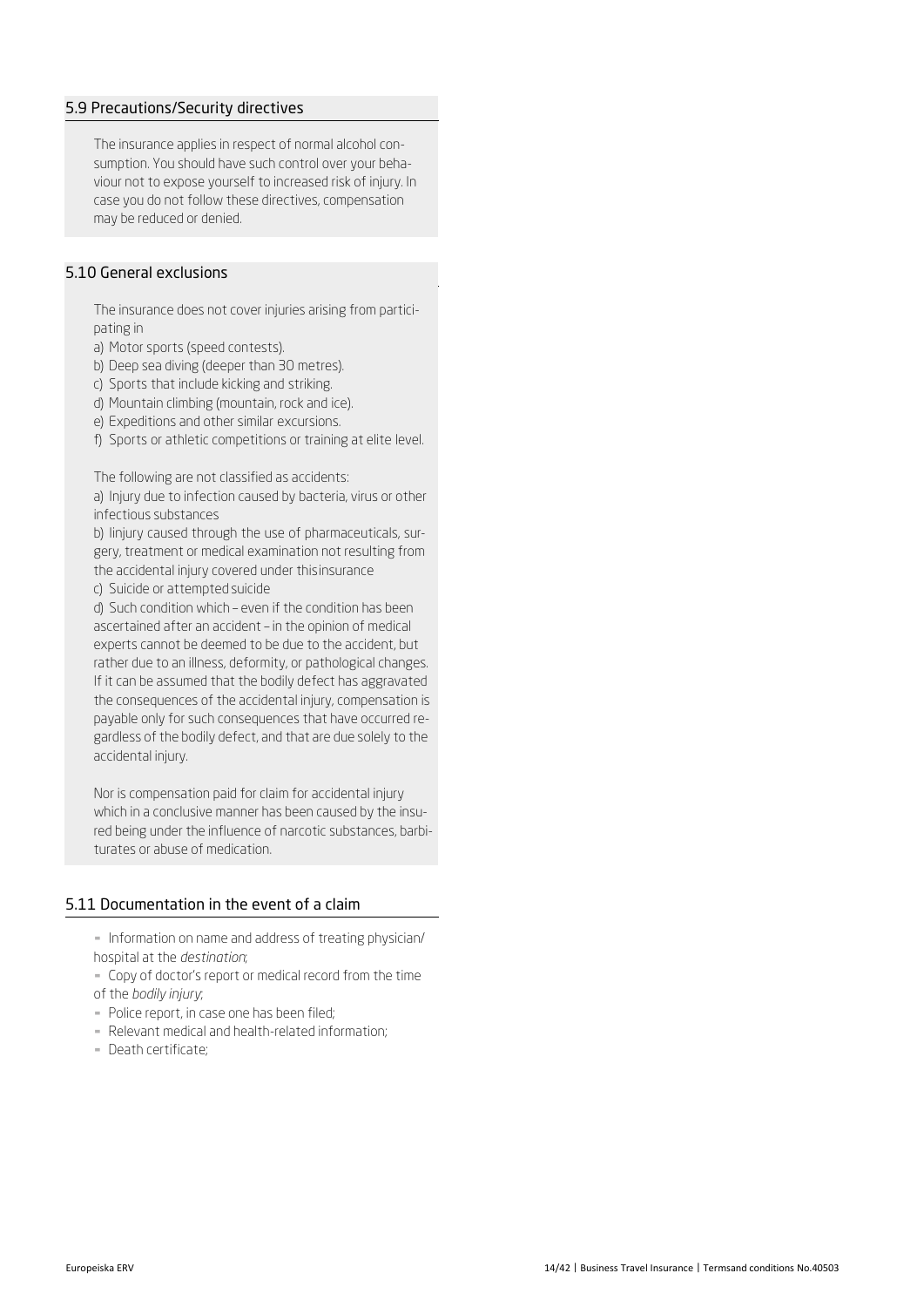# 6. Illness - Disability and Death

In order to be covered it is a requirement that the claim is covered under 1.Illness or injury

#### 6.1 Disability due to illness or infection

#### 6.1.1 What the insurance covers

Compensation is payable for *illness* or infection occurring while on a *business trip* that leads to permanent *medical disability* of at least 10%.

Disability is considered to have occurred when your physical or psychological capabilities can be proven to have deteriorated due to the *illness*. *Medical disability* is compensated without consideration to your profession or employment. *Medical disability* may be a physical or psychological reduction in capability due to illness or infection.

#### 6.1.2 When degree of disability is established

The degree of disability is established as soon as the condition has stabilised, however at the latest three (3) years after the outbreak of the illness or infection. If the illness continues to deteriorate after three (3) years, the degree of disability is established on basis of the state of the condition three years after the outbreak of the illness.

#### 6.1.3 How degree of disability is established

The degree of disability is established according to the disability table that was applicable on the date when the illness or infection occurred. If several parts of the body are disabled due to the same illness, total disability may not exceed 99%, which corresponds to complete disability.

#### 6.1.4 How compensation is established

Compensation is decided when the condition has stabilized or at the latest three (3) years after the outbreak of the illness or infection begins as a percentage of the appropriate compensation amount. The percentage corresponds to the established degree of disability.

#### 6.1.5 Payment of compensation

Compensation is paid to the patient in accordance with the degree of disability. Advance payment can be made in accordance with the maximum value assigned to the diagnosis in the disability table that was applicable on the date when the *illness* or infection occurred. Payment is made at the latest three (3) years after the outbreak of the *illness*. In addition to disability payment, compensation is payable during a maximum period of three (3) years for aids and devices prescribed by a *physician* as necessary for mitigating the disability and which are not provided elsewhere by law. Europeiska ERV will compensate for pre-approved costs of up to SEK 50 000.

#### 6.1.6 When compensation is paid out

The compensation will be paid when the *illness* has caused permanent reduction of physical capability and the condition is permanent, although at the earliest 12 months from the time when the *illness* occurred.

#### 6.1.7 Date of illness

The illness is considered to have occurred when a deterioration in health was first identified by a *physician* during the *business trip*. This may not necessarily be the same date as the start of the *illness*. You must be able to prove when and where health deterioration commenced.

#### 6.1.8 Dating of illness and insurance terms

Compensation is based on the policy conditions that apply when the *illness* occurs. This refers to the time when deterioration in health is first established by a *physician*. This may not necessarily be the same date as the start of the *illness*.

# 6.2. Economic disability

Economic *disability* is a permanent reduction by at least 50% of your future capacity to work due to *illness*. Assessment of the degree of *economical disability* is based on injuries and symptoms that are caused by the *illness* that can be objectively ascertained.

Your capacity to work is considered to be permanently reduced when all possibilities of gainful employment have been tried and the Swedish Social Insurance Agency or the corresponding agency in the other Nordic countries have granted at least 50% sickness compensation before the age of 60 in accordance with the National Insurance Act (1962:381) [lag (1962:381) om allmän försäkring].

For the other Nordic countries sickness compensation should be granted according to equivalent applicable law.

Not until the *insured* has received such compensation continuously during three years, does the right to *economic disability*  arise, whereby Europeiska ERV will examine if compensation for economic disability can be paid. If activity compensation has been paid out for three years by the Swedish Social Insurance Agency Europeiska ERV may determine if the right to economic disability has arisen.

If sickness compensation is granted or if *economic disability*  arises when the *insured* has reached the age of 60 or later no compensation is paid for *economic disability*. This applies irrespective of when the *illness* occurred.

If compensation for *medical disability* has been paid or an advance for such compensation has been paid, the amount already paid out will be reduced by the amount of the *medical disability*  compensation.

#### Maximum compensation for 6.1 and 6.2

The maximum compensation is stated in the insurance policy.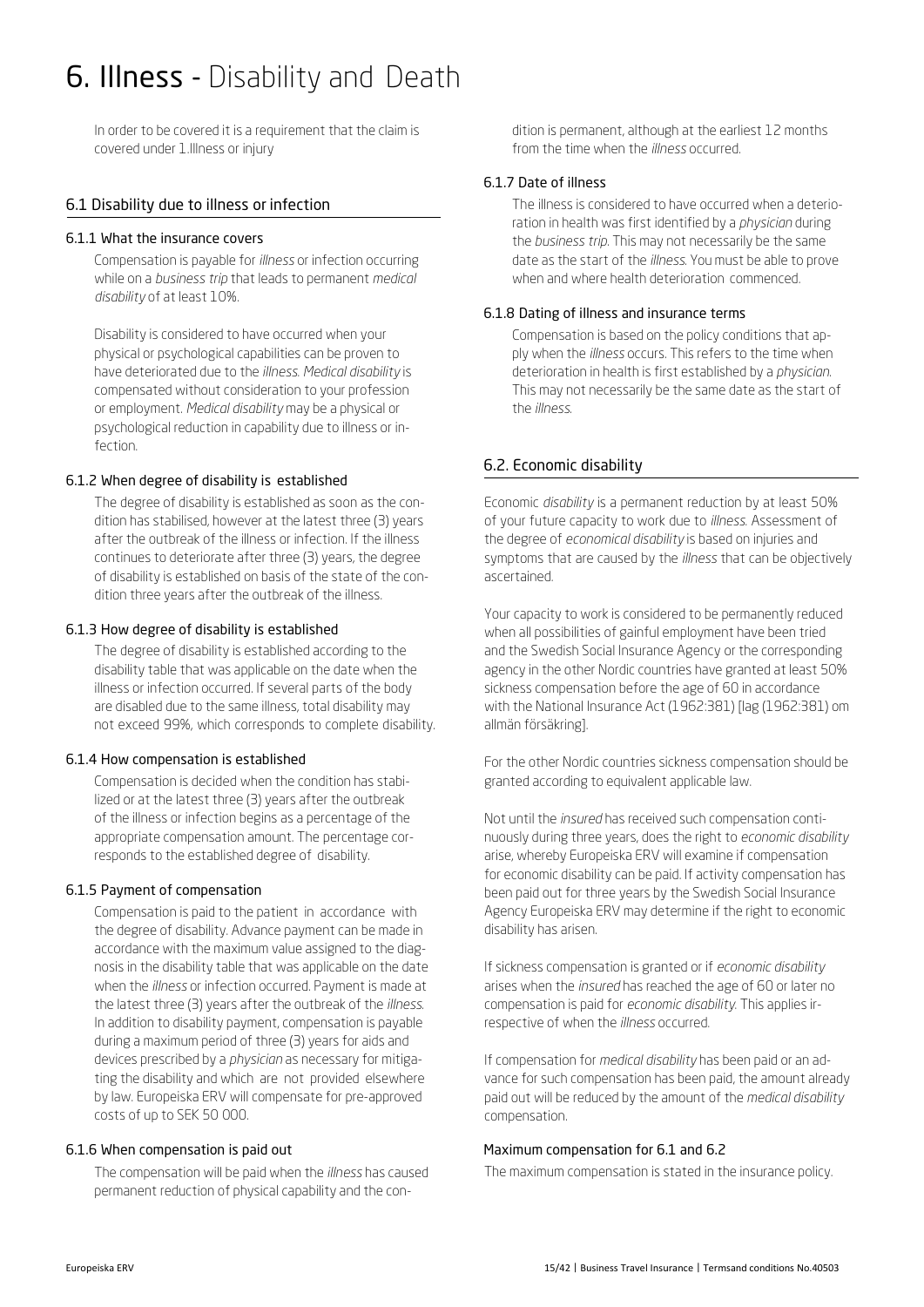#### Limitations/Exclusions to 6.1 and 6.2

The insurance does not apply for:

a) Infections and illness related to abuse of alcohol, other intoxicants, barbiturates, narcotics or medicine b) *Illness*, bodily malfunction or psychological illness, or consequences of such, when the symptoms occurred before commencing the *business trip*, even though diagnosis can not be determined until the business trip has started. c) Consequences of suicide attempt.

d) Psychological illnesses and affective syndrome , chronic pain condition, myalgia and fibromyalgia.

e) A self-inflicted injury or accident does not qualify as illness. f) Compensation is never paid for both *medical and economic disability*. The most favourable alternative for you will apply.

g) When the insured has reached the age of 60 compensation is only paid for medical disability.

h) For persons over the age of 75, compensation for disability is covered up to 50% of the sum insured specified in the policy.

# 6.3 Death compensation due to illness and infection

#### 6.3.1 What the insurance covers

If you die as a consequence of *illness* or infection / contagion, during the term of the insurance and in the course of *business travel,* a lump sum is paid, death benefit. The sum insured is stated in the insurance policy.

The death benefit is reduced by five percentage points per year from the age of 55. There is no reduction if the insured's death occurs before the end of the month in which a child entitled to inherit attains the age of 25. No compensation is paid if the insured upon death has attained the age of 74.

#### 6.3.1.1 Compensation in case of illness

A death benefit is paid to the beneficiary upon the death of the insured due to *illness* during the term of the insurance and in the course of *business travel.*

Death benefit is also paid if the insured during the term of the insurance and in the course of *business travel* is afflicted by an *illness* whereby the insured dies within 14 days from return to their home/the temporary residence.

It is for the payment of compensation required that the return to home was in direct conjunction with the time of *illness*.

#### 6.3.1.2 The insurance cover in case of contagion

There is a right to death benefit if the *insured* during the term of the insurance and in the course of *business travel*  outside the borders of the *country of residence*, is afflicted by infection / contagion through bacteria, virus or other contagious substance that causes the death of the insured within three (3) years from the time of infection / contagion.

# 6.3.2 Limited death benefit

If the *insured* has attained the age of 70 and has a child entitled to inherit whose age does not exceed the last day of the month in which the child entitled to inherit attains the age of 25, the amount of compensation is SEK 100 000, or the agreed sum insured taking into account age reduction, whichever of the two amounts of compensation is the highest. No compensation is paid if the insured upon death has attained the age of 74. For accompanying children under the age of 18 the death benefit is SEK 50,000.

#### 6.3.3 Limitations/Exclusions Suicide

The first paragraph of Clause 6.3.4 does not apply if the insured has committed suicide.

In the case of suicide, the insurer is liable if more than one (1) year has elapsed from when the insurance agreement was concluded or extended, or in the event of a shorter period, if it is assumed that the insurance was applied for without any thought of suicide.

#### 6.3.4 Intent and gross negligence

If the insured has by intent or gross negligence induced a bodily injury, accidental injury or illness, or aggravated its consequences, the compensation may be reduced or denied completely in accordance with the Insurance Contracts Act. The compensation will be reduced to the extent reasonable considering the circumstances generally.

The compensation will never be reduced if the insured was under the age of 18 or suffered from a serious mental disorder at the time when the bodily injury, accidental injury or illness was induced or aggravated.

Suicide is covered by the insurance if more than one year has elapsed from when the insurance agreement was concluded or extended or, in the event of a shorter period, if it must be assumed that the insurance was applied for without any thought of suicide.

#### 6.3.5 Exclusions regarding hazardous activities

The insurance does not apply to claim events as a consequence of the insured participating in adventure, expedition or other hazardous activities such as professional diving, diving with heavy equipment and all leisure diving at depths greater than 30 meters and / or leisure diving with planned decompression stops.

#### 6.4 Beneficiaries

Unless Europeiska ERV has been notified otherwise in writing, the beneficiaries are: the insured's spouse / partner /*registered partner* and children, or, if there are no such relatives, the legal heirs.

#### 6.5 Precautions/Security directives

▪ Youmust comply with the recommendations of WHO and / or the Public Health Agency of Sweden (or equivalent foreign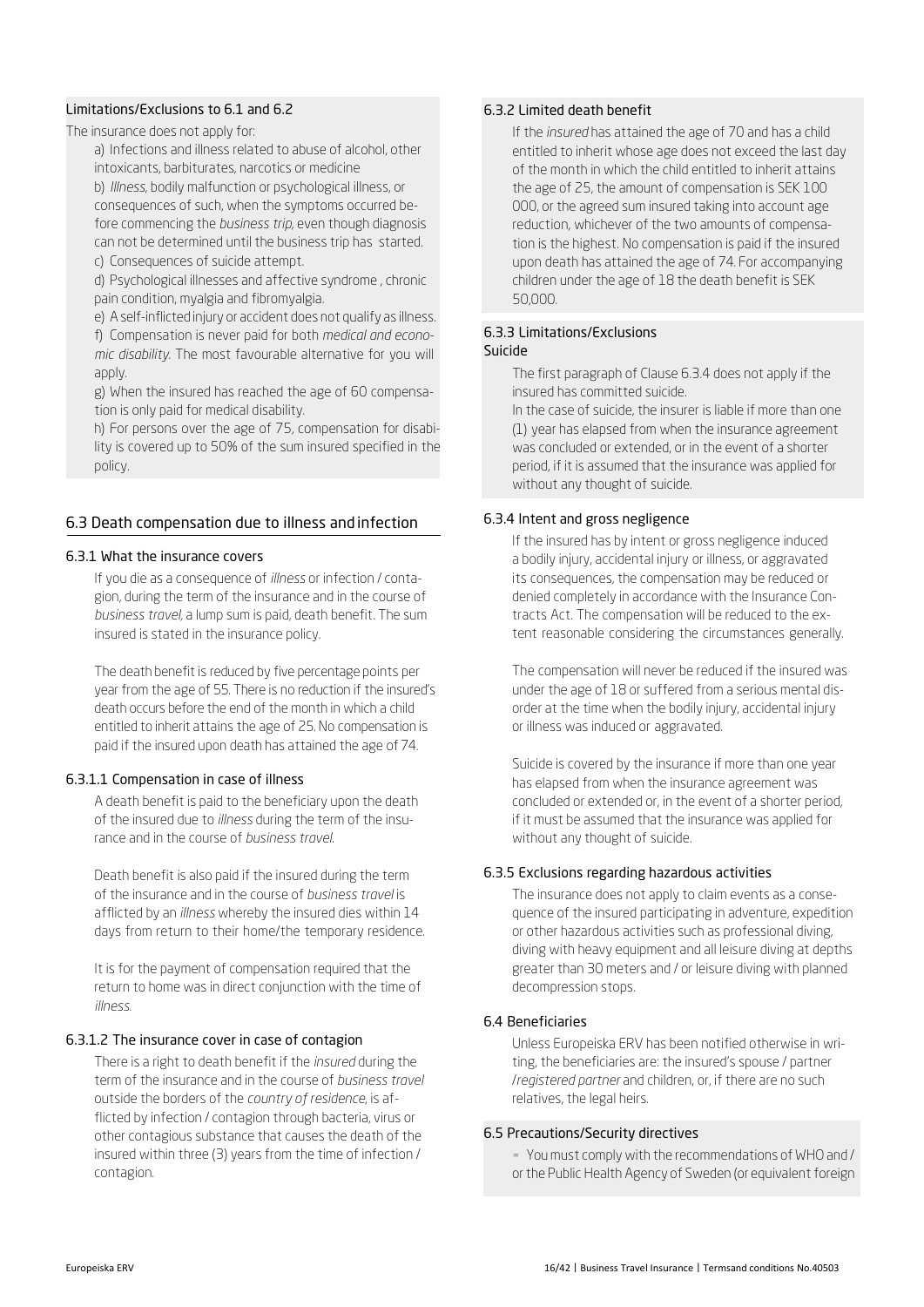agency) concerning vaccination and preventive measures, for example concerning travel in areas where malaria exists.

▪ You must be under regular treatment by a *physician* and be following the measures prescribed by the physician after the outbreak of the*illness*.

# 6.6 Extended cover protection and continuation insurance

There is no right to extended cover protection or continuation insurance. The insurance is a mandatory insurance paid for by the employer and it is not technically possible to provide this insurance as voluntary individual insurance. This means that if the group scheme agreement between Europeiska ERV and the policyholder is terminated then all of the insurance granted on the basis of the group scheme agreement ceases.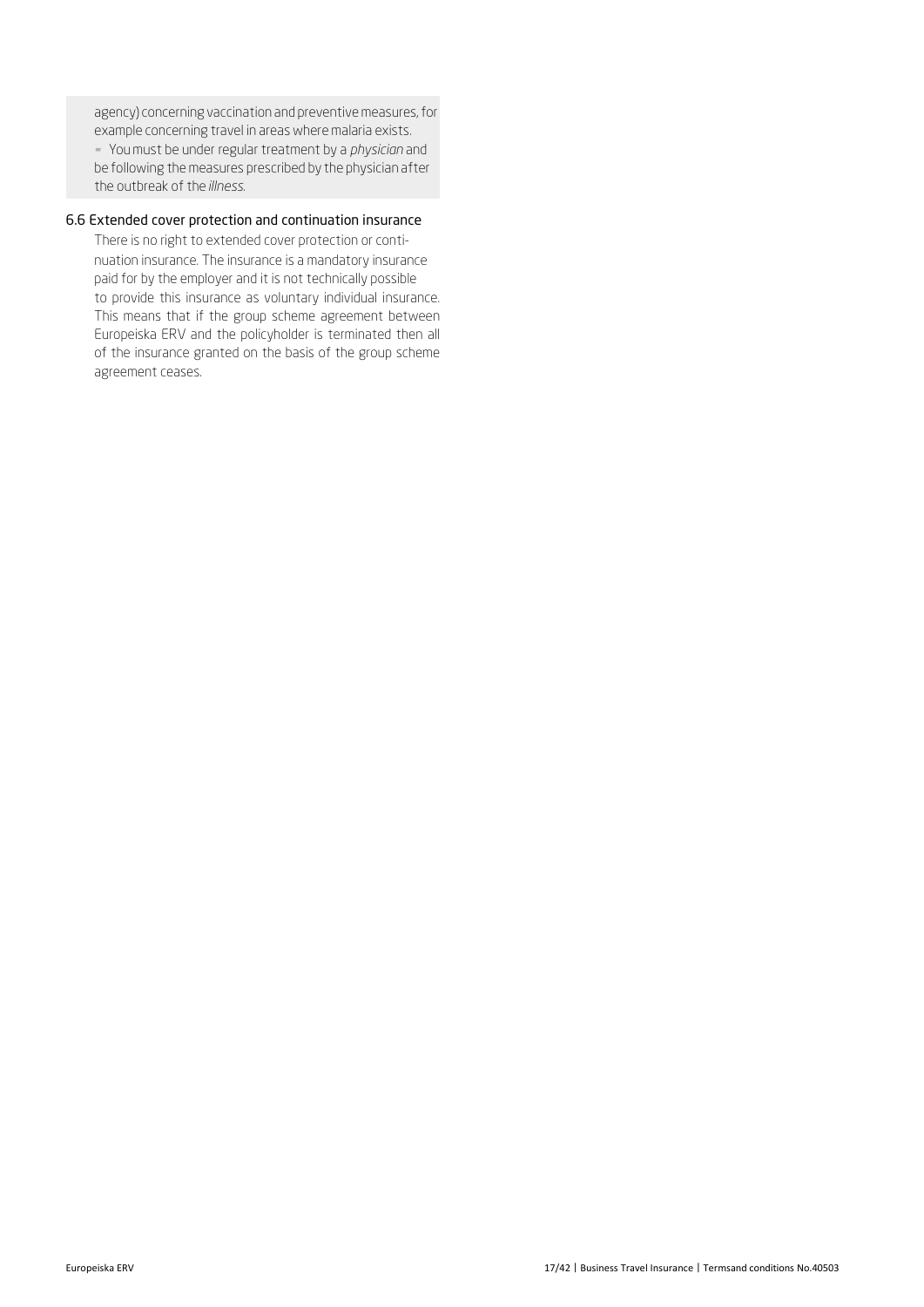# 7.1 Missed departure or missed connection

#### 7.1.1 What the insurance covers

The insurance covers the *reasonable and necessary additional costs* required to catch up with the original itinerary if, when embarking on the business trip or on route, you are delayed while travelling to the place of departure and therefore miss a scheduled, booked departure or connection with *public transport.* The insurance provides cover for outward trips, round trips and homebound trips.

*Additional costs* can be paid for a new ticket at maximum the same class of travel as the original journey, as well as accommodation, meals and local transport. Toiletries and clothing can also be covered if hotel accommodation is necessary and the luggage is in transit and cannot be handed out in connection with a change of flight.

# 7.1.2 Maximum compensation

7.1.2.1 New ticket: *reasonable and necessary additional costs*.

> 7.1.2.2Up to SEK 2,000 in total per day per insured for *additional costs* for accommodation, meals, local transport, toiletries and clothing, however maximum SEK 10,000 per insured.

#### 7.1.3 Limitations/Exclusions

The insurance does not cover:

a) If the reason for arriving late for the departure/connection could have been anticipated or prevented;

b) If the official minimum check-in or the *minimum* connection time stated by the carrier in the timetable, have not been observed.

c) For costs that can be compensated by the transport company, the carrier or the trip organizer or from other sources, either by law, by statute, other insurance, by convention or by claim for *damages*.

d) When delay is due to bankruptcy or intervention by authorities.

*e)* In the event of strike, industrial action or lockout in existence, or publicly declared before commencement of the *business trip.*

# 7.1.4 Precautions/Security directives

**• Ample transfer time should be allowed for change of** flight or other change of means of transport. The transfer time should not be less than two (2) hours. A shorter transfer time may result in the compensation being reduced or denied.

**• Compensation may be denied if weather and traffic** conditions are not taken into consideration

# 7.2 Delayed or cancelled public transport

#### 7.2.1 What the insurance covers

If a *public transport* by which you intend to travel is delayed for more than 3 hours, cancelled or over-booked, the insurance covers r*easonable and necessary additional* *costs* for accommodation, meals and local transport. Toiletries and clothing can also be covered if hotel accommodation is necessary and the luggage is in transit and cannot be handed out in connection with a change of flight. The insurance provides cover for outward trips, round trips and homebound trips.

*Additional costs* can comprise a new ticket at maximum the same class of travel as the original journey, accommodation, meals and local transport.

# 7.2.2 Maximum compensation

▪ New ticket: *reasonable and necessary additional costs.* 

▪ Up to SEK 2,000 in total per day per insured for *additional costs* for accommodation, meals, local transport, toiletries and clothing, however maximum SEK 10,000 per insured.

# 7.3 Limitations/exclusions

The insurance does not cover:

a) If the official minimum check-in or the *minimum connection time* stated by the carrier in the timetable has not been observed;

b) If, due to over-booking, you voluntarily give up your seat;

c) For costs that you are entitled to get from the transport company, the carrier or the trip organizer or from other sources, either by law, by statute, by convention or by claim for damages.

d) When delay is due to bankruptcy or intervention by authorities.

*e)* In the event of strike, industrial action or lockout in existence, or publicly declared before commencement of the *business trip.*

f) Schedule changes announced before you leave your residence or depart from other destination where the *business trip* commences are not regarded as delay under these insurance conditions.

# 7.4 Documentation in the event of a claim

- Receipts for expenses incurred by you;
- **Evidence of the delay/cancellation from the carrier.**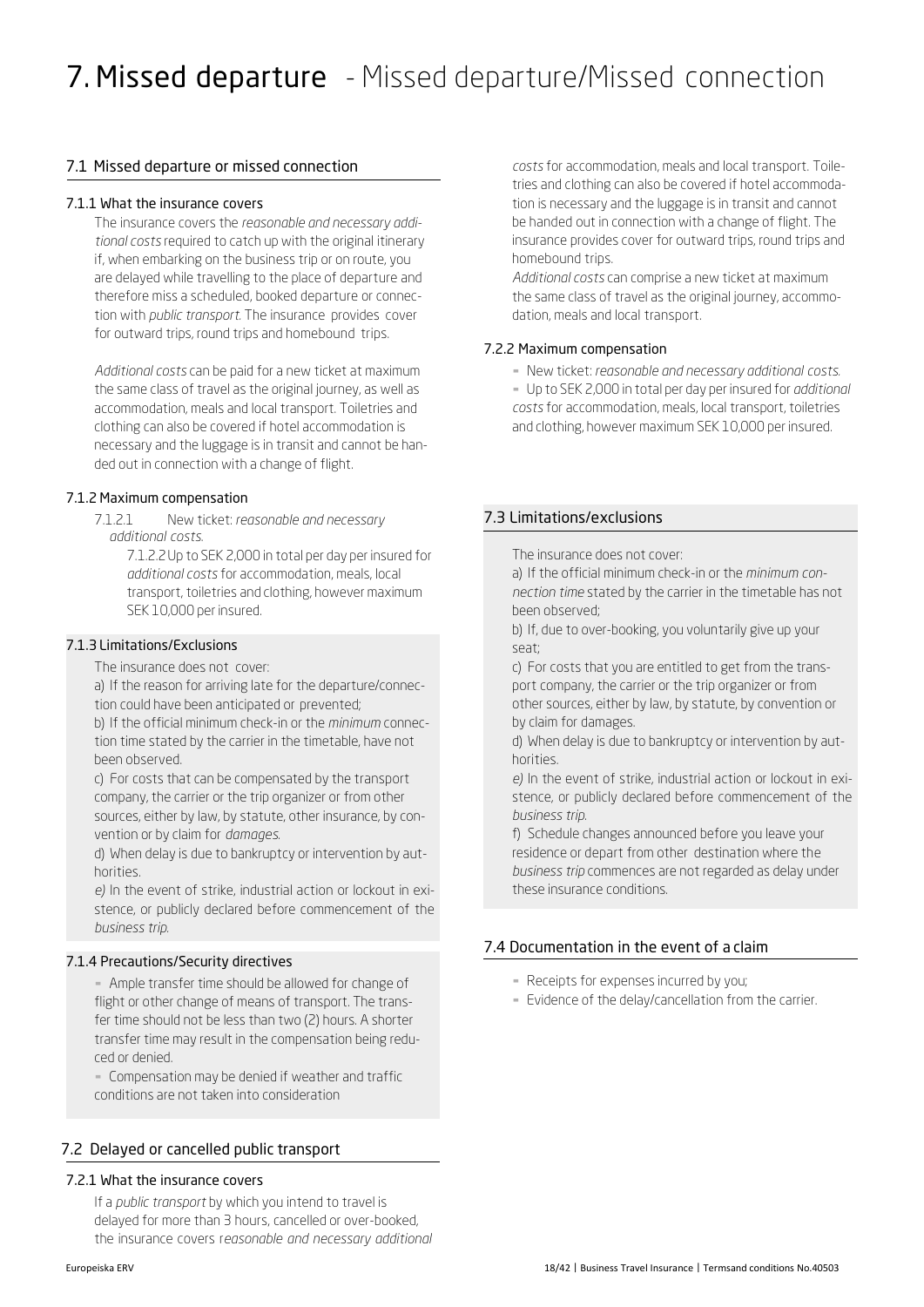# 8. Luggage delay

# 8.1 What the insurance covers

The insurance covers *reasonable and necessary additional costs* for replacement purchases as for example clothing and toiletries if your checked-in luggage is delayed and does not arrive at your *destination* at the same time as you do.

### 8.2 Maximum compensation

▪ Outbound trip: the sum insured, per person, is stated in the insurance policy, , of which maximum SEK 700 for purchasing a bag. In case of delay up to 24 hours purchases up to a maximum of SEK 6,000 are compensated. If higher amount for luggage delay has been chosen, additional compensation for purchases is paid if the delay exceeds 24 hours. The total amount of compensation before and after 24 hours cannot exceed the amount stated in the insurance policy.

▪ Homebound trip: up to SEK 2,000 per person for *reasonable and necessary additional costs* for clothing and toiletries.

# 8.3 Limitations/Exclusions

The insurance does not cover:

a) Costs that the transport company, the trip organizer or other party is obliged to pay in accordance by law, by statute, by convention or by claim for *damages*.

b) When delay is due to bankruptcy or intervention by authorities;

c) If the luggage delay is due to a strike, industrial action or lockout in existence, or publicly declared before

commencement of the *business trip*.

d) Transport expenses incurred when collecting your luggage or making purchases.

#### 8.4 Precautions/ Security directives

The replacement purchases must be made during the actual travel, in direct connection to the delay and before the luggage is returned to you.

Ample transfer time should be allowed for change of flight or other change of means of transport. The transfer time should not be less than *minimum connection time.* A shorter transfer time may result in the compensation being reduced or denied.

# 8.5 Documentation in the event of a claim

- P.I.R. (Property Irregularity Report) from the airline;
- Receipts for your replacement purchases

- The business trip should be confirmed by a written statement issued by your employer.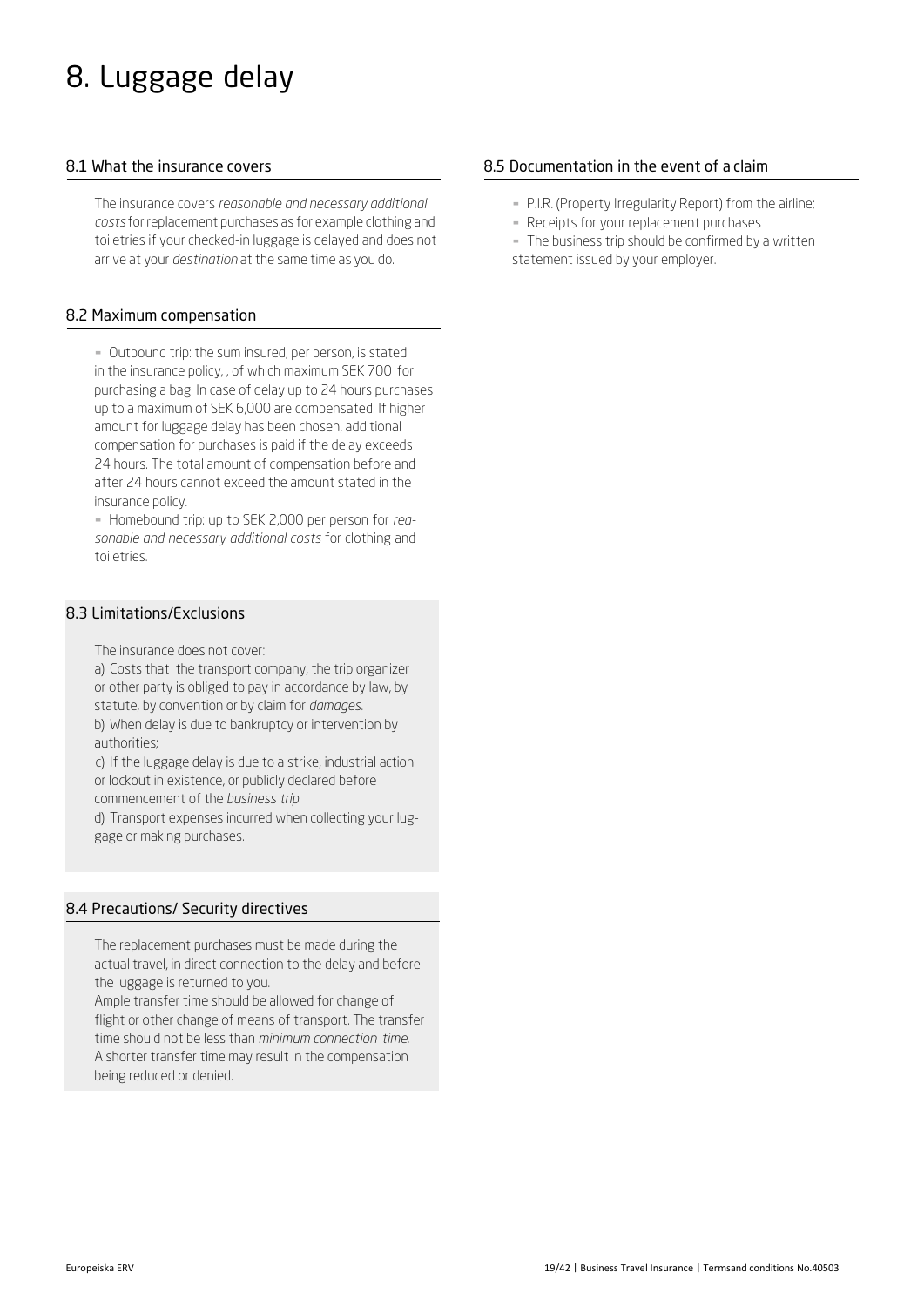# 9. Luggage cover

#### 9.1 What the insurance covers

- The insurance covers theft, damage and loss of your luggage. The damage must be due to sudden and unforeseen events.

- The insurance also covers damage to and loss and luggage which you have to leave behind as a result of evacuation covered according to section 14.1.

#### 9.1.1 Personal and company property

The insurance covers personal and company property intended for use during the *business trip*, which you take with you or buy on the *business trip*, including rented or borrowed objects, as well as gifts.

Maximum compensation is stated in the insurance policy. Maximum 50% of the stated amount refers to *theftprone*  property.

#### 9.1.2 Cash, credit cards, travel documents andkeys

- Cash is covered up to SEK 5,000 per person per claim,

unless otherwise stated in the insurancepolicy.

▪ *Travel documents* are covered up to SEK 30,000 per person, per claim.

The insurance also covers verified *reasonable and necessary additional costs* which are directly related to a covered claim, for example expenses for:

**EX Cancelling debit cards or credit cards, or travel expenses** incurred in connection with submitting a police report or similar, up to a total of SEK 5,000 per person per claim;

- New keys for a private vehicle and/or new keys and/or new locks in a private residence, up to SEK 10,000 per person per claim. The insurance covers new locks, if documents or objects that can identify the home are lost together with the keys. The locks must be changed within a week of the incident.

# 9.2 Valuation and payment of compensation

The insurance covers the direct financial loss corresponding to the replacement price which applied prior to the insurance incident. This means the amount of compensation can be affected by the age, wear and tear, usefulness and modernity of the item.

The following are, for example, not considered to be direct financial loss:

- **E** Sentimental value;
- Loss ofearnings;

- Value of the work you yourself have invested in the production of photographs, films, recordings, computer programs, models and similar items, or the value of your own work and efforts in connection with a claim;

- Losses that may arise from the use of debit cards/credit cards, telephone/SIM cards or similar, cheques and use of accounts, irrespective of whether this can be deemed to have taken place lawfully orunlawfully.

In the specific situation Europeiska ERV's decides whether the form of compensation is cash payment or a new, a used or a repaired object. Europeiska ERVmay also decide how any purchase orrepair shall take place.

When compensation is paid for objects they become the property of Europeiska ERV. If replaced objects are recovered, you must contact and return the refunded object to Europeiska ERV or refund the amount of compensation that was received.

# 9.2.1 VALUATION TABLE

Deduction for age, calculated from the purchase date in % of the new price. The deduction does not exceed 80% if the property was in working order at the time of the claim event.

| Item                                                                               | $1$ year                                                              | 2 year | 3 year          | 4 year                                        | 5 year |
|------------------------------------------------------------------------------------|-----------------------------------------------------------------------|--------|-----------------|-----------------------------------------------|--------|
| Glasses                                                                            | 0%                                                                    | 0%     | 20 %            | 40%                                           | 50 %   |
| <b>Bicycles</b>                                                                    | 0%                                                                    | 0 %    | 30 %            | 40 %                                          | 50 %   |
| Tools, electronic instruments and measuring devices                                | 0%                                                                    | 20 %   | 30 %            | 40 %                                          | 50 %   |
| Mobile phones/ Laptops/computers/tablets/GPS /accessories                          | 0%                                                                    | 30 %   | 50 %            | 60%                                           | 80%    |
| Videos/video cameras, Cameras/accessories, Radios/TVs/stereo systems               | 0%                                                                    | 30 %   | 50 %            | 60 %                                          | 80 %   |
| Clothes and similar items                                                          | 0%                                                                    | 0%     | 20 %            | 40 %                                          | 50 %   |
| Watches $\le$ SEK 5,000                                                            | 0%                                                                    | 0%     | 20 %            | 40 %                                          | 50 %   |
| Watches $>$ SEK 5,000                                                              | Valued at market value                                                |        |                 |                                               |        |
| Leather jackets/Furs over SEK 10,000                                               | Valued at <i>morket</i> volue                                         |        |                 |                                               |        |
| Gold/jewellery                                                                     | Valued at market value, however up to max. 50 %<br>of the sum insured |        |                 |                                               |        |
| Books/antiques                                                                     | Valued at market value                                                |        |                 |                                               |        |
| Photographs/videos/tapes/similar digital recordings/manuscripts, drawings,<br>etc. | Compensation is paid for the replacement cost of<br>the raw materials |        |                 |                                               |        |
| Make-up/toiletries                                                                 |                                                                       |        | has been opened | Compensation of 50 % is paid if the packaging |        |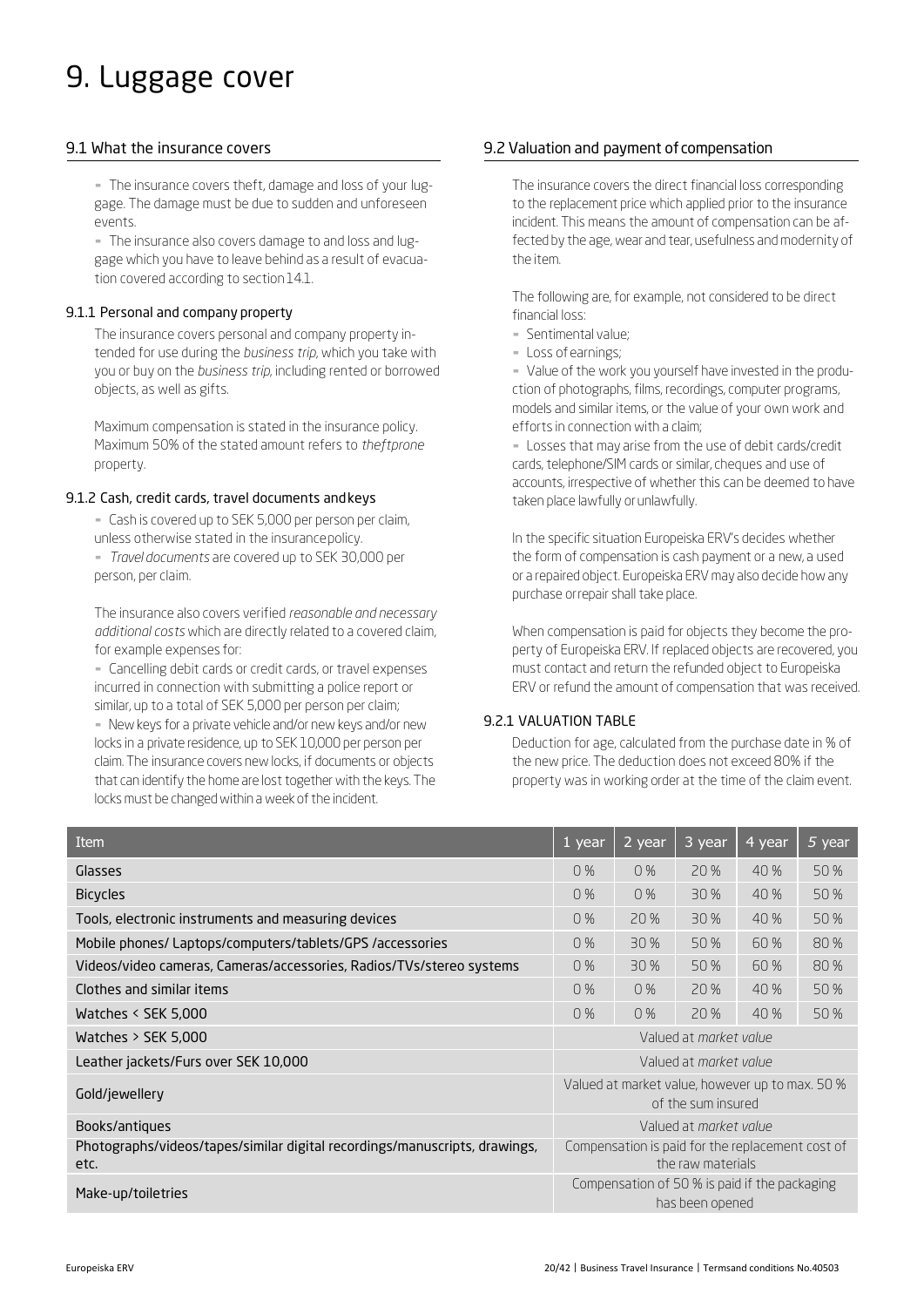#### 9.3 Maximum compensation

The sum insured is stated under 9.1 and and applies unless otherwise stated in the insurance policy.

#### 9.4 Limitations/Exclusions

The insurance does not cover:

a) Goods intended for sale or processing, sample collections, samples of merchandise, advertising gifts and articles, or similar;

b) Stamps, coins and bank notes of value to collectors, manuscripts, drawings or valuable documents; c) Animals;

d) Motor vehicles, caravans, trailers, aircraft, parachutes, hang-gliders, yachts and motor boats or other similar conveyances. The insurance does not apply to parts or accessories for the above-mentioned vehicles and water crafts.

Compensation is not payable for:

*e)* Superficial *damage*, such as scratches or similar *damage* that do not reduce the value of utility;

f) Money, *travel documents* and documents of value which are left behind, lost or mislaid, are handed over for transport or check-in or entrusted to the care of others, who are not under your supervision and control;

g) *Theft-prone property* and *particulary valuable property* left behind in a motor vehicle parked overnight (overnight parking comprises the hours between 22:00 and 06:00);

h) Expenses that can be reimbursed by another party under law, other provisions, conventions, insurance or compensation claims;

i) Property belonging to the *company* is covered by this insurance only if compensation cannot be obtained through other insurance or contract.

# 9.5 Precautions/Security directives

In order to qualify for full compensation, you must handle your property with due care so that theft and damage can be prevented as far as possible, and you must be able to document your claims with receipts/documents demonstrating the value of the lost/damaged items. It is important to note that *theft-prone property*, delicate or *particularly valuable property* requires special supervision.

Forgetfulness is an indication that requirements concerning standards of care have not been observed, and this may result in reduced compensation.

Requirements concerning standards of care also mean that: **• Means of transportation or temporary residence should** not be left unlocked, or with open windows. Temporary residence includes e.g. apartment, hotel room, passenger cabin, or similar.

▪ *Money*, *travel documents* and *theft-prone property* must be locked in a safe deposit box, suitcase, cabinet, drawer, or similar, when you leave your temporary residence;

▪ *Theft-prone property* must not be left unattended or kept in luggage that is checked in without being under your immediate control and supervision;

▪ *Particularly valuable property* may not be left in a motor vehicle;

▪ The insurance does not apply in respect of property that the *insured*, prior to departure from the *residence* or the workplace or when returning to any one of these places, leaves in a motor vehicle for longer time than is normally required for immediate loading or unloading.

▪ *Particularly valuable property* must, wherever possible, be carried in hand luggage or be checked in separately subject to special precautions;

**• Bottles or other liquid containers, except for cosmetics** and toiletries, must not be placed in checked-in luggage;

Failure to meet these requirements to exercise standards of care may result in reduced or no compensation. The amount by which the compensation is reduced depends on the circumstances, amongst other things the degree of negligence and its significance to the claim and the value of the item of property.

#### 9.6 Documentation in the event of a claim

- Police report from local authorities in the event of theft or loss;

▪ P.I.R. (Property Irregularity Report) from the airline or report from other carrier if your luggage has been damaged or lost while it was in the airline's /carrier's custody;

- Receipts, warranties or similar documenting the age and value of the property.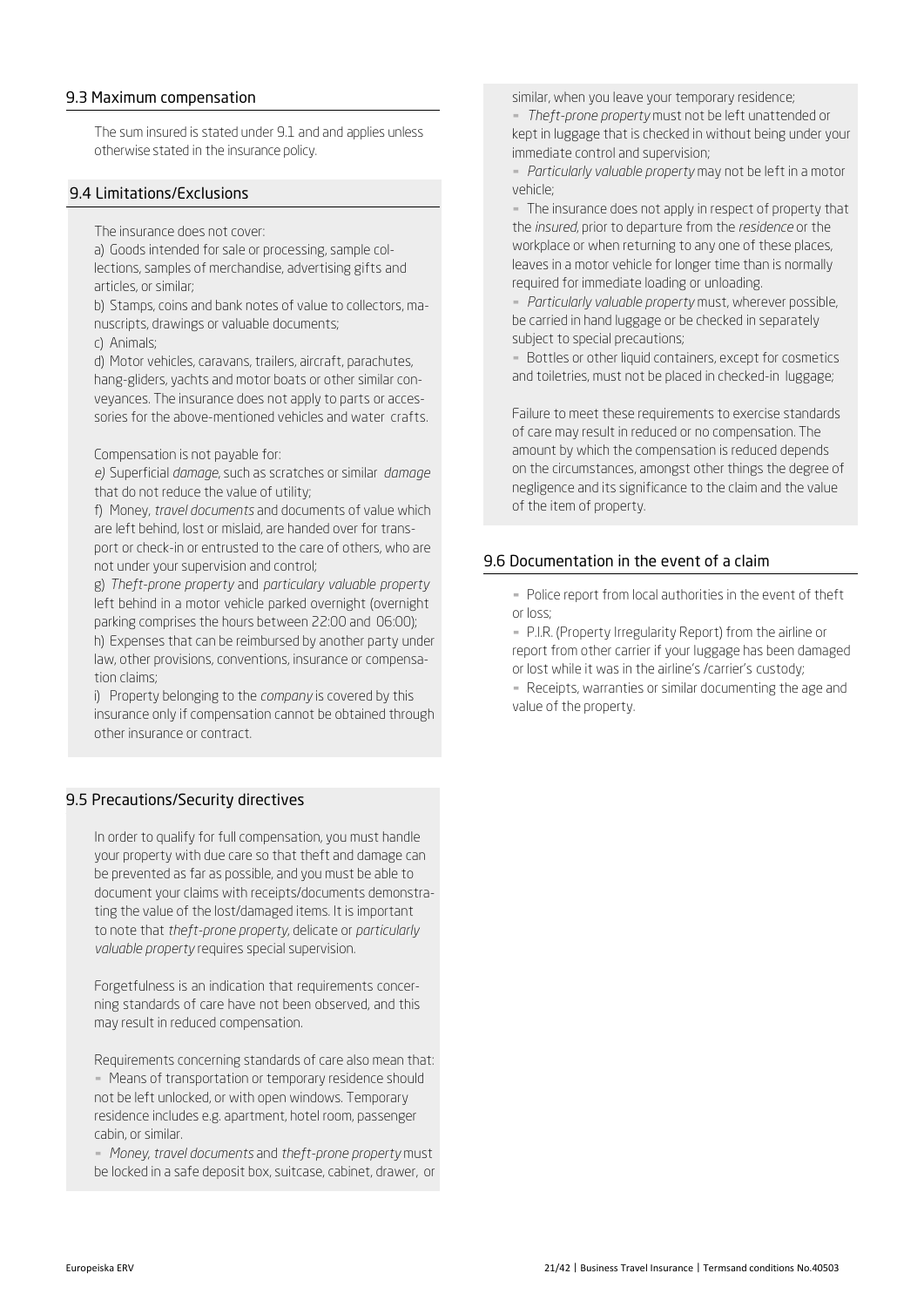# 10. Personal liability and legal expenses coverage

#### 10.1 Private liability

#### 10.1.1 What the insurance covers

The insurance covers the situation when you as a private individual become liable for compensation to a third party for personal injuries or *damage* to property under the statutory provisions on non-contractual liability in the country where the incident has occurred. The incident must have been caused by you during a *business trip.*

#### The insurance covers:

a) *Reasonable and customary costs* incurred when determining liability and the extent of compensation.

b) Amounts you become liable for, according to the applicable and statutory provisions on non-contractual liability, of the country where the incident/accident occurred;

c) *Damage* to rented accommodation/hotel room and contents.

Expenses are paid upon approval and in consultation with Europeiska ERV.

Europeiska ERV's undertakings:

In case you may be held liable to pay compensation for *damages* under this cover, Europeiska ERV has the right and obligation, on your behalf, to:

- Investigate whether you according to the legislation on your destination are liable for damages.

- Negotiate with the party claiming damages;
- Plead your case in court or arbitration proceedings.

You cannot with binding effect for Europeiska ERV, wholly or partially, acknowledge liability in respect of the loss, *damage* or injury caused by you.

# 10.1.2 Maximum compensation

Personal injury: SEK 10,000,000 per insured, per claim; Damage to property: SEK 10,000,000 per insured, per claim;

Regardless of whether one and the same claim event causes both personal injury and property damage, the maximum amount of compensation is SEK 10,000,000 per claim event.

The maximum amount for which Europeiska ERV can be liable to pay compensation for one claim event is SEK 10.000.000 totally, even if several insured are liable to pay *damages* and even though the event is covered by one or more policies taken out with Europeiska ERV.

If you are liable to pay *damages* for injury to a person domiciled in Sweden, the amount of compensation that will paid from this insurance will be limited to reasonable compensation for such personal injury in accordance with Swedish law.

#### 10.1.3 Limitations/Exclusions

The liability cover does not apply to:

a) Claims arising out of incidental contracts (with the exception of section 10.1.1.c regarding rented accommodation/hotel room and contents);

b) Claims arising in connection with your occupation or work; c) Pure economic loss, i.e. a loss occurred that have no connection to personal injury or damage to property;

d) Loss, damage or injury for which you have assumed liability, which is over and above the statutory provisions governing non-contractual liability;

e) Damage/injury that you have inflicted on a *close relative*; f) Loss of or damage to property that you have rented, leased, borrowed, manufactured, processed, repaired, stored or have temporarily had in your possession (with the exception of section 10.1.1.c on rented accommodation/hotel room and contents);

g) Loss, damage or injury resulting from wear and tear, gross negligence or a deliberate malicious act;

h) Loss, damage or injury caused by animals;

i) Claims arising as a consequence of you having trans-

mitted disease to another person by infection or in a similar way;

j) Loss or damage for which you may be held liable as the owner of property, or apartment, or as the owner of leasehold rights;

k) Liability for damage caused while using motor vehicles, caravans, trailers or *aircraft*, paragliders, hang-gliders or other similar craft. The exclusion does not, however, apply to electric wheelchairs;

l) Liability for damage caused while using marine craft more than 3 metres in length with sail or engine or marine craft less than 3 metres in length with engine power ex- ceeding 3HP.

m) Damages occurring in connection with you having wilfully committed a criminal act;

- n) Fines or similar demands imposed on you;
- o) Random accidents
- p) Nuclear damage;

q) Damage which is directly or indirectly due to, or the course of which is related to, war, war-like events, civil war or revolution;

r) Expenses incurred because a ship or *aircraft* was re-

quired to alter its travel route due to your state of health; s) Damage you have caused to another person covered by this insurance.

t) Costs and / or liability arising as a result of you not following your doctors /midwife´s advice or the regulations of the airline.

#### 10.1.4 Precautions/Security directives

Claims for which Europeiska ERV may be liable to pay compensation must be reported to Europeiska ERV without delay.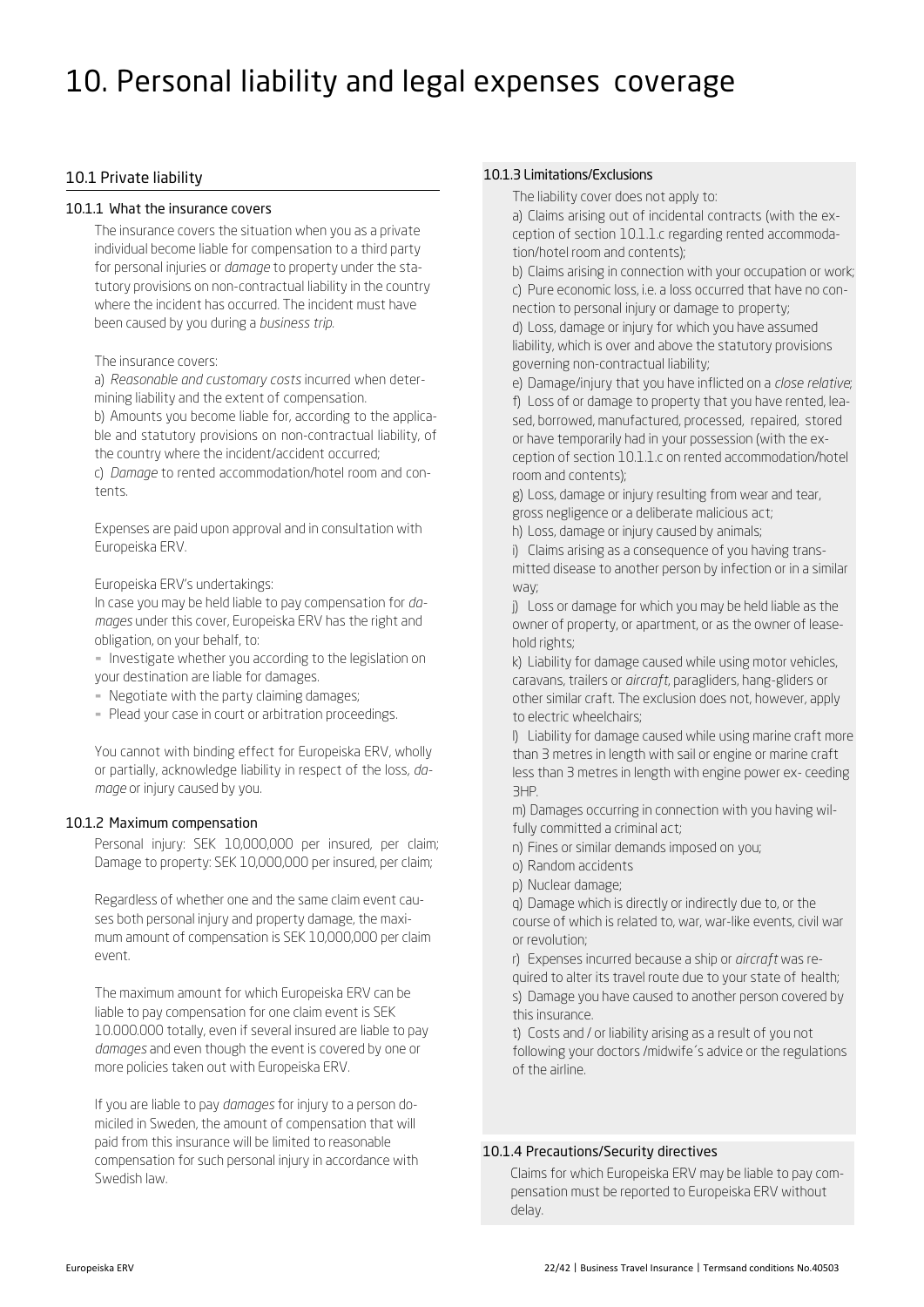#### 10.1.5 Obligation to provide information

You have an obligation to submit to Europeiska ERV, without delay, relevant documents and other information that may be significant for the assessment of a claim. If you deliberately withhold or conceal any information which is of significance for the assessment of the claim, the insurance will cease to apply.

#### 10.1.6 Obligation to take appropriate measures

You have a duty, to the best of your ability, to avert imminent damages or to endeavour to limit damages which have already occurred.

This means, amongst other things, that:

▪ You have an obligation to limit the effects of the incident that may entail liability to pay damages.

▪ You have a duty to cooperate to ensure that any right of recourse against a third party is preserved.

#### 10.1.7 Summons and legal counsel

If you are summoned to appear before a court or are advised that such summons is forthcoming, this must be reported to Europeiska ERV immediately. If you fail to comply with these obligations, a court order regarding liability to pay compensation cannot be referred to Europeiska ERV, nor will litigation or arbitration court costs be compensated.

# 10.1.8 Settlement out of court

If Europeiska ERV so wishes, you are obliged to cooperate in negotiations to reach an out-of-court settlement with the injured party. If Europeiska ERV has declared a preparedness to accept settlement out of court with the party demanding damages, Europeiska ERV shall be discharged from any obligation to meet any subsequent expenses or claims or from obligations to carry out a further investigation.

If you, without Europeiska ERV´s prior consent, assume liability for damages, endorse claims for compensation, or pay compensation, Europeiska ERV is free of all obligations.

# 10.1.9 Penalty interest

Europeiska ERV will not pay any interest incurred because of delay by you to meet your obligation under the provisions of these insurance terms and conditions.

# 10.1.10 Documentation in the event of a claim

**-** Police report, confirmation of police report or damage report;

- Name and contact details for all involved persons;
- **Original receipts for repair;**

▪ Travel document or other documents showing the destination, travel dates and purpose of the trip.

# 10.2 Legal expenses

# 10.2.1 What the insurance covers

The insurance applies to specific and ongoing legal disputes arising during your *trip* abroad which could be brought before a county court, or equivalent court / panel or which, after trial in such a court, can be tried by the courts of appeal of the Swedish Supreme Court or equiva- lent court(s) abroad.

The insurance covers *reasonable and necessary costs* for: a. Your own and a counterparty's legal fees which you may be instructed to pay after dispute has been tried at one of the courts stated above.

b. Legal costs that are incurred in the event of a settlement during legal proceedings, which you have undertaken to pay the opposite party, on the condition that it is evident that the court would have instructed you to pay legal costs amounting to a greater sum if the dispute had been tried. c. Expert reports.

d. Unilaterally obtained specialist reports.

The insurance also covers reasonable and necessary travel expenses as a result of being summoned as a witness or for testimonial in a foreign court if personal attendence is a requirement.

# 10.2.2 Choice of representative

In order for compensation to be paid, you must engage an appropriate legal representative taking into consideration your domicile, the location where the dispute will be tried as well as the nature and extent of the dispute, and: a) who is a member of a national Bar Association, or other lawyer who is an employee at a public law firm, or b) who has been appointed counsel in accordance with the provisions of the Legal Aid and Advice Act, in the dispute, or c) who can show that he, at some time during the previous three years, was appointed counsel in accordance with the provisions of the Legal Aid and Advice Act, in a dis pute similar in nature, and is still suited to the task of such counsel, or

d) who in some other way has shown that he is especially suited to the assignment.

Examination of Item c) or Item d) concerning the legal representative's suitability to the task, is performed in Sweden by the Insurance Companies' Legal Expenses Committee (Försäkringsbolagens Rättskyddsnämnd). The insured, and Europeiska ERV, reserve the right to demand arbitration from the Swedish Bar Association, or similar professional foreign association, concerning the reasonableness of the lawyer's fees and costs. A prerequisite to allow the insured to seek the services of a legal representative in accordance with the provisions of Item c) and Item d) above, is that the legal representative undertakes, in the event of a dispute, to accept the Insurance Companies' Legal Expenses Committee's examination of his fees and other expenses relating to the case.

In case of a dispute that is to be tried outside Sweden the legal representative must be approved by Europeiska ERV.

# 10.2.3 Maximum compensation

The maximum sum insured per person, per trip is SEK 250,000.

There is an excess of 10 % of total claim costs, subject, however, to a minimum of SEK 2,500. There is no excess if the economic conditions for legal aid in the country in which the case is instituted are met. If an appeal is lodged, the excess applies to every instance.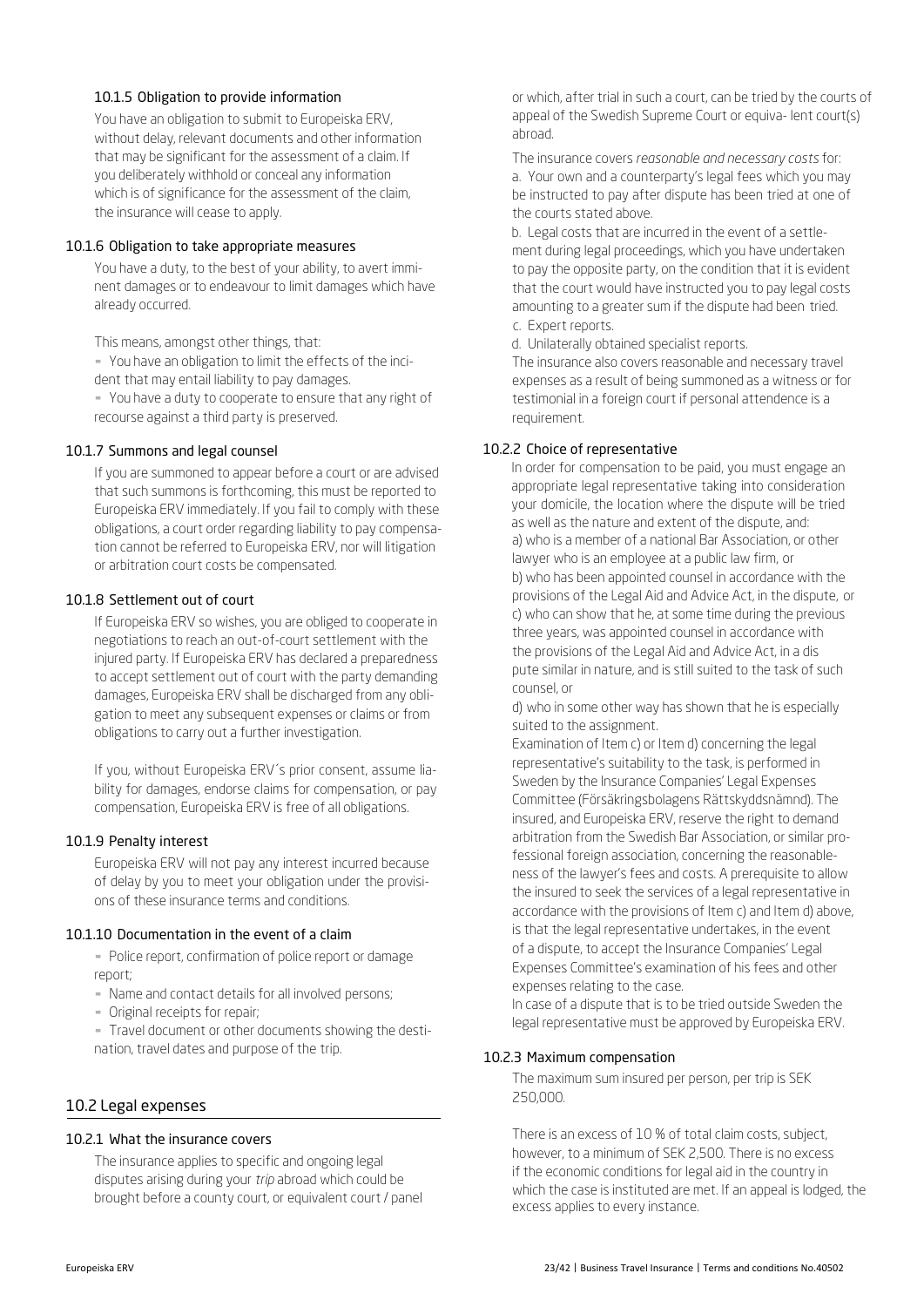#### 10.2.4 Limitations/Exclusions

The insurance does not cover:

a) Civil-law disputes between you and the travel agency, trip organiser, transport provider or Europeiska ERV/Europaeiske Rejseforsikring;

b) Legal disputes which are directly or indirectly related to the execution of your profession, including work placements matters;

- c) Family and inheritance matters;
- d) Criminal cases;

e) Damage for which you may be held liable as the owner, user or driver of motor vehicles, caravans, trailers, *aircraft*, paragliders, hang-gliders or similar craft.

Note: Legal expenses coverage does, however, apply for the insured as driver or user of a motor vehicle, caravan or other trailer, motor boat or sail boat which the insured has temporarily borrowed or leased outside your *country of* 

*residence*; f) damages or other claim on grounds of an act or deed car-

ried out by the insured, that has given rise to suspicion of, or prosecution for, a criminal offence.

g) Disputes that can be brought before an approved Consumer Complaints Boars in either Sweden or in the country where you have been met with a claim.

#### 10.2.5 Documentation in the event of a claim

- Notification to Europeiska ERV, submitted by you or your attorney, as soon as the attorney has taken on the case, and before further steps are taken;

- Identification of and information on the counterparty;

- Allegation(s) made in the case;

**EXECTE:** Brief presentation of the case specifying the allegations on which the case can be supported;

- **·** Information on estimated expenses;
- Any further information relevant to the case.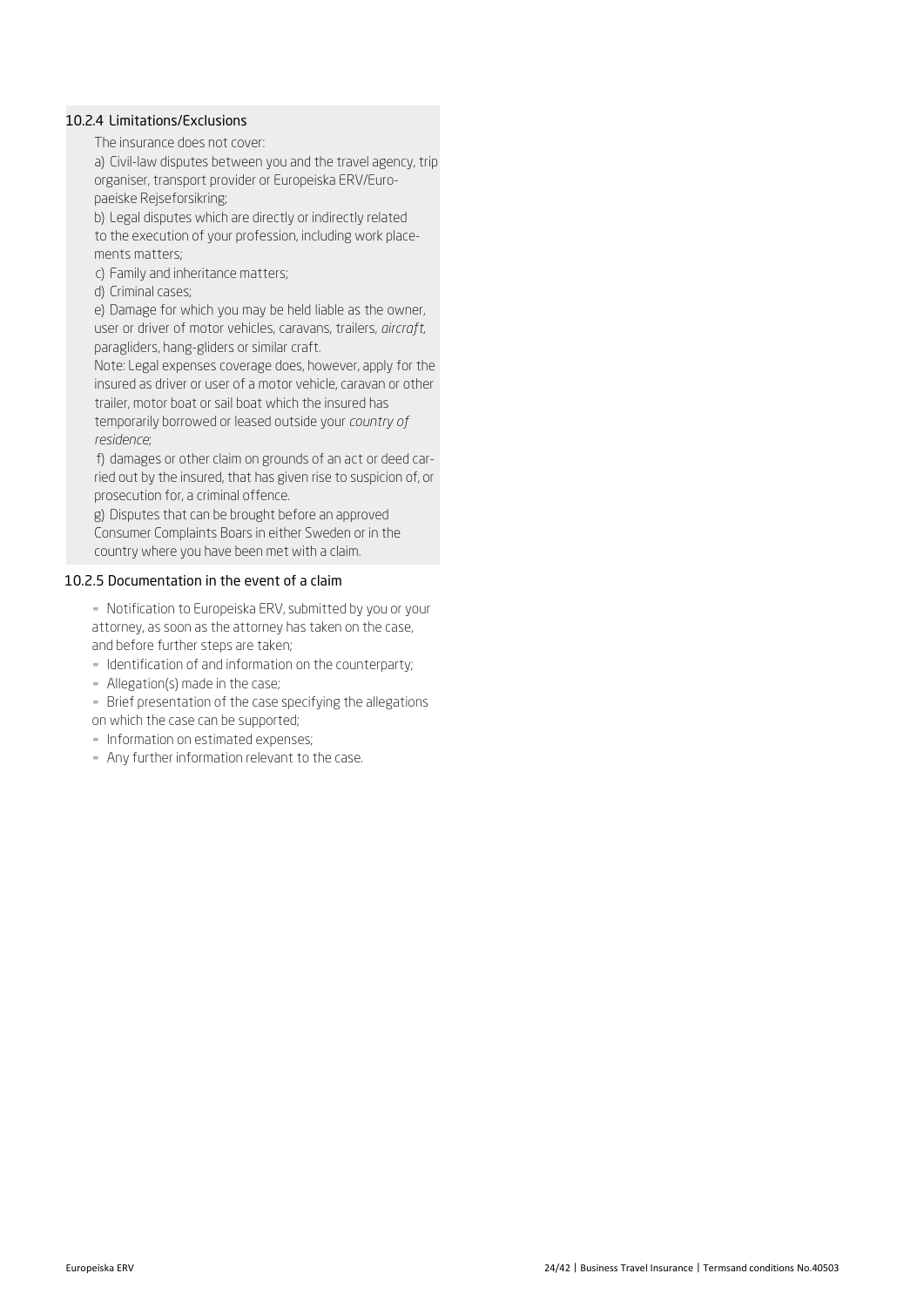# 11. Personal assault

# 11.1 What the insurance covers

Compensation is paid for personal injury that you in the capacity of a private individual suffer through *assault* or other intentional violence during the *business trip.*

#### 11.2 Maximum compensation

The maximum compensation is SEK 1,000,000 per insured and claim event. The compensation is calculated according to Swedish damages law, in accordance with the provisions in chapter 5 in the Swedish Damages Act.

It is a condition for compensation to be paid that you are alive at the time of payment.

# 11.3 Limitations/Exclusions

Several injuries are considered as one claim if they arose on the same occasion.

Compensation is not paid for injury you suffer when: a. You have subjected yourself to the risk of injury without due cause.

b. You, linked to the personal injury, were guilty of a willful act that can result in fines or greater punishment under Swedish law.

c. You were injured by a *close relative*.

d. the injury's occurrence or extent was directly or indirectly caused by or linked to war, warlike events, civil war or revolution.

e. You were injured in the performance of your profession or service or other gainful activity.

Nor is compensation paid:

a) if the damages/indemnification for costs is paid by another party, e.g. the perpetrator, or the state/municipality or if the damages/indemnification has been paid from another insurance/insurance company.

b) if the damages are based on confession alone

c) if the damages are based on transfer of entitlement from the person who is entitled to compensation.

# 11.4 Precautions/Security directives

Injuries that may result in a claim for compensation must be reported to Europeiska ERV without delay. In the event of an injury, you must be able to:

▪ prove that you are entitled to compensation for damages;

▪ prove that the perpetrator was not known, or that the perpetrator cannot pay compensation.

- Alcohol, narcotics, sedatives or other intoxicants should not be used in such a way that you expose yourself to risk of injury.

- If the injury leads to the prosecution of the party that caused the injury, you, if Europeiska ERV so requests, shall pursue the case for damages in the court, for which Euro-

#### peiska ERV pays the legal costs.

▪ You must make a police report and consult a hospital/ physician for medical assessment of the injury immediately after the assault. A medical report must be issued by a qualified physician at the place of injury.

- If you do not comply with the stated directives, this can lead to the compensation being reduced or not paid at all.

# 11.5 Documentation in the event of a claim

- Police report for the reporting of the *assault*.
- Relevant medical and health information.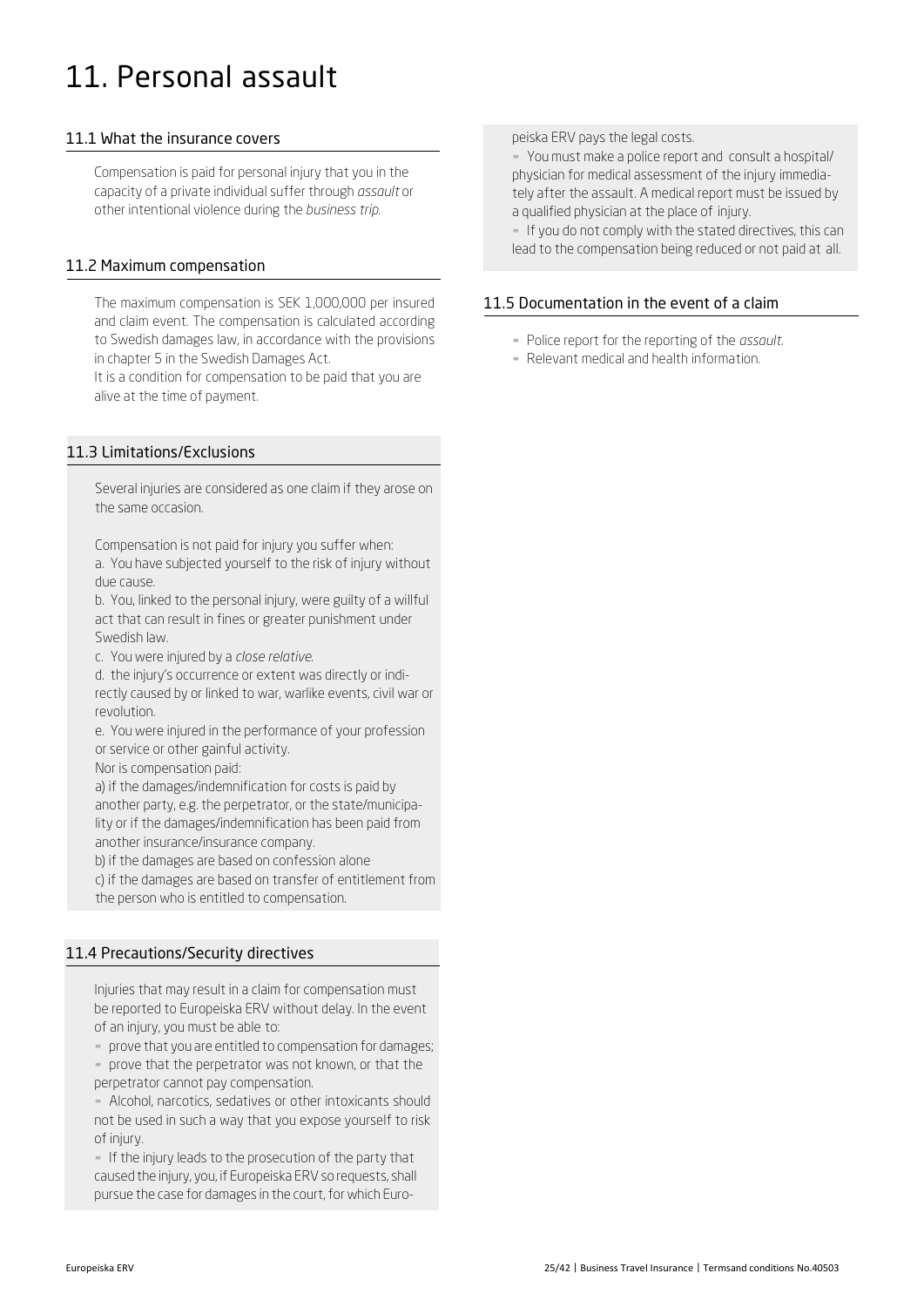# OPTIONAL COVERS

# 12. Road Safety

This is an optional cover and only applies if stated in the insurance policy.

# 12.1 What the insurance covers

The insurance applies to vehicles with a maximum total original weight of 3.5 tonnes. The vehicle must not be more than 10 years old, based on the date when it was first registered.

If the vehicle during the *business trip* suffers an unexpected breakdown, is involved in a collision, the vehicle runs/skids off the road or other events occur which make it impossible to continue the journey using the same vehicle, the insurance covers *reasonable and necessary expenses* for:

- Roadside assistance or towing of the vehicle to a workshop or other location if necessary due to the incident, at up to SEK 1,500 per claim event,

- Rental vehicle up to SEK 1,000 per day for a maximum of 3 days, or

▪ Travel expenses for *public transport* to your residence or workplace up to SEK 2,000 per insured, maximum SEK 6,000 per group or

▪ Food and accommodation for up to 2 days at up to SEK 1,000 per day per insured, maximum SEK 6,000 per day per group. It is a requirement that it is expected to take more than 12 hours to repair the vehicle, and that the incident occurred more than 80 km from your residence.

# 12.2 Maximum compensation

The maximum compensation is stated above.

# 12.3 Limitations/Exclusions

The insurance does not cover:

a) Other *additional costs* than the actual rental costs when renting a vehicle, including but not limited to additional equipment, fuel, additional insurance, parking charges etc.;

b) Damage occurring because you have clearly neglected to maintain and care for the vehicle;

c) Damage occurring when you have deliberately acted in a way which is a felony under local legislation;

d) Damage when applicable traffic law in the country/area and/or law regarding driving under the influence has been violated.

e) *Events* which are based on or involve motor sport competitions, car displays, off-road competitions or testdriving the vehicle;

f) Damage where a breakdown is caused by you omitting to refuel the vehicle or top up with oil or water.

g) Damage to the interior of the vehicle;

h) Expenses for which compensation has been or can be obtained from another party under current legislation, provisions, conventions, compensation for loss or *damage* or guarantee.

# 12.4 Documentation in the event of a claim

- Report from towing or recovery service;
- Rental contract for car rental company;
- Receipts for expenses incurred by you.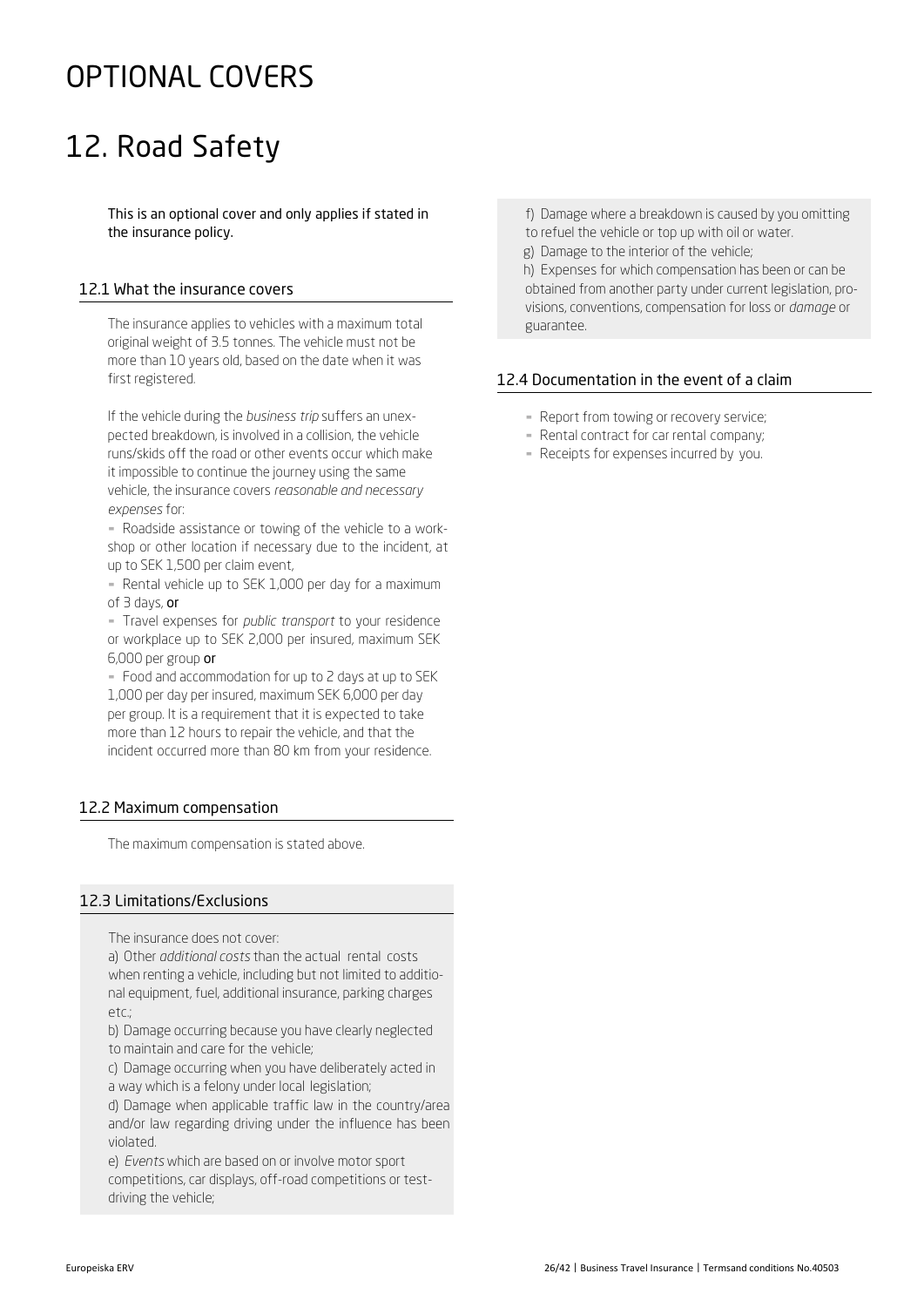# 13. Curtailment and Replacement employee

This is an optional cover and only applies if stated in the insurance policy

### 13.1 What the insurance covers

If you have to interrupt your stay and travel back to your country of residence, the insurance covers *reasonable and necessary additional costs* for:

#### 13.1.1.A. Private curtailment

*Return* to your *country of residence*, if your *business trip* has to be interrupted due to:

▪ Serious *unforeseen illness or injury* resulting in hospitalisation or death of your *close relatives*;

▪ Serious *damage occurring in your private home* which requires your immediate attendance.

#### 13.1.1.B. Business-related curtailment

*Return* to your *country of residence*, if your *business trip* has to be interrupted due to:

▪ Serious *unforeseen illness or injury* which results in hospitalisation or death among your *close colleagues* in your *country of residence*;

▪ Serious *damage occurring at the workplace* which requires your immediate attendance;

▪ A sudden and unforeseen *event* at the *destination*, which makes it impossible to carry out your business or makes the purpose of the *business trip* impossible.

#### 13.1.2 Maximum cover

The insurance covers *reasonable and necessary additional costs* for:

▪ Transport to the *country of residence* at the same form/ class of transport as you have chosen on the original journey, maximum on commercial flights;

- Return/new outbound journey to the place where your trip was interrupted and subsequent *return* to your *country of residence* with the same form/class of transport as you have chosen on the original journey, maximum on commercial flights. The *return* journey must be undertaken not later than 3 months after your curtailment;

- If you travel by private car we will reimburse SEK 1,85 per kilometre.

- Unused travel expenses, maximum SEK 50,000.

#### 13.1.3 Limitations/Exclusions

The insurance does not cover:

a) Costs if your *return* journey is less than 12 hours before your originally scheduled arrival time at which you were due to arrive to your *country of residence*.

b) In case the person causing the need for curtailment went on the same *trip* as you and had to be *repatriated*; c) Costs for *return journey* arranged by you yourself, which Europeiska ERV would not have incurred if Europeiska ERV had arranged the transport.

d) Compensation is paid only for costs that cannot be reimbursed by other party.

#### 13.1.4 Precautions/Security directives

- The home journey must be approved by Europeiska ERV's assistance company or Europeiska ERV before commencement of travel.

- The home journey must be undertaken by regular, scheduled means of transportation, alternatively, by motor vehicle.

I It is a condition that the criteria for curtailment are met at the time of *return* journey.

#### 13.1.5 Documentation in the event of a claim

- Medical certificate, copy of medical record from treating physician during your *business trip*

▪ Copy of death certificate;

. In the event of bankruptcy, fire, burglary, etc., a copy of the petition for bankruptcy, police report or damage report;

- The reason for the interruption of the trip must be substantiated through customary written statements.

**• Proof of travel or other documentation showing the** *destination*;

- Receipts for expenses incurred by you.

# 13.2. Replacement employee

It is required that the claim is covered under insurance section 1. Illness and injury or 13.1 Curtailment.

#### 13.2.1 What the insurance covers

The insurance covers *reasonable and necessary costs*, if you have to interrupt the *business trip* and have to be replaced by another member of staff in cases where:

▪ You are unable to work because of *emergency/unforeseen illness*, *injury* or death;

▪ You are curtailed in accordance with the cover for Private Curtailment 13.1.1.A or Business-related Curtailment 13.1.1.B;

The insurance covers *reasonable and necessary costs* for: ▪ Transport from the replacement person's residence or workplace to your location and back again using the same means of transport as you, however to maximum economy class;

- If replacement person travels by private car we will reimburse with SEK 1,85 per kilometre.

# 13.2.2 Maximum cover

Transport: *reasonable and necessary costs.*

#### 13.2.3 Limitations/exclusions

The insurance does not cover:

a) expenses for a journey arranged by you yourself without approval from Europeiska ERV, or expenses for travel which Europeiska ERV would not have incurred if Europeiska ERV had arranged the transport. b) Compensation is paid only for costs that cannot be reimbursed by other party.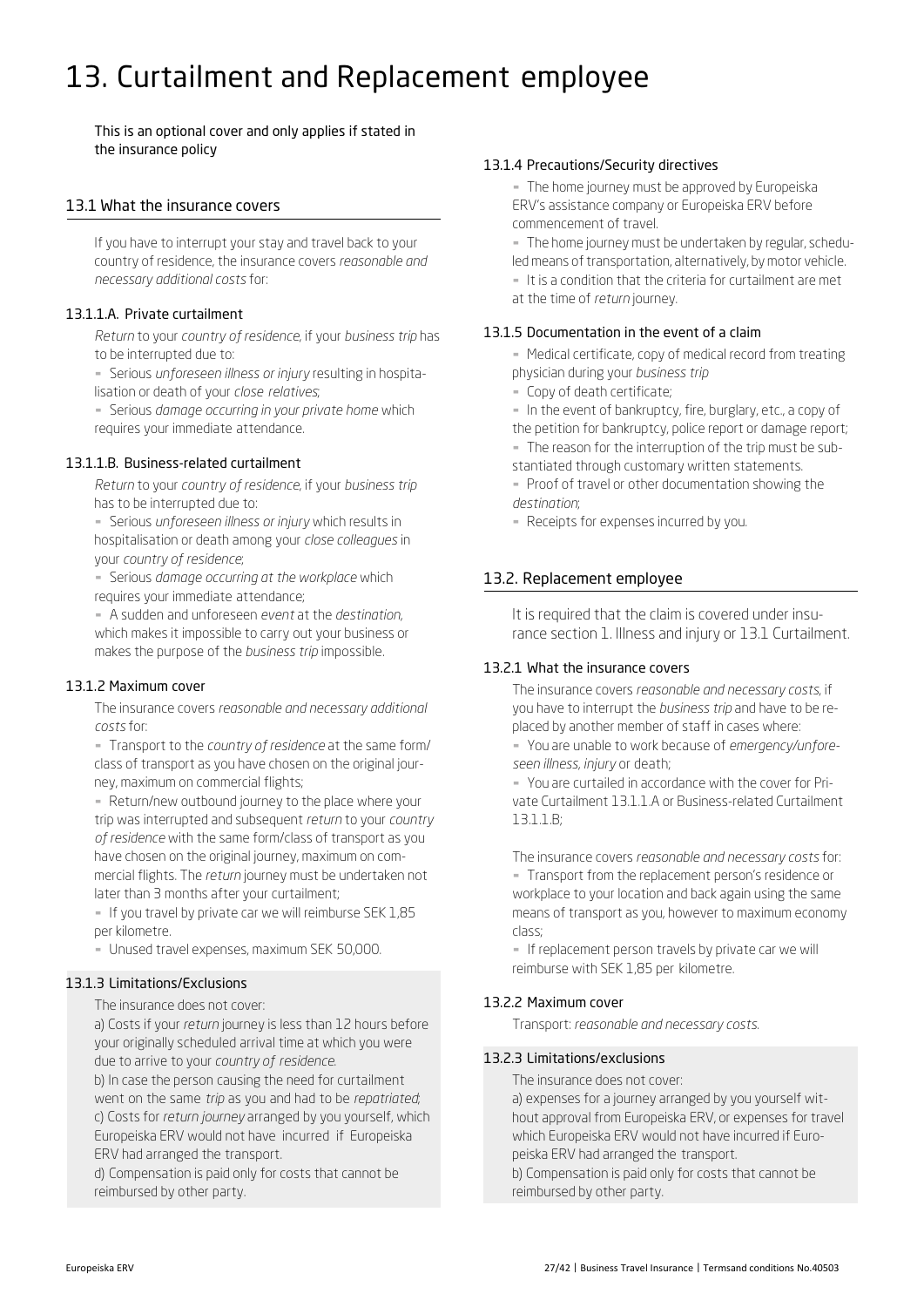#### 13.2.4 Precautions/Security directives

- Trips must be approved by Europeiska ERV's alarm centre
- or Europeiska ERV before commencement of travel.

▪ Proof of your incapacity for work and the number of sicklisted days, must be provided through medicalcertificates issued by an impartial, qualified physician.

If you neglect your duty to adhere to these instructions, this may entail a partial or total reduction in the amount of compensation.

#### 13.2.5 Documentation in the event of a claim

- Medical certificate, copy of medical record from treating physician during your business trip

▪ Copy of death certificate;

- In the event of bankruptcy, fire, burglary, etc., a copy of the petition for bankruptcy, police report or damage report; - The reason for the interruption of the trip must be sub-

stantiated through customary written statements.

- Proof of travel or other documentation showing the destination;

- Receipts for expenses incurred by you.

# 13.3 Reimbursement of unused travel expenses

# 13.3.1 What the insurance covers

If a replacement person is not sent out and you are unable yourself to resume work at the location where the *business trip* was interrupted due to *Emergency/unforeseen illness or injury* or curtailment, the insurance covers unused *travel expenses* for the days of travel which could not be carried out.

The actual travel and accommodation costs are divided by the total number of days of travel to calculate the average daily travel rate.

#### 13.3.2 Maximum cover

The maximum compensation is SEK 50,000 per claim.

# 13.3.3 Limitations/Exclusions

a) The insurance does not cover expenses for a journey arranged by you yourself without approval from Europeiska ERV, or expenses for travel which Europeiska ERV would not have incurred if Europeiska ERV had arranged the transport.

b) Compensation is paid only for costs that cannot be reimbursed by other party. Proof of your incapacity for work and the number of sicklisted days, must be provided through medical certificate issued by an impartial, qualified *physician*.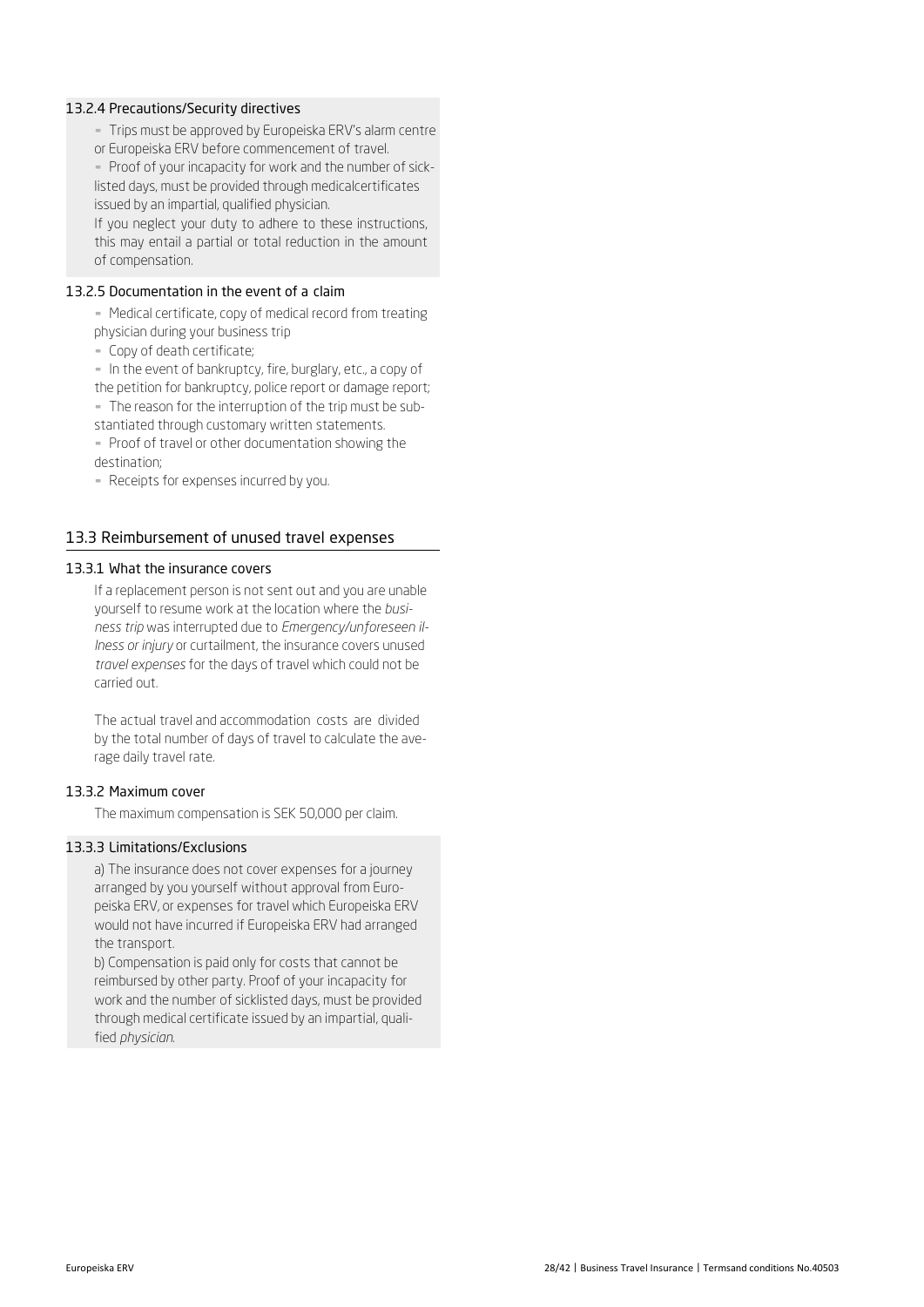# 14. Security Package

This is an optional cover and only applies if stated in the insurance policy

# 14.1 Evacuation

#### 14.1.1 When does the insurance cover?

The insurance covers evacuation, which means when the authorities issue a decree or order that people must leave an entire area in the event of war, natural disasters or other life-threatening circumstances, and that urgent action is required to get to safety. Thus, it is only an evacuation when the Ministry of Foreign Affairs in your home country or other national or local authority at the destination in the affected area, confirms that evacuation is required.

#### 14.1.2 What the insurance covers

The insurance covers *reasonable and necessary additional costs* for:

▪ Transportation to nearest safe place or to your *country of residence* in the event that Europeiska ERV, the *Ministry of Foreign Affairs* or other national or foreign authority initiates an evacuation of the area where you are currently staying because of *natural disaster*, *acts of terrorism*, outbreak of war or war-like situation, *political unrest* or imminent danger of life-threatening *epidemics*.

▪ The same applies if you are staying in an area affected by the above mentioned incidents within a radius of 50 kilometers.

▪ *Additional costs* up to SEK 2,000 per insured per day for hotel accommodation, meals and local transport in connection with evacuation to your *country of residence* or to the nearest temporary safe place from the time an incident as described above makes *return trip* impossible and until *return* becomes possible again;

▪ Replacement purchases of clothing and toiletries are covered up to SEK 6,000 per person per *trip*, if you are evacuated without your luggage.

#### 14.1.3 Maximum compensation

The insurance covers *reasonable and necessary costs* unless otherwise stated above.

### 14.1.4 Limitations/exclusions

The possibilities for Europeiska ERV to provide assistance can at times be limited in areas affected by natural disaster, acts of terrorism, outbreak of war or war-like situation, political unrest or imminent danger of life-threatening epidemics. The insurance does not cover:

a) If it is not considered an evacuation as p[er definition in](http://www.erv.se/)  section 14.1.1.

b) In *active participation in war,* riots, demonstrations or similar;

c) If you travel to or within areas where the local authorities/ the *Ministry of Foreign Affairs* in your *country of residence* or Health protection agency have issued a travel warning or have recommended that you leave the area / *return* home;

d) If you travel to or stay in an area after the areas has been classified as a war zone according to Europeiska ERV's risk list. Europeiska ERV's risk list can be found at www.erv.se/ riskomraden.

e) Expenses for evacuation which Europeiska ERV would not have incurred if Europeiska ERV had been responsible for the evacuation.

f) Expenses covered by travel agent, carrier and public authorities.

g) Evacuation based on your concern or fear alone.

# 14.1.5 Precautions/Security directives

▪ Transport should take place on the first possible opportunity;

**EX Compensation is provided for additional expenses. This** means for example, that you must have a pre-paid return ticket and/or pre-paid hotel- or other accommodation reservation, which can not be used or refunded. Expenses for evacuation need pre-approval by Europæiske ERV.

#### 14.1.6 Documentation in the event of a claim

▪ Documentation for the incident that resulted in the evacuation;

**Travel documentation or other documentation showing** the duration and the purpose of the trip.

- **-** Documentation for pre-paid expenses.
- **-** Documentation for reimbursement of pre-paid expenses (e.g. flight taxes or fees).
- Original receipts for expenses paid by you.

# 14.2 Extended stay due to quarantine or natural disaster

#### 14.2.1 What the insurance covers

The insurance covers *reasonable and necessary additional costs* for return trip, accommodation and meals, if you by the authorities are forced to extend your *business trip* and are unable to *return* due to:

- *Natural disaster*
- Quarantine in *epidemics;*
- *Acts of terrorism*;
- **-** Outbreaks of war or war-like states;
- *Political unrest.*

#### 14.2.2 Maximum cover

Maximum cover is SEK 50,000 per insured per *trip*.

#### 14.2.3 Limitations/Exclusions

It is a requirement that the expenses are pre-approved by Europeiska ERV.

#### 14.2.4 Documentation in the event of a claim

- Documents verifying the incident causing the prolonged stay;

- Travel documents or other documents showing the destination;
- Receipts for expenses incurred by you.

# 14.3 Closure by order of public authority

#### 14.3.1 What the insurance covers

The insurance covers *reasonable and necessary additional costs* if you, during a *business trip*, do not have access to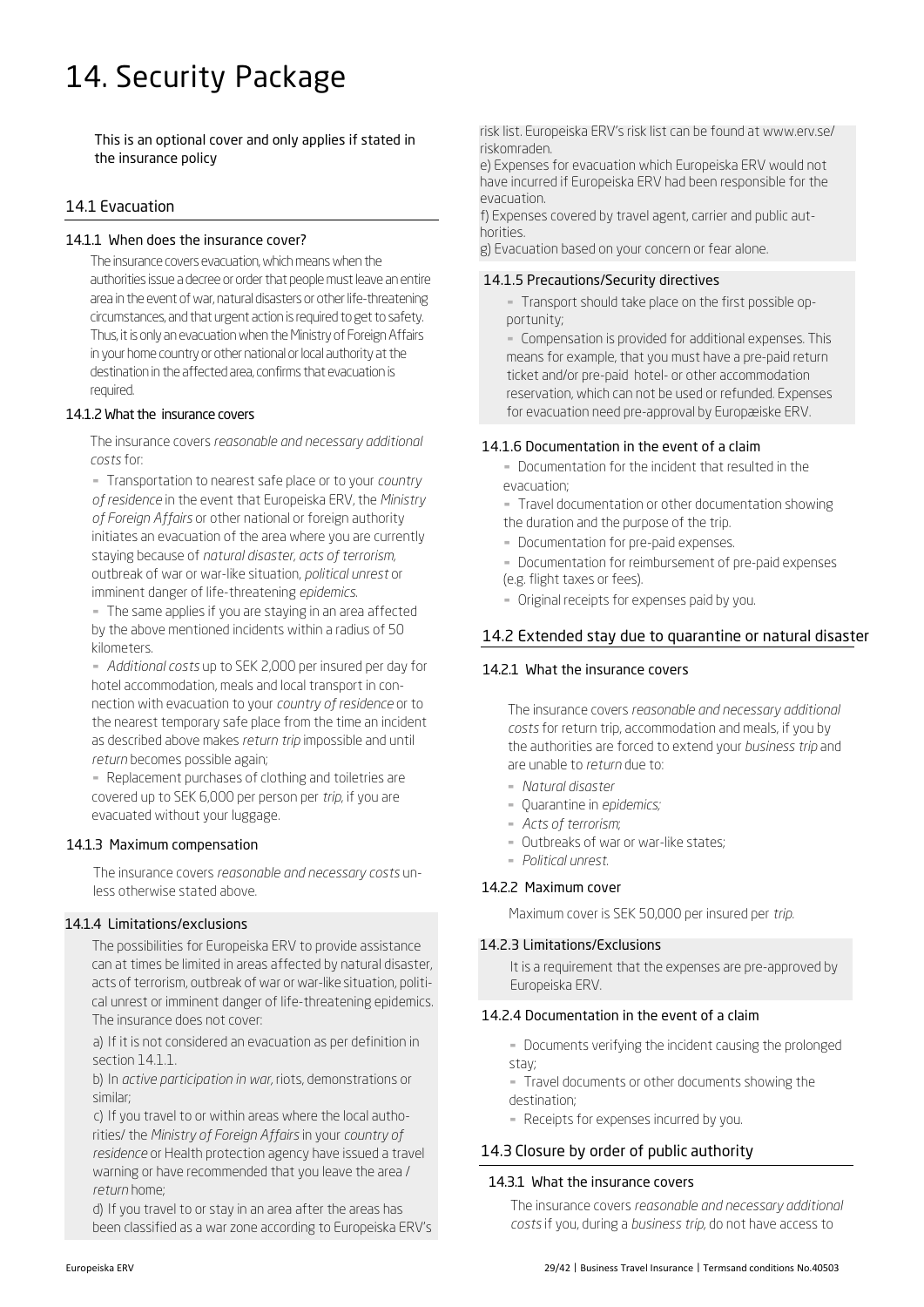# 14.3.2 Maximum cover

The insurance covers up to SEK 6,000 per person per trip for example for clothing, toiletries or other expenditure necessary for the purposes of the business trip.

# 14.3.3 Limitations/Exclusions

The sealing-off must last for a minimum of 3 hours and must be verifiable by confirmation from an authority or lawful representative of the place of temporary residence.

# 14.3.4 Documentation in the event of a claim

- Documents verifying the incident causing the closure;
- Receipts for expenses incurred by you.

# 14.4 Search and rescue

# 14.4.1 What the insurance covers

The insurance covers *reasonable and necessary costs* for police, civilian or military search and/or rescue a) if you have been reported missing to the police or other public authority for at least 24 hours, have been seen alive within the last 5 days, and your temporary place of residence has been confirmed.

b) if you are caught in an inaccessible place after a bodily injury or acute illness which is covered by this insurance.

Costs are covered in the event that the local authorities demand payment or guarantee of payment before search or rescue operation is carried out.

Compensation is paid for search and rescue for up to 14 days after you have been reported missing and within a radius of 50 kilometres from the place where you were last seen.

# 14.4.2 Maximum compensation

The maximum amount is SEK 250,000 per *insured* per claim or up to SEK 500,000 per claim event. If several persons are searched for as a group, the search expenses will be distributed equally between the number of persons insured by Europeiska ERV.

# 14.4.3 Limitations/Exclusions

The insurance does not cover:

a) Search and rescue in connection with *kidnapping* or hijacking.

b) Expenses covered by public authorities;

c) Expenses Europeiska ERV would not have had if Europeiska ERV had arranged for the search and rescue. d) Charges to organisations/authorities which normally work on voluntary basis/free of charge on search and rescue operations.

# 14.4.4 Precautions/ Security directives

**Expenses for search and rescue must be pre-approved by** Europeiska ERV.

**Expenses for transport and hotels for family members are** covered only if their participation is necessary and contributes to search, rescue or recovery. Europeiska ERV assesses whether the participation is necessary.

 It is not regarded as a search if you have neglected to inform family members/your employer of your whereabouts and location, and your family/employer wishes to get in contact with you, regardless of the reason for the wish for contact.

# 14.4.5 Documentation in the event of a claim

**-** Police report or equivalent documentation from an authority;

- **-** Travel documents or other documentation showing destination;
- Receipts for expenses incurred by you.

# 14.5 Hostage compensation

# 14.5.1 What the insurance covers

The insurance provides cover in the event that you are *kidnapped* or subjected to hijacking during a *business trip*.

Compensation will be paid to:

# *A. Insured*

- Daily compensation of SEK 2,500 for the time, calculated in 24-hour periods, that unlawful deprivation of liberty lasted, however maximum up to SEK 250,000 per insured;

**• Psychological debriefing and counselling following** release at up to a total of SEK 50,000.

# *B. Policyholder*

▪ Expenses for advice up to SEK 50,000;

▪ Transport expenses for one replacement person if you for business reasons need to be replaced by another employee up to SEK 50,000;

**Salary compensation for the insured in the period of** detention as well as a month extra up to SEK 250,000.

# *C. Closest relatives*

**• Regular updates from Europeiska ERV and professional** crisis counselling by psychologist up to totally SEK 50,000; ▪ Cover for transport, temporary stay, meals and loss of income at up to SEK 50,000 for travelling out to the country/area where you are being detained if you do not have closest relatives at the location. This cover applies only in case you have been detained for at least 48 hours.

# 14.5.2 Maximum compensation

The total compensation is SEK 750,000 per claim event.

# 14.5.3 Limitations/Exclusions

The insurance does not cover ransom.

# 14.5.4 Precautions/Security directives

When taking of hostage or *kidnapping* is confirmed, Europeiska ERV or our alarm centre must be notified as quickly as possible. Travel by family members to the *destination* must be approved by Europeiska ERV or our alarm centre. If the *policyholder* or the closest relatives do not follow the *Sscurity directives*, the compensation may be reduced or denied.

# 14.5.5 Documentation in the event of a claim

Original documentation of expenses incurred for relatives' travel and accommodation.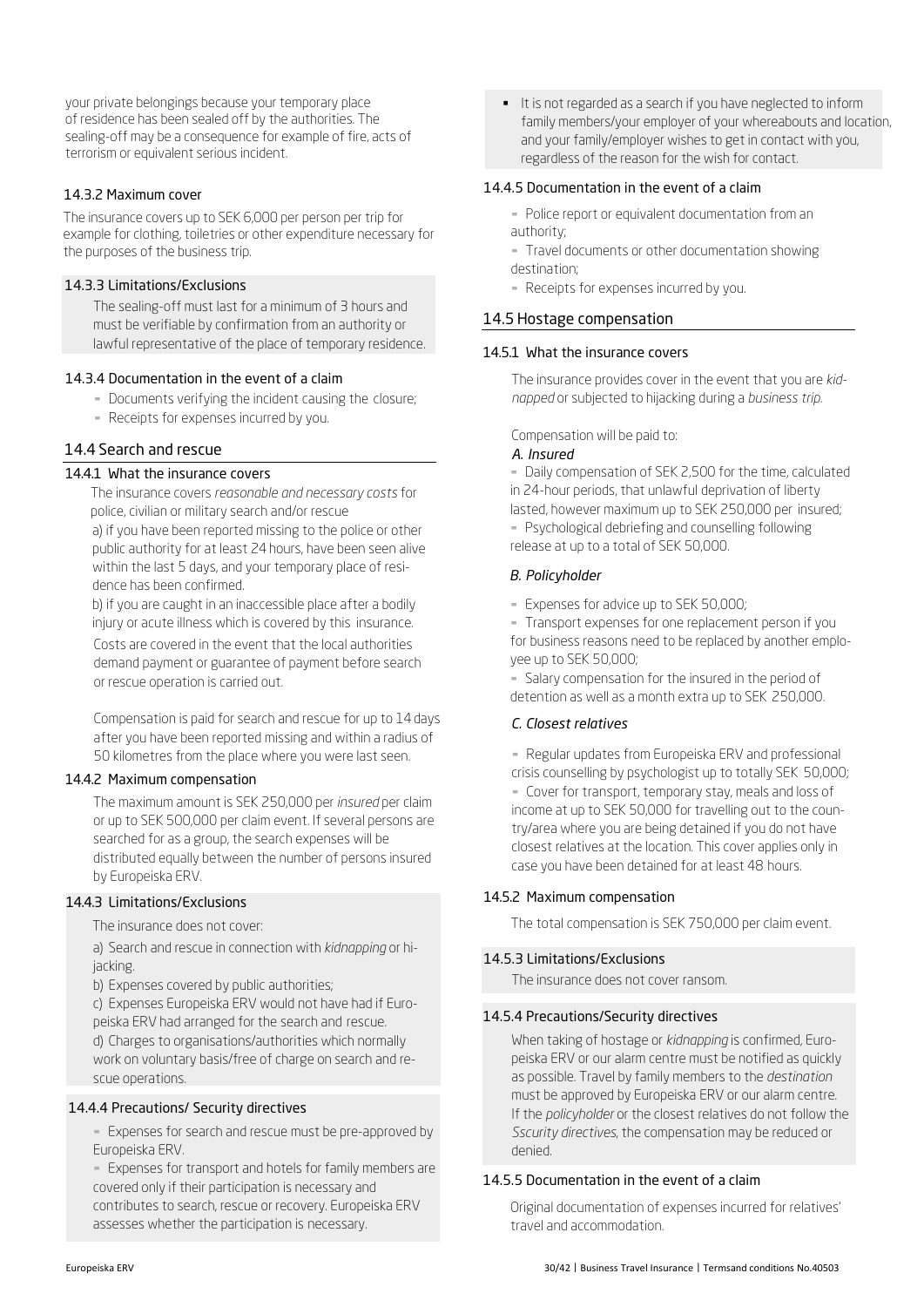# 15. Excess coverage

This is an optional cover and only applies if stated in the insurance policy.

### 15.1 Excess coverage - Home insurance

#### 15.1.1 What the insurance covers

The insurance covers the excess for which you are liable in the event of indemnifiable damages under the terms of your Home insurance – when damages occur in your uninhabited permanent residence in your *country of residence*  during your *business trip*. It is a condition that none of the persons living in the residence were home at the time when the damage occurred.

#### 15.1.2 Maximum compensation

The maximum compensation is SEK 15,000 per claim event.

#### 15.1.3 Limitations/Exclusions

The claimed amount from the home insurance must exceed the excess amount for the insurance coverage. The claim must be approved and settled by your home insu-

rance before compensation for the excess can be paid.

#### 15.1.4 Documentation in the event of a claim

▪ Copy of the claim settled by your home insurance, documenting that compensation has been paid and the excess deducted;

- If the incident has been notified to the police, a copy of the police report must be attached.

#### 15.2. Excess coverage - Car insurance

#### 15.2.1 What the insurance covers

The insurance covers the excess if your private car, private leased car or motor cycle suffers indemnifiable damage during your *business trip* or is parked and unused in your country of residence during your *business trip*.

You may also use a private car/motor cycle belonging to someone in your household registered at the same residential address as you.

If you by mistake have fuelled the private vehicle/motor cycle with wrong fuel the excess for cleaning the tank and towing to the nearest workshop is compensated.

#### 15.2.2 Maximum compensation

The maximum compensation is SEK 15,000 per claim.

# 15.3 Limitations/Exclusions

a) The claimed amount must exceed the excess amount for the motor insurancecoverage;

b) The claim must be approved and settled by the motor insurance before compensation for the excess can be paid.

Excess coverage for motor insurance does not apply for: a) Damages covered under the motor vehicle's mechanical breakdown coverage or legal expenses coverage.

- b) Compensation relating to motor breakdowncover;
- c) Loss ofbonus;
- d) Compensation for business interruption or rental car/motor cycle expenses;
- e) Wear and tear;
- f) Damage arising due to your violation of the local legislation/traffic law.

g) Damage arising when travelling for a period longer than 30 days;

h) Damage which affects a car other than the one owned or rented by you.

#### 15.4 Precautions/Security directives

**.** If excess coverage shall apply in respect of an event that also includes property damages, as specified under section 9. Luggage coverage, and where a deduction has been made for the damages in consideration of the pertinent requirements regarding standards of care, the same deduction that applies for the damages will also apply for the excess coverage.

▪ It is a condition for coverage that damages must have occurred during the time that you were engaged in a *business trip*.

#### 15.5 Documentation in the event of a claim

- Copy of the claim settlement from your comprehensive insurance, attesting that compensation has been paid and the excess has been deducted;

▪ If the incident has been notified to the police, a copy of the police report must be attached.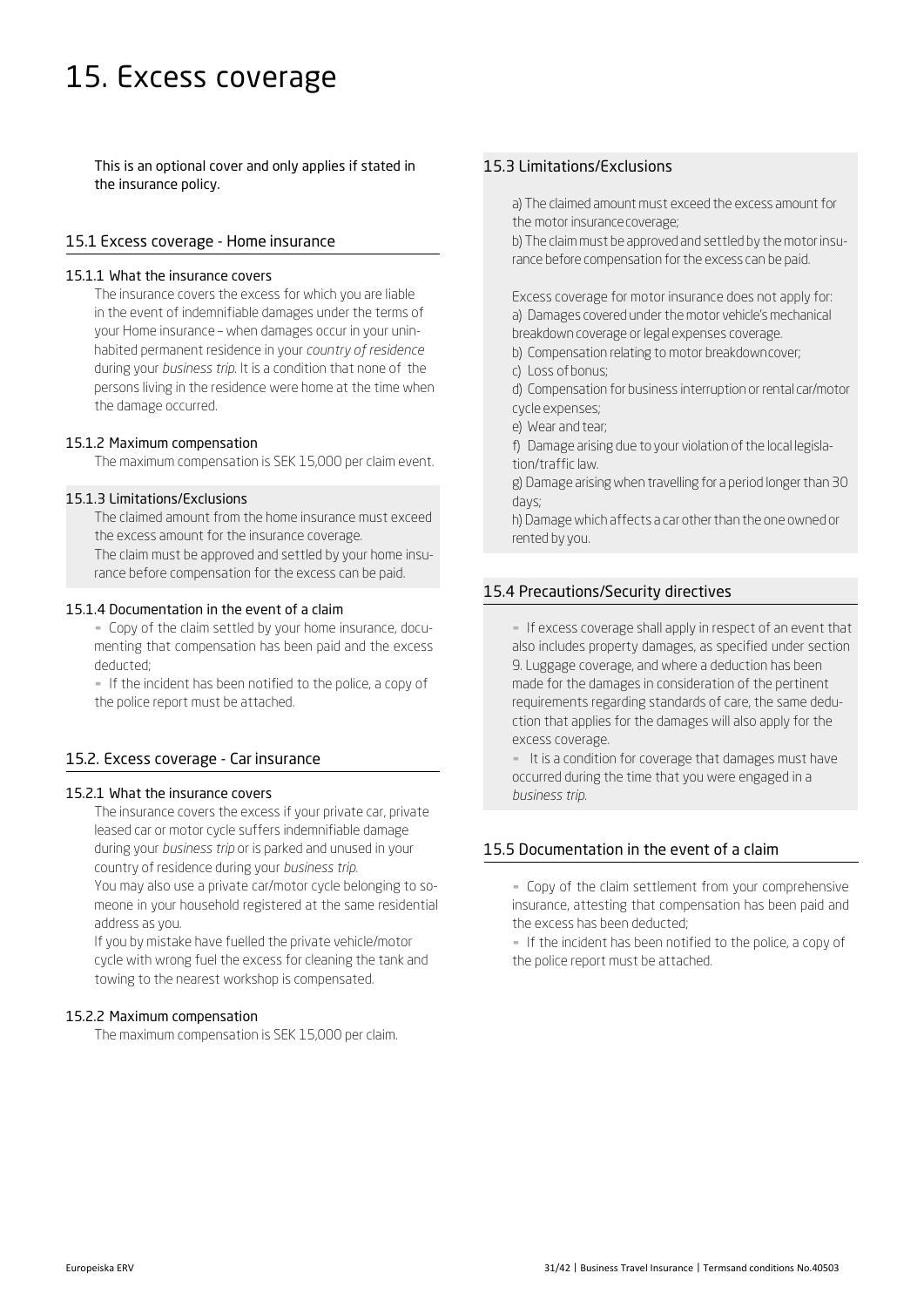# 16. Excess elimination for hired vehicle

This is an optional cover and only applies if stated in the insurance policy.

#### 16.1 What the insurance covers

If your rented car, mobile home, boat, motorcycle, moped, snow mobile or bicycle is damaged during the *businesss trip*  the insurance covers the excess you are liable to pay to the rental firm. If the cost for repair is lower than the excess the insurance instead covers those repair costs.

#### 16.2 Maximum cover

The maximum cover is SEK 25,000 per claim.

# 16.3 Limitations/Exclusions

The claim must be approved and settled by the rental firm's insurance before compensation for the excess can be paid. The insurance does not apply if you have not taken out full comprehensive insurance for the rented car, mobile home, boat, motorcycle, moped or snowmobile.

### 16.4 Documentation in the event of a claim

- Copy of rental agreement;
- Receipt for payment of excess/repair costs.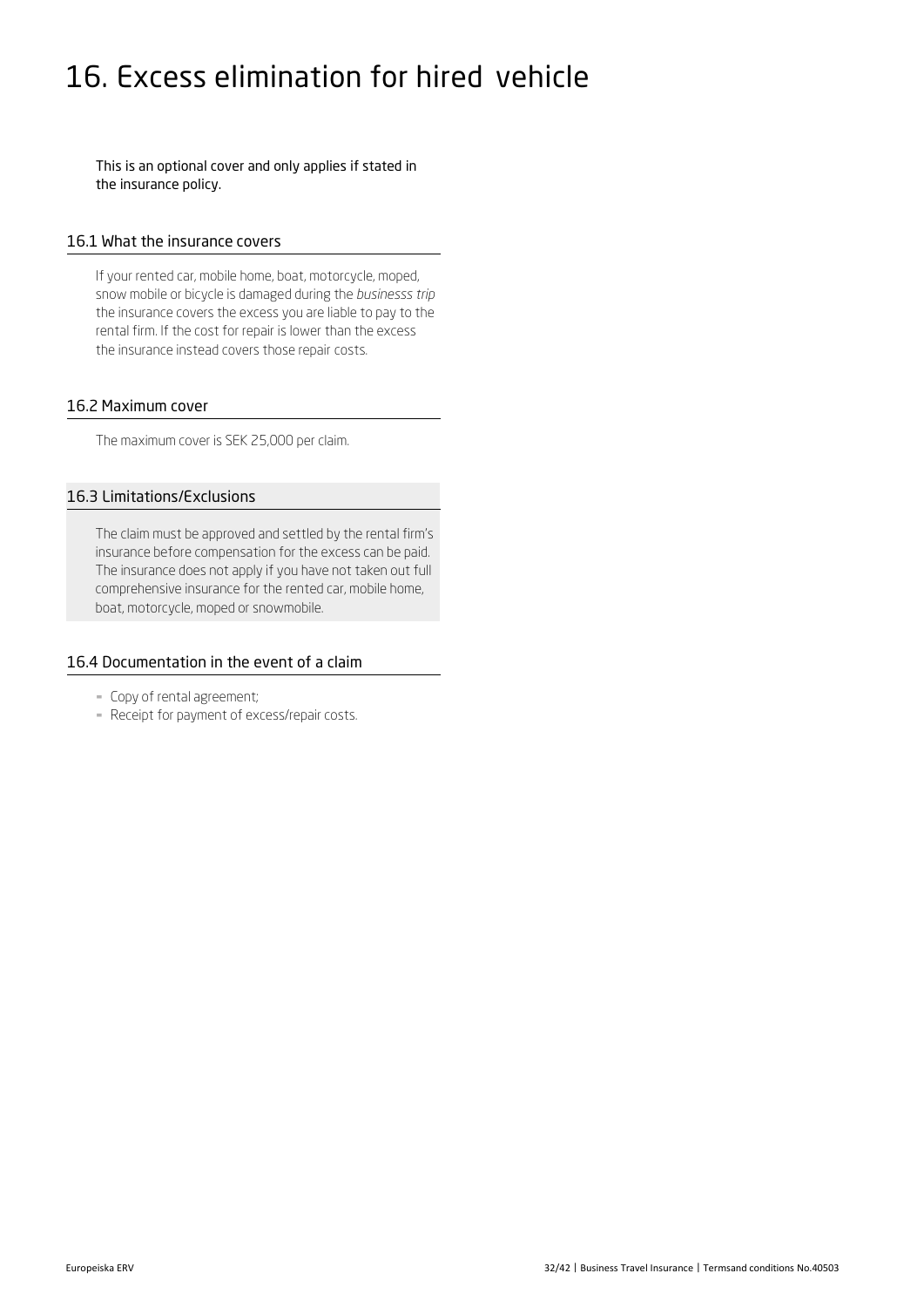# 17. Cancellation

This is an optional cover and only applies if stated in the insurance policy.

### 17.1When the insurance applies

The insurance applies from the time of binding booking of the *trip/event*, but never prior to when this optional cover for cancellation was taken out.

The cover ceases when the *trip* or the *event* has started. The *trip* has started when you have passed security control at the airport or boarded the bus, train or ferry. When you are travelling by own car, the trip has started when you cross the border of your *country of residence*. If you insure accommodation costs only, the *trip* has started when you have completed check in at the place of accommodation. The *event*  has started when you have passed ticket inspection.

# 17.2What the insurance covers

The insurance covers trips /events bought on the *policyholder's* (employer's) account and where the intended *trip/*  event is during is a *business trip*. Travel is airline, train, bus or ferry ticket, accommodation and/or rental car and package travel.

The insurance covers the policy holder's share of the cancellation costs which may be charged according to rules on cancellation of the provider(s) of the *trip* or *event*, if you are prevented from going on a *trip*/attending an event or if the purpose of the trip cannot be fulfilled due to:

▪ *Emergency/unforeseen illness and accident* or death affecting you, a *close relative*, a *close colleague* or someone you were to visit. By acute *illness* is meant that the *illness*  shall have been unknown when booking and have occurred after the time of the booking.

- The cancellation insurance also provides coverage for the policy holder in case the insured is subjected to other sudden and unforeseen event that leads to that the insured can not reasonably partake in the purchased travel / arrangement, e.g. if your workplace or private home is damaged by fire, flooding or burglary.

Compensation is paid to the *policy holder* (employer).

# 17.3Maximum compensation

The maximum compensation per insured, per *trip*, is stated in the insurance policy.

# 17.4 Limitations/Exclusions

You will not receive compensation:

a) If the cause of cancellation was known when you booked the *trip/event*.

b) If compensation can be claimed from another party under the travel terms, statutory provisions, conventions or travel guarantee;

c) For *trips* or *events* cancelled by the organiser;

d) If the reason for the cancellation is due to a pre-existing medical condition that has displayed symptomsbefore booking the trip or event compensation is paid only in case of *acute deterioration*.

e) If the reason for the cancellation is that actions essential for the *trip/event* have not been taken, e.g. passport, visa, vaccinations or similar.

# 17.5 Precautions/Security directives

▪ The reason for the cancellation should have occurred after the travel, ticket or event has been booked. ▪ You must be able to substantiate the reason for cancel-

lation through a written statement issued by a physician, police, pertinent authorities, or similar.

- The person issuing the certificate should have been contacted prior to when the trip / arrangement should begin.

#### 17.6 Documentation in the event of a claim

- Travel documents, tickets or other documents showing your part of the cancellation costs and the purpose of the trip.

▪ Certifcates verifying the date and reason for the cancellation, e.g. medical certificate, police report or similar.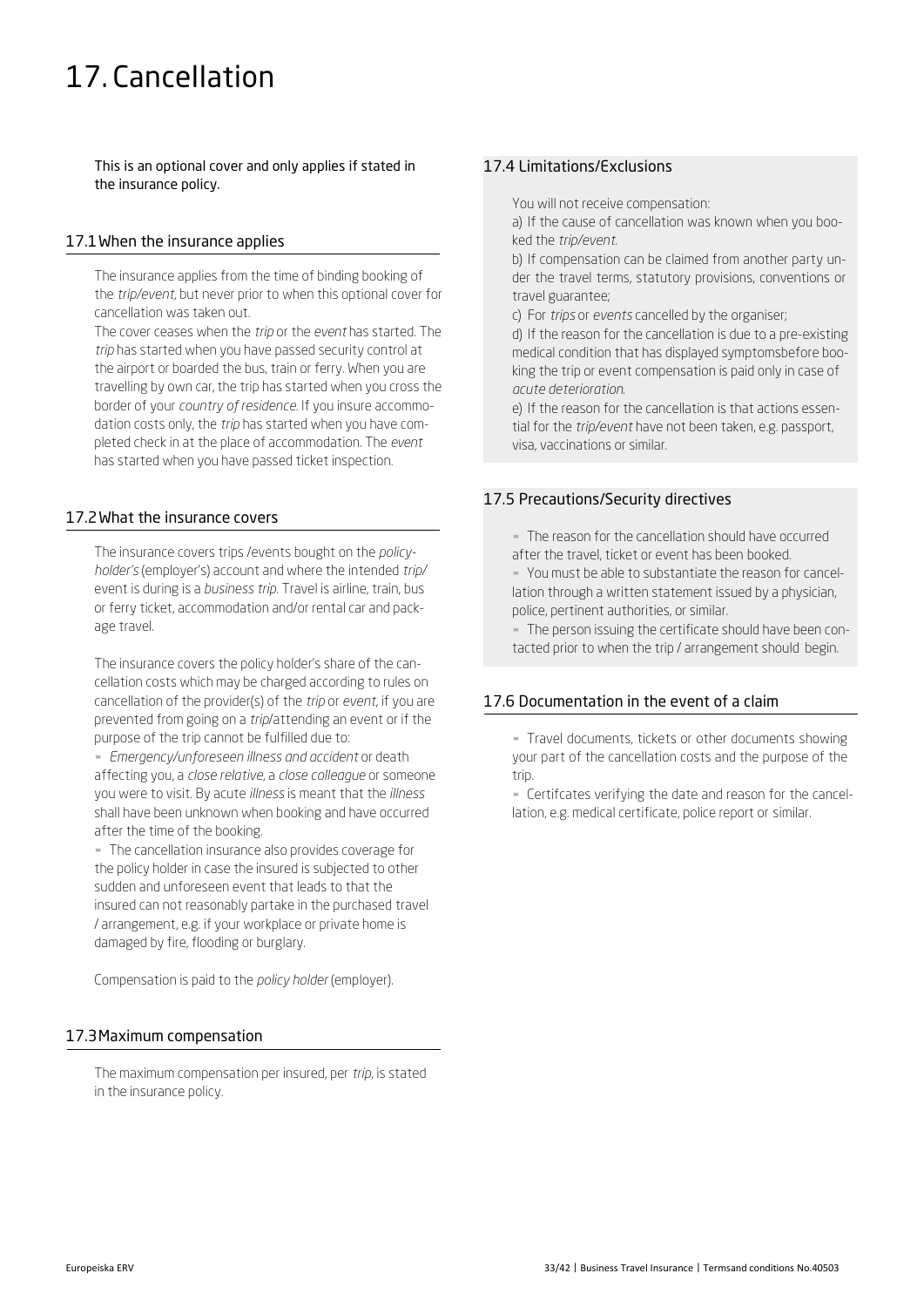# 18. Common terms and conditions of the contract

### 18.1Term and renewal of the insurance contract

The period of insurance is deemed to commence at 00.00 hours, on the commencement date, and will be in force for one year, unless stated otherwise in the Insurance policy.

If the contract is taken out on the commencement date, the insurance is considered to commence first when the contract is entered into. The scope and the scale of premium amounts, are stated in the Insurance policy. At expiry of the term of insurance, the insurance contract will be renewed when the policyholder has made payment of the renewal premium of which the policyholder has received written notification from Europeiska ERV. If either party does not wish to renew the insurance contract, the other party must benotifiedaccordinglyatthelatest30daysbeforeexpiryofthe term of insurance. If such notification has not been submitted, the insurance contract will be extended for a further year.

If a higher premium amount, or amended conditions will apply for the new policy, Europeiska ERV will give due notification thereof at the latest at the time of sending out the premium renewal notice. The policyholder will subsequently have the right, at the latest 14 days after the premium renewal notice has been sent out, to cancel the insurance contract to expire at the expiry of the term of insurance or, if the insurance contract has been renewed, with immediate effect.

# 18.2 Cancellation and amendment ofinsurance conditions

The policyholder's right to prematurely cancel the insurance Unless otherwise agreed, the policyholder has the right to cancel the insurance before expiry of the term of the insurance, if:

- *1.* Europeiska ERV hasgrosslyneglecteditsobligationsinaccordancewith the Swedish Insurance ContractsAct, *or* inaccordancewiththeconditionsstatedintheinsurance contract;
- 2. there is no longer any need for insurance, or there are otherwise conditions which have had a significant effect on insurance circumstances, or
- 3. Europeiska ERV has amended the policy conditions during the term of insurance.

Europeiska ERV's right to prematurely cancel the insurance Europeiska ERV has the right to terminate the insurance or to amend the policy conditions before expiry of the term of insurance, only if:

- 1. the policyholder or the insured have grossly neglected their obligations toward the company, or
- 2. a condition which is specified in the policy contract and which is of some significance as regards risk, has been amended in a manner which the company cannot be as-

sumed to have taken into consideration.

3. continuation of the agreement on the basis of any adjustments of laws or legal routines would render the continuationoftheinsuranceagreementincompliant,unless it is possible to make adjustments making the agreement compliant which are accepted by the policy holder and Europeiska ERV.

The insurance must be terminated in writing 14 days' notice, calculated from when Europeiska ERV sent it. For termination according to paragraph 3, three (3) months' notice applies.

Cancellation must be notified in writing, with 14 days notification, calculated from the date when Europeiska ERV sent out such notification.

In the event of overdue payment of premium, Europeiska ERV reserves the right to terminate the insurance, unless the delay is of minor significance. Notification of cancellation will be sent to the policyholder, and will come into effect 14 days after the day when it was sent out.

# 18.3 Payment of premium

### 18.3.1 The first premium

The premium must be paid in advance, unless otherwise agreed with ERV and as stated in the Insurance policy. Europeiska ERV's liability comes into effect at the beginning of the period of insurance, provided that the premium has been paid at the latest on the specified due date.

If the premium is paid later, this will entail delayed payment of premium and the insurance will not be valid, and Europeiska ERV's liability will not come into effect until the day after such payment of premium has been made.

#### 18.3.2 Renewal premium

The renewal premium must be paid at the latest on the commencement date of the renewed insurance. However, it shall not be necessary to pay the premium earlier than 1 month after the date when Europeiska ERV sent out the premium notification. If payment of premium is not made within the specified period, the insurance will be cancelled.

If the premium is paid later, the insurance will come into force again, and Europeiska ERV's liability will not come into effect until the day after payment has been made.

#### 18.3.3 Supplementary premium

If there is reason for a supplementary premium during the term of insurance, in its entirety, due to the need for increased insurance coverage, then what is stated above con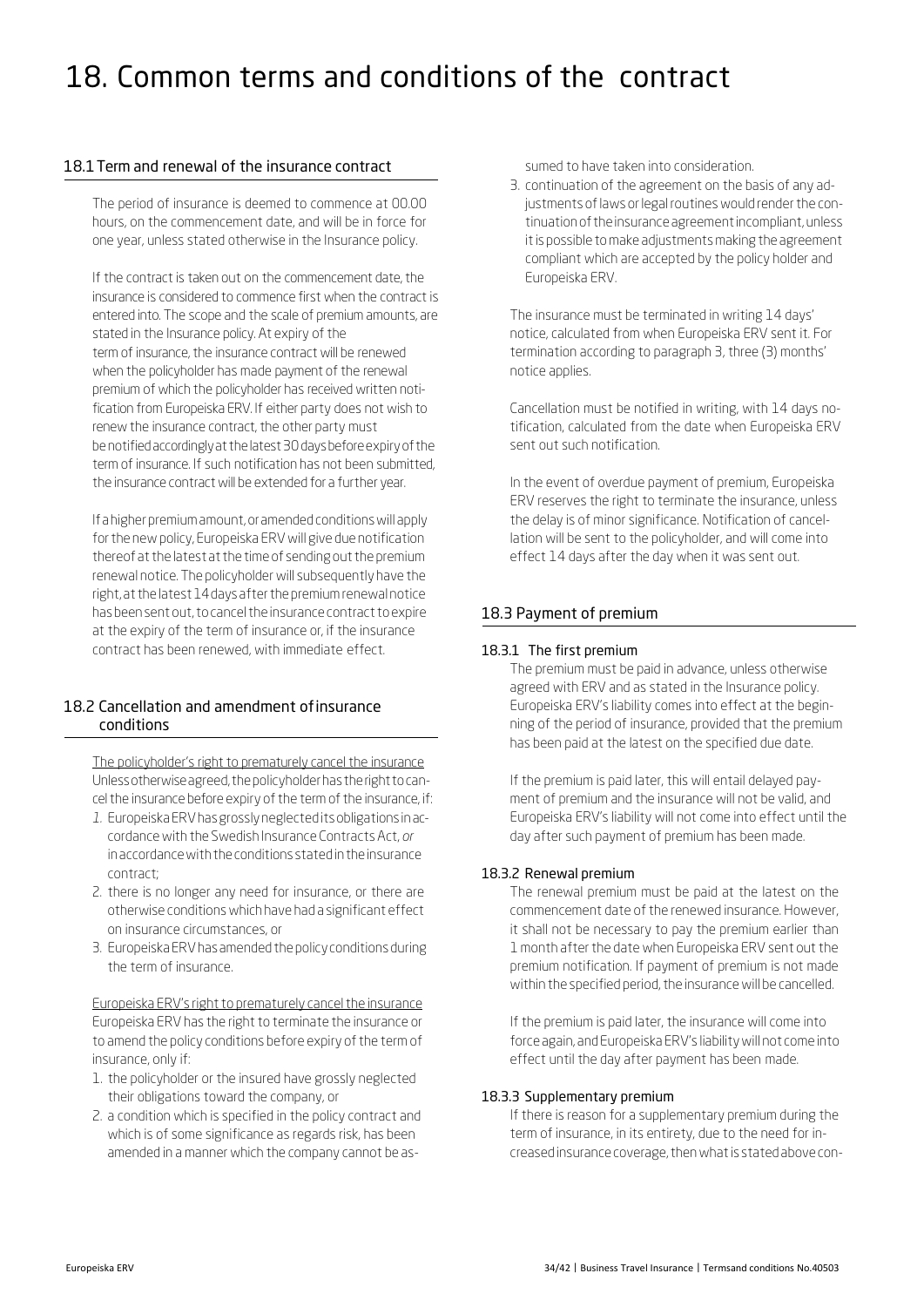cerning payment of first premium shall apply also in respect of the supplementary premium.

#### 18.3.4 Repayment of premium amount

If the insurance ceases to be in force or, in the event of adjustment of the premium amount in accordance with the provisionsofSection18.3.5,thirdparagraph,EuropeiskaERV will undertake to repay the unused amount of premium that exceeds SEK 200.

If damages have occurred, it shall be considered that the premium has been expended in an amount corresponding to the amount of compensation.

#### 18.3.5 Reporting and determination of the definitive premium

When determining the premium amount, an individual risk assessment is performed whichmay entail a deviation from the normal standard tariffs.

The premium amount that is paid at commencement of the insurance term is calculated on the basis of the number of *travel days* in the previous year – alternatively, the number of *employees* – unless otherwise agreed and stated in the insurance policy.

In the event that the definitive premium exceeds the preliminary premium that has already been paid, the policyholder must pay the difference. In the event that the definitive premium is lower than the preliminary premium that has been paid, Europeiska ERV will refund the difference. However, the premium will always be at least equal to the lowest premium for the chosen policy alternative.

For companies with a fixed annual premium, such premium shall apply for the current period of insurance if the number of *travel days* – alternatively, the number of employees – is within the maximum limit stated in the insurance policy. If this maximum limit is exceeded during the year, or if it is ascertained, at the expiry of the period of insurance, that the maximum limit has actually been exceeded, the policyholder must submit a report immediately to Europeiska ERV to inform Europeiska ERV about the correct number of *travel days* – alternatively, the number of *employees*. Europeiska ERV will subsequently amend particulars in the Insurance policy in accordance with the new information, and if this indicates that the premium should be higher than the previous fixed annual premium that has been paid, the difference must be paid by the policyholder.

If the report to Europeiska ERV has not been submitted during the prescribed time, or if the definitive premium has not been paid at the latest 14 days after notification, Europeiska ERV will have the right to cancel the insurance contract.

# 18.4 Disclosure and increased risk

An individual who wishes to take out Corporate Travel Insurance, must be prepared, at Europeiska ERV's request, to provide information that may influence the decision as to whether insurance can be granted. The same applies if the policyholder applies for additional coverage or renewal of insurance policy. The policyholder must provide correct and complete answers to Europeiska ERV's questions. Even without being asked to do so, the policyholder is obliged to provide information concerning circumstances that are of obvious significance for risk assessment. During the term of insurance, the policyholder must, on request, provide Europeiska ERV with information relating to those circumstances stated the first paragraph.

A policyholder who realises that Europeiska ERV has previously received incorrect or incomplete information concerning circumstances that obviously are of significance for risk assessment, must rectify the information that has been submitted to Europeiska ERV without unreasonable delay.

If the policyholder, in fulfilling his duties to provide information, as stated above, has acted fraudulently or in contravention of faith and honour, the contract will be declared null and void in accordance with the provisions of the Swedish Contracts Act (1915:218) and other acts-in-the-law in the area of property rights, and Europeiska ERV will be discharged from all liability in regard to insurance incidents that may occur thereafter.

If the policyholder has otherwise, intentionally or through carelessness, neglected his obligation to disclose information, and if Europeiska ERV can prove that Europeiska ERV should not have granted insurance coverage if the policyholder had duly fulfilled his obligation to disclose information, Europeiska ERV will be discharged from liability in regardtoinsuranceincidents. IfEuropeiska ERV canshowthat Europeiska ERV could have granted insurance coverage against a higher premium, or otherwise on other terms and conditionsthanthosewhichwere agreed,Europeiska ERV's liability will be limited to the level of liability which corresponds to the premium which has been paid and such conditions that were otherwise agreed. If Europeiska ERV has not procured reinsurance which would otherwise have been the case, liability will be adjusted accordingly.

Europeiska ERV's liability does not fall away, and is not limited in accordance with the provisions stated in the second paragraph, if, at the time when the obligation to disclose information was neglected, Europeiska ERV realised, or should have realised, that the information which was actually submitted was incorrect or incomplete. The same shall apply if the incorrect, or incomplete, information was later of no significance, or ceased to be of significance, in regard to the content of the insurance contract.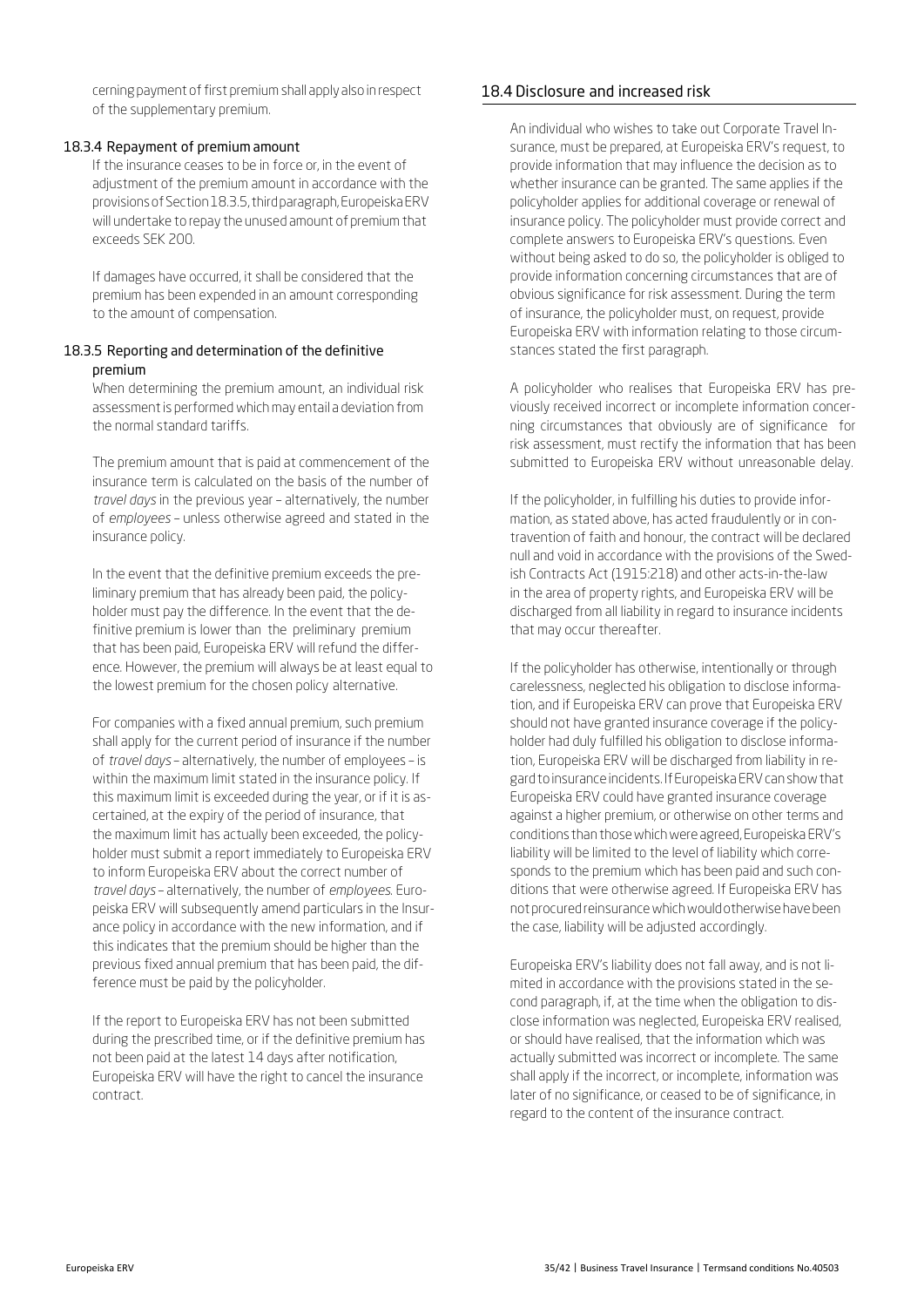#### 18.4.1 Increased risk

If there is an increased risk for insurance incidents due to changes of such circumstances that have been specified in the Insurance policy, or concerning which the policyholder informed Europeiska ERV in connnection with contract closing, and if the insured has taken action or consented to action which will entail increased risk, Europeiska ERV will be wholly, or partly, discharged from liability.

The same will apply if such increased risk has otherwise occurred and the policyholder has neglected to report this fact, in line with the instructions in the insurance contract.

#### 18.4.2 Accumulated risk in connection with group travel

The policyholder must inform Europeiska ERV, at the latest 14 days before the day that travel by boat, train, bus or aircraft is commenced, concerning each journey where several insured persons participate, and where the accumulated insurance amount in the event of death exceeds MSEK 100.

- A supplementary premium is charged for accumulated risks in excess of MSEK 100.
- In the event of neglect to notify Europeiska ERV of such accumulated risk, or if the notified supplementary premium is not paid, Europeiska ERV's liability will be limited to MSEK 100.

#### Common limitation for 18.4.2

Maximum compensation for accumulated risk claims is MSEK 200.

# 18.5 Aviation accident

In the event of an *accident* during a flight, compensation is only payable if you were a passenger on an *aircraft* which flies under a national symbol. Passengers are deemed to be only those persons on board an aircraft who do not have, or who do not perform, a function or task connected with the flight.

#### 18.6 War zones

Particulars pertaining to War zoneare detailed under Section E.

#### 18.7 Nuclear damages

*Accidents,* whose origin and proportion are connected with nuclear process or radioactive disintegration, are included under this insurance only provided that the nuclear process or the radioactive disintegration are not in any way associated with military manoeuvres in which the insured participates.

#### 18.7.1 Limitations

The insurance amount, in the event of nuclear *damages*, is limited to *disability* and death at SEK 200 000.

#### 18.8 War damages

The insurance does not apply for damages connected to war, warlike conditions, civil commotion, revolution or riots. However the insurance applies if you are situated in the affected area at the time of the outbreak and the damage occurs within 14 days of the outbreak of the unrest. The insured must not participate in thewarlike events or act as a reporter or similar

### 18.9 Rescue obligation

Whenaninsuranceincidentoccurs,orimminentlythreatens to occur, you must take action, to the best of your ability, to restrict or limit damages and, if another party is liable to pay damages, in order to preserve the rights that the insurance company may have against that party. If you wilfully omitted to fulfil your duty in accordance with the provisions stated under the first paragraph, compensation may be reduced, as farasyouarepersonallyconcerned,inaccordancewithwhatis reasonable in consideration of your situation and the general circumstances.

The same will apply if you have neglected your duties, knowing that this entails a considerable risk for the occurrence of damages, or otherwise through gross negligence.

# 18.10 Action in the event of claim

(also see item 19. Notification of claim)

#### 18.10.1 Rules governing claims settlement

Damages must be reported to Europeiska ERV without delay, however, at the latest within six months after ascertainment of the damages.

If a claimant has neglected to follow the rules concerning the necessity to report insurance incidents to Europeiska ERV within 6 months, or conditions, or instructions in respect of the obligation to cooperate in the investigation of the insurance incident or the company's liability, and where such neglect is to the detriment of the company, the amount of compensation that would otherwise have been paid to the *insured,* may be reduced to the extent as may be considered reasonable in consideration of the circumstances. In the event that you in the case of liability insurance have been as negligent as specified in the first sentence, the insurance company shall have the right to repossess from you a reasonable portion of the amount that the company has paid to the party who has suffered *damages*.

The first paragraph shall not apply if the level of negligence can be deemed to be minor.

You must be able to provide proof that the event occurred during the period that you were on a business trip. You must be able to provide original receipts verifying any claim for compensation.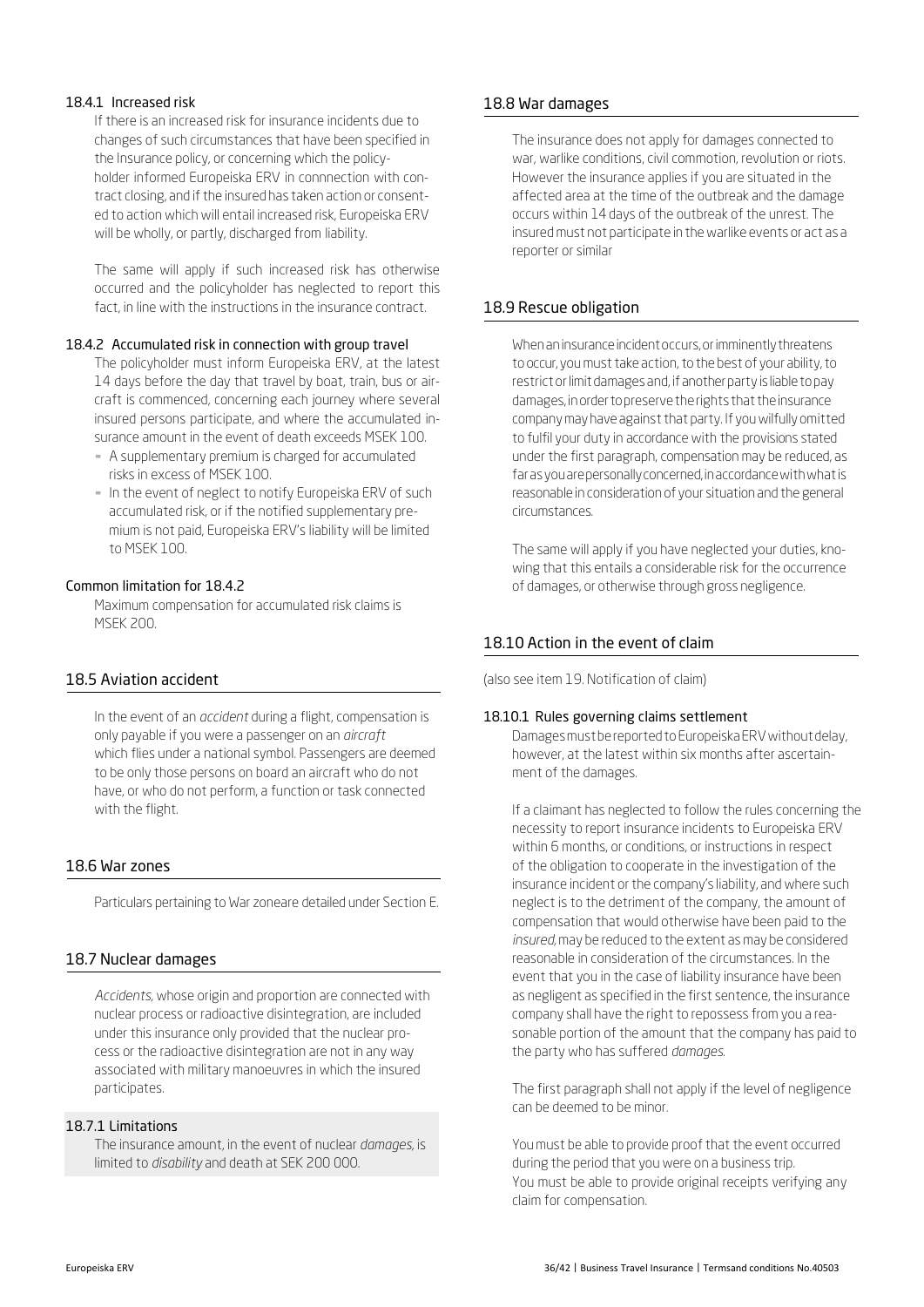If you, or any other person who is claiming compensation from Europeiska ERV after the occurrence of an insurance incident, have intentionally or through gross negligence provided incorrect information or have withheld or concealed information of significance for the assessment of the right to receive compensation from the insurance company, the amount of compensation that would otherwise have been paid to him / her will be reduced to the extent as may be considered reasonable in consideration of the circumstances, or may result in non-payment ofcompensation.

#### 18.10.2 Inspection and repairs

A person who is claiming compensation has an obligation to assist in any inspection that Europeiska ERV may wish to undertake as a consequence of a claim.

Repairs may be made only after Europeiska ERV's appro-val. The same applies with regard to choice of repair company, method of repairs and material. Damaged items must be held in safekeeping until Europeiska ERV permits otherwise.

#### 18.10.3 Failure to take action in the event of damages

If you do not fulfil your obligations, as defined above, the amount of compensation for damages may be reduced by way of a special deduction.

#### 18.10.4 Payment of compensation

Europeiska ERV shall, after receiving information about an insurance incident, take the necessary measures without further delay in order that the claim may be settled. Claims settlement shall be processed with speed and with due consideration to the interests of you and other persons who have suffered losses or damages.

Compensation for damages to which you are entitled, will be paid at the latest 1 month after you have reported the insurance incident and have presented the material which can reasonably be required to determine liability to pay compensation. However, this does not apply in the event of inadequate insurance amount in the case of liability insurance, nor does it apply to the extent that the right to compensation is conditional upon repair of the property or that the property shall be replaced, that the pertinent authorities should pass a certain decision, or that some other similar event takes place.

Europeiska ERV will undertake to pay penalty interest in accordance with §6 of the Swedish Interest Act (1975:635) if payment of compensation is not effected within the specified time.

Ifthepersonwhoisclaimingcompensationclearlyiseligibleto receive at least a certain amount of compensation, this amount shall be paid immediately, whereupon such amount will be deducted from the final total amount of compenstion.

#### 18.10.5 Counter claim and repossession

Europeiska ERV takes over your right to claim damages in matters relating to health care expenses and other expenses and losses for which the company has paid compensation in accordance with the terms of this insurance.

If, after a loss has occurred, you abstains from the rigt to receivecompensationfromanothersourceinaccordancewithcontractual terms, guarantees or similar, or through repossession, Europeiska ERV's liability to pay compensa-tion will be limited to a corresponding degree, and any compensation that may already have been paid must be repaid to Europeiska ERV.

To the extent that compensation should not by rights have been paid, the person who is entitled to compensation shall be obliged to repay such amount without delay to Europeiska ERV, even if he / she was not aware that payment was incorrect.

#### 18.10.6 Fraudulent means to provoke an insurance incident

Europeiska ERV will be discharged from obligation toward an *insured* who has endeavoured to provoke an insurance incident by fraudulent means, or through gross negligence. The same applies if the insured otherwise must be assumed to have taken action, or refrained from taking action, knowing that this entailed a considerable risk for the occurrence of damages. In the event that an insured has been instrumental in further aggravating the consequences of an insurance incident, in the mannner specified in the first paragraph, Europeiska ERV will be discharged from liability toward the insured to the extent that these circumstances have impacted damages.

### 18.11 Common exclusion

The insurance does not apply for:

- **damages resulting from a criminal offense committed** by the insured, his / her beneficiary or legitimate heir.
- **EX damages that occur when the insured participates in** war, warlike conditions, act of terror, revolution, civil commotion, riots or similar disturbances, or has assumed assignments connected therewith, in the capacity of reporter or similar.

Insurance cover, liability to pay any claim or provision of any benefit or service shall be granted only insofar as and as long as not in contradiction to economic, trade or financial sanctions or embargoes enacted by the European Union or Sweden that are directly applicable to the contracting parties.

This shall also apply to economic, trade or financial sanctions or embargoes enacted by the United States of America, insofar as those are not in contradiction to European or Swedish legislative provisions.

Furthermore, international sanctions may create obstacles for the insurance provider regarding delivery of the insurance services, including but not limited to, reimbursement of expenses the claimant and providing assistance may be hindered or become impossible. The insurance provider or any of its partners will in those situations offer the best suitable solution for the parties, taking the circumstances into consideration.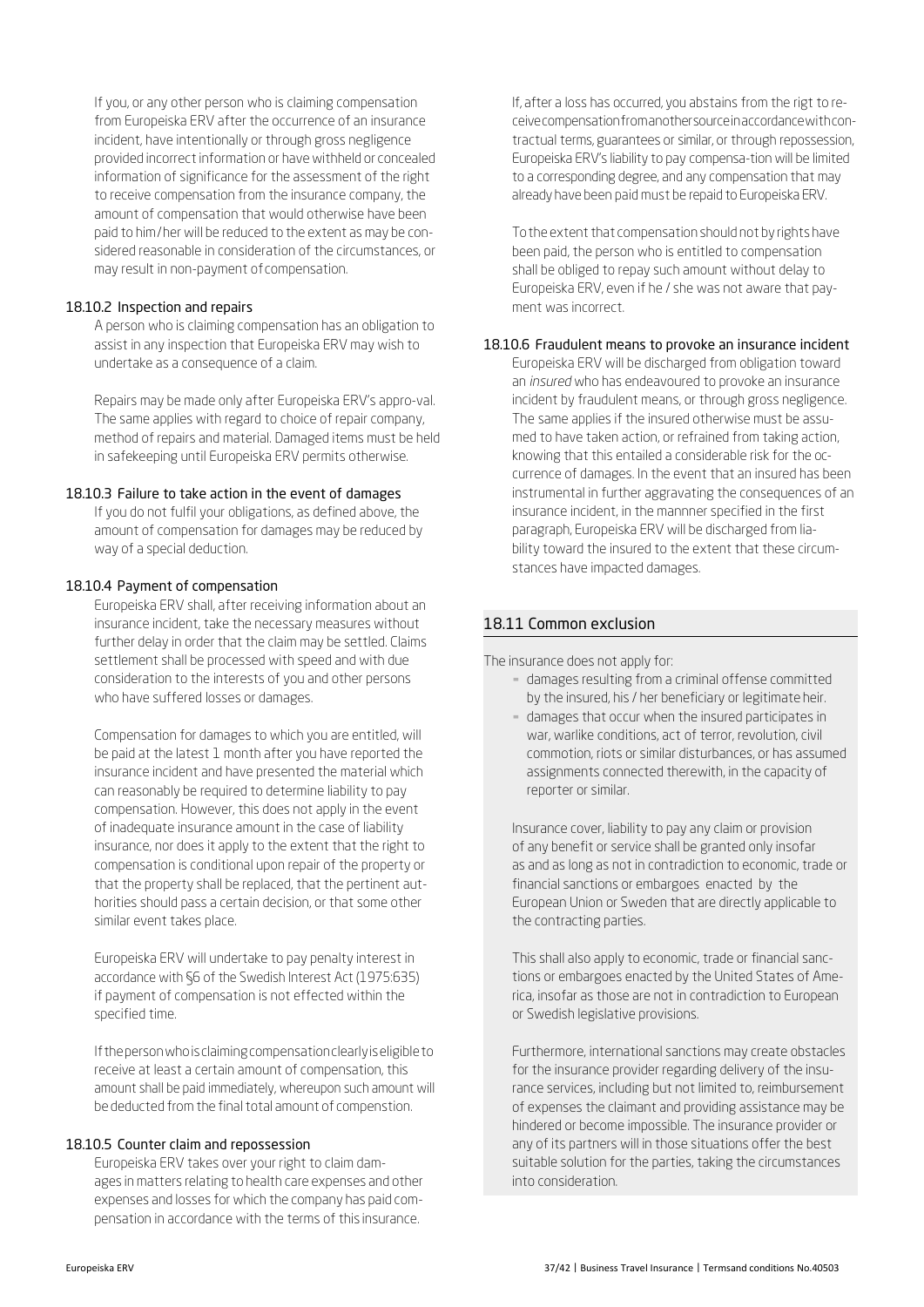#### 18.12 Double insurance

If the same risks are insured by several insurance companies, each insurance company shall have a liability toward you as if the company alone had provided insurance coverage. However, you are not entitled to receive a higher total amount of compensation from the companies than is appropriate to the claim. If the sum of the

liability amounts exceeds the loss, liability will be divided between the companies in proportion to the respective liability amounts.

If the same risk is insured also by another insurer that has made reservations according to which he in the event of double insurance shall be totally or partially free of obligations, the same reservations also apply according to the policy conditions of this insurance.

# 18.13 Force majeure

The insurance does not cover loss that may occur if the claims investigation, repairs, or payment of compensation is delayed due to war, war-like conditions, civil war, revolution, or riots, or due to intervention by authorities, strikes, lockout or blockade or similar actions.

#### 18.14 Limitation period

A person who wants to claim compensation, or any other insurance cover, must initiate action against Europeiska ERV within a period of ten years from the date when such circumstance in the insurance contract that entitles to insurance coverage occurred. If actions are not brought within that period, the right to insurance cover will be lost.

If the person who intends to claim for insurance cover has reported the claim to Europeiska ERV within the prescribed period, as specified in the first sentence, the period to initiate actions against Europeiska ERV is always at least six months from the date when Europeiska ERV declared that it has passed a final decision regarding compensation.

#### 18.15 Applicable law and court of competent jurisdiction

Swedish law shall apply in all matters pertaining to the insurance contract. Disputes arising out of this insurance contract, or these insurance terms and conditions, shall be decided in a Swedish court of law. This shall also apply if disputes relate to damages that have occurred abroad.

#### 18.16 Swedish Insurance Contracts Act

Inallotherrespects,theprovisionsoftheSwedishInsurance Contracts Act (Försäkringsavtalslagen – FAL) shall apply.

# 18.17 Personal data processing and disclosure ofinformation

Europeiska ERV values your privacy. We will only use your personal data for legitimate legal insurance related purposes and only retain your data for the duration required by our operational purposes and applicable law.

Europeiska ERV will only disclose your personal data to third parties when it has a legal purpose, for example, when it is needed to fulfil our agreement with you. You also have the right to request, in writing and without cost, information from us about the information we have on you and how it is used. You can also notify Europeiska ERV in writing if you do not want your personal data to be processed for purposes that concern direct marketing.

You have the right to ask us to delete the personal data. Please note that in some cases when you make such a request of personal data, we may not be able to honour your request as this may result in us not being able to fulfil our legal obligations or if there is a minimum statutory period of time for which we have to keep your personal data. If this is the case then we will let you know our reasons.

Read more on our web page www.erv.se

The address is: Europeiska ERV, Dataskyddsombudet, Torshamnsgatan 35 164 40 Kista Sweden

Requests for correction of personal ID numbers can be made to the same address.

In the event of a claim, Europeiska ERV is entitled to disclose the information received from the insured and/or policyholder to Europeiska ERV's international network, including our central control unit and service offices. Furthermore, Europeiska ERV can request to seek information on your state of health and treatment from the physicians and hospitals that have treated you. Europeiska ERV may request that you sign a socalled "medical release" giving Europeiska ERV the right to request medical information.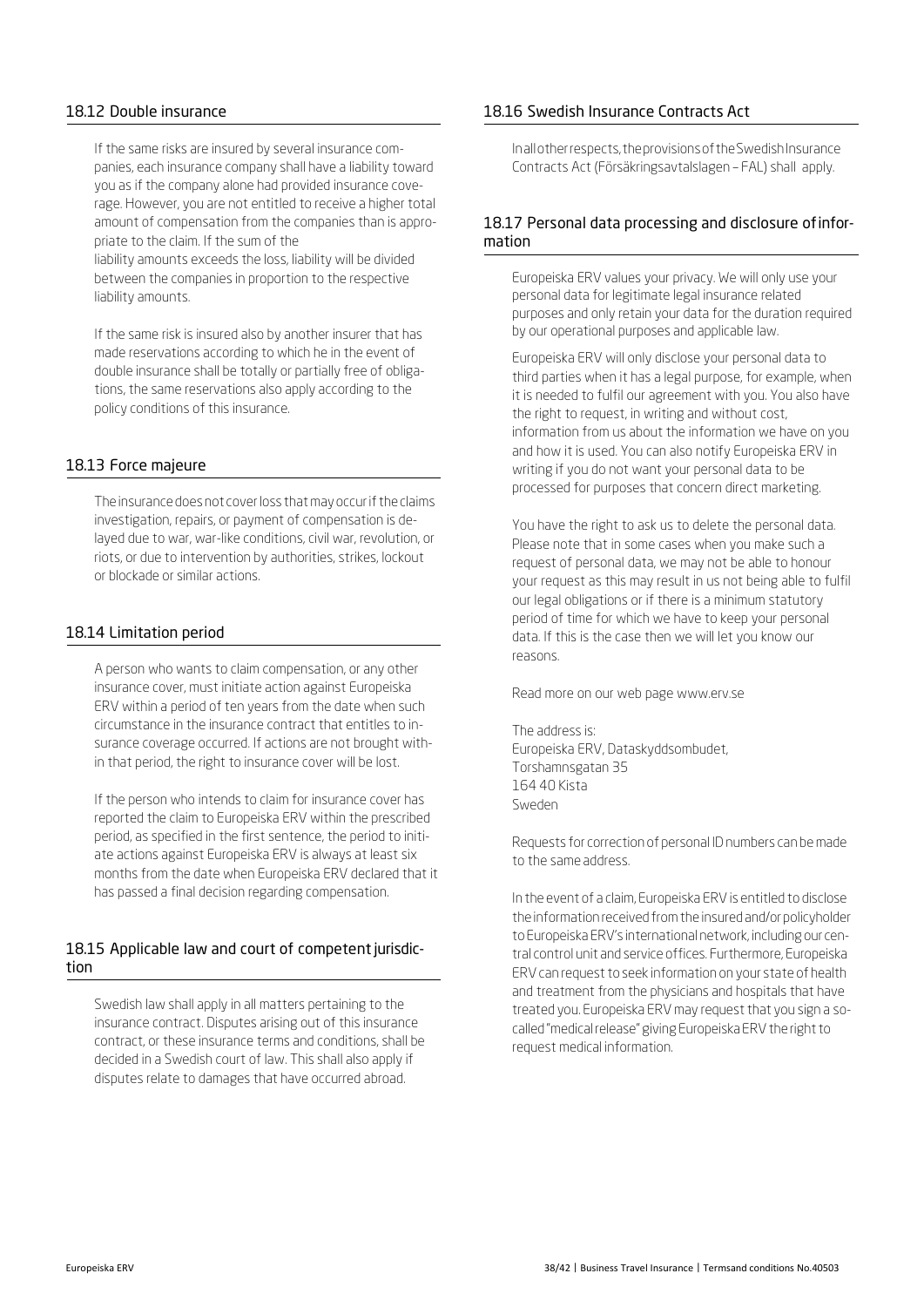# 19. Notification of claim

#### A claim for damages should be sent to:

Europeiska ERV Corporate Claims Torshamnsgatan 35 SE-164 40 Kista Sweden

Telephone: +46-(0)770-456 900 Fax: +46-8-454 33 21 E-mail: corporateclaims@erv.se

You can [also make a claim](mailto:corporateclaims@erv.se) [on www.erv.se.](https://www.erv.se/foretag/anmal-skada-foretag/) The notification of claim should always include a written statement issued by the employer confirming the business trip and include the documentation stated under each insurance section.

# Recommended procedures if you are not satisfied with the claims settlement

It is our intention at Europeiska ERV to provide personal service which allows for good customer relations. We want to provide quick, effective claims handling when you suffer a loss or injury, followed by prompt payment of equitable compensation in accordance with the terms and conditions of this insurance.

However, if you are not satisfied with our claims settlement, you may have the claim re-examined.

Speak to your claims adjuster again. There might simply have been a misunderstanding. Additionally, new evidence or circumstances may have been presented that can be of some significance in the case. If you are still not satisfied, you can have your case re-examined by Europeiska ERV's Customer Ombudsman; email[: kundambassaden@erv.se.](mailto:kundambassaden@erv.se)

# Re-examination outside EUROPEISKA ERV

#### The National Board for Consumer Complaints

(Allmänna Reklamationsnämnden - ARN) The National Board for Consumer Complaints reviews complaints from private individuals, however, excluding matters that pertain to negligence in traffic accidents. Such reviews are free of charge. Address: Box 174 SE-101 23 Stockholm

Telephone: +46-8-508 860 00

#### Claims assessor

If you are not in agreement with us concerning the value of the damaged property, either of the parties can request an impartial valuation.

# Various industry Boards / Committees

#### The Board for Insurance of Persons

(Personförsäkringsnämnden) The Board for Insurance of Persons, in its function as a consumer advisory board, will undertake to provide pronouncements, at the request of the policyholder, in disputes between a policyholder and the insurance company in the area of health-, accident and life insurance.

Address: Box 24067 (Karlavägen 108) SE-104 50 Stockholm Telephone: +46-8-522 787 20

# The Board for Bodily Injury

(Ansvarsförsäkringens Personskadenämnd) The board reveiws claims concerning bodily liability insurance excluding motor insurance. Address: Box 24067 (Karlavägen 108) SE-104 50 Stockholm Telephone: +46-8-522 787 20

#### Court of law

Even if your case has been reviewed by any of the above mentioned instances, you may appeal to a court of law. Assistance with costs connected with a court hearing can be obtained from:

- **EXT** State legal aid which, in certain instances, can provide means-tested contribution to litigation costs, or
- Legal expenses coverage

# Advisory services outside EUROPEISKA ERV

# The Swedish Consumers' Insurance Bureau

(Konsumenternas Försäkringsbyrå)

The Swedish Consumers' Insurance Bureau is run jointly by the insurance companies, the Swedish Financial Supervisory Authority, and the Swedish Consumer Agency. The principal function of the Bureau is to provide advisory services and assistance for private individuals (consumers) and certain business organisations, free of charge, concerning different insurance matters.

Address: Box 24215 (Karlavägen 108) SE-104 51 Stockholm Telephone: +46-200-22 58 00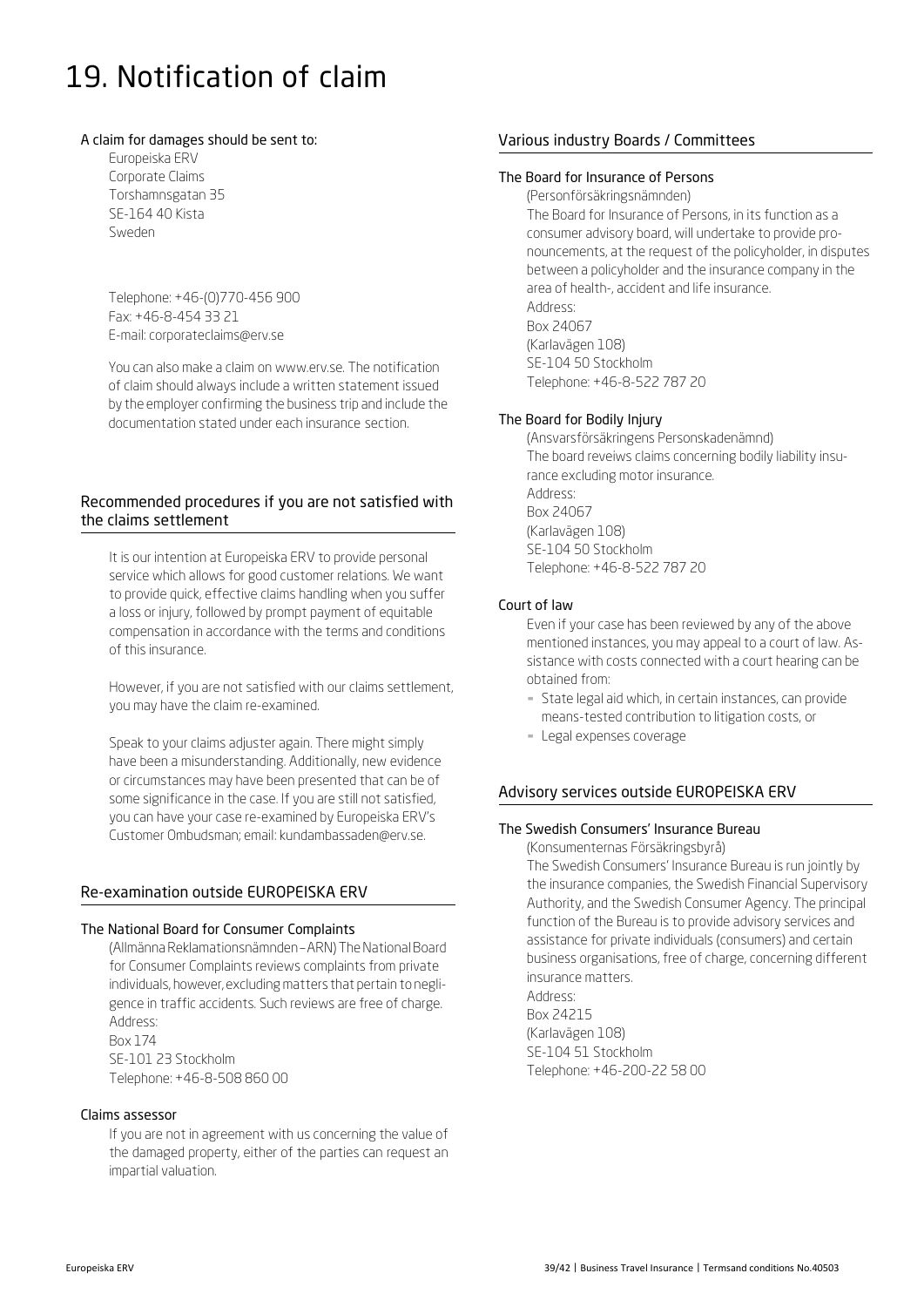# **Definitions**

Accumulated risk is the aggregation of risk when several insured persons are together in one and the same place, or in one and the same means of transportation or conveyance, and are struck by one and the same event.

Active participation in war: Persons who are deployed by military authorities, including on peace-keeping missions, are regarded as active participants in war. Persons who directly or indirectly take part in military operations or war-like operations are regarded as active participants in war, irrespective of whether they wear a uniform. Anyone who delivers, transports or in some other way handles equipment, instruments, vehicles, weapons or other materiel intended for use in war by a party involved in hostile operations is regarded as an active participant in war. Persons who are sent out on a humanitarian mission are not regarded as being active participants in war.

Acts of Terrorism: Acts of terrorism refers to organized acts of violence directed at the civilian population for the purpose of creating fear and seriously destabilising or destroying the fundamental political, constitutional, economic or social structures of a country.

Acute deterioration is a sudden and unexpected serious flare up of an existing state of health. When adjusting a claim it is taken into consideration if the state of health has been stable two (2) months before departure or if you have changed ongoing medication.

Additional costs: Expenses incurred by the insured exclusively as a consequence of a claim entitled to be covered. If the expenses would have incurred irrespective of the occurrence of the claim, they will not be regarded as additional costs.

Aircraft means a machine that can derive support in the atmosphere from the reactions of the air other than the reactions of the air against the earth's surface. [The Swedish Civil Aviation Authority definition (20030101), Bestämmelser för Civil Luftfart (BCL)].

Assault: Event where one or more persons physically attack a person/persons, for example for robbery or rape.

Bodily injury: Accidental injury is a physical injury that you suffer involuntarily as a result of a sudden external event, external violence against the body.

Business trip: is travel or an assignment undertaken in the course of duty, on the instructions of the employer, unless specified otherwise in the insurance policy.

Chronic condition is a disease or an injury (including mental state) that meets at least one of the following criteria:

- has no known remedy, or recurs;
- leads to permanent functional impairment;
- is caused by physical changes that cannot be reversed;
- requires special training or rehabilitation;
- requires extended monitoring, checks and treatment

Close colleague: The insurer's immediate superior (the person to whom the insured refers) and the persons who report directly to the insured.

Close relative: Spouse, cohabiting partner, registered partner, partner living apart together, children, stepchildren, foster children, siblings, step-siblings, foster siblings, parents, parents-in-law, step-parents, foster parents, grandparents, grandchildren, children-in-law, brother-in-law and sister-inlaw. The parents and siblings of cohabiting partners in these terms and conditions, parents-in-law, brother-in-law and sister-in-law.

Closest relative is spouse, partner, registered partner, partner living apart together, sibling or parents.

Cohabiting partner: A person with whom the insured cohabits under marriage-like conditions and who is registered as being resident at the same address. A requirement for classification of partner is that neither party is married to, nor is the registered partner of, any person other than the person with whom the insured cohabits.

Coma/comatose: Unconsciousness continuing for more than one week.

Country of residence: is the country where you have your permanent residence, and are listed in the civil registry.

Economic disability is a permanent reduction by at least 50% of your future capacity to work due to accident or illness. Your capacity to work is considered to be permanently reduced when all possibilities of gainful employment have been tried and the Swedish Social Insurance Agency or the corresponding agency in the other Nordic countries have granted at least 50% sickness compensation in accordance with the National Insurance Act (1962:381) [lag (1962:381) om allmän försäkring].

Emergency/unforeseen illness or injury: Sudden new illness and injury refers to a sudden and acute deterioration in a person's state of health.

**Employee** is a person who is permanently or temporarily employed (e.g. substitute, person employed on probation, person engaged on a special project or holiday worker) and is working on a regular basis for an employer at an agreed wage.

Epidemics: Rapid and uncontrollable spread of an infectious disease to a large number of people within a particular area and within a short period of time.

Escort Person who escorts you if you due to illness or injury for medical reasons need personal assistance.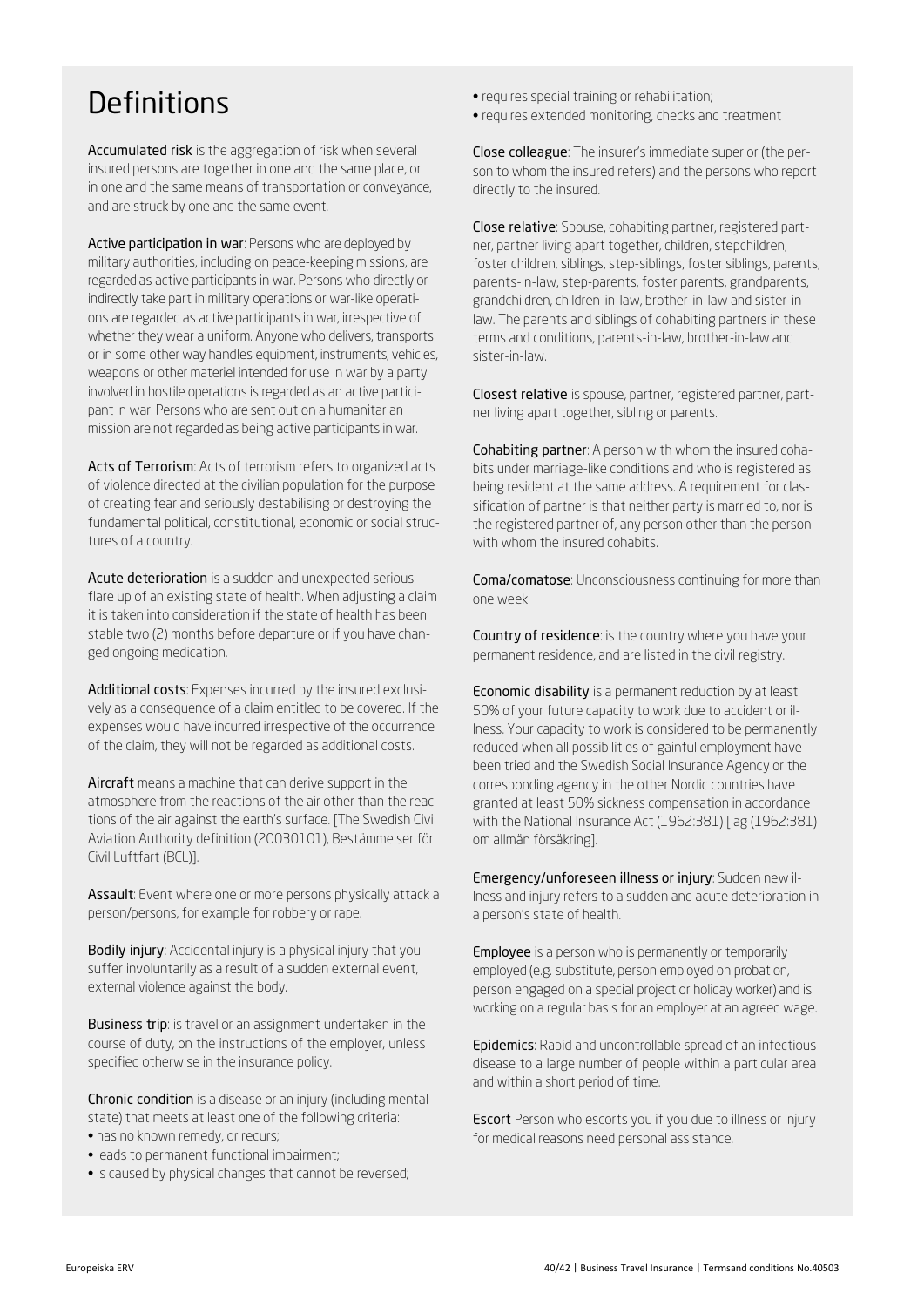# **Definitions**

Event: e.g. a training session, a course, admission tickets to a sports game, a concert or the like.

Illness is a sudden deterioration of the state of health that is not deemed to be due to an accident.

Insured is the person whose interests are insured against damages or loss, or on behalf of whom insurance has been taken out. You are covered by the insurance as long as you are employed.

Kidnapping Unlawful detention of the insured, including where a political demand or a demand for a ransom is presented.

Luggage: Belongings which you have brought with you on a trip, such as hand luggage or checked-in luggage. Belongings you have purchased and/or acquired on the trip are also covered.

Market value is what it would cost in the open market to buy an item of the same type and in the same condition as the lost / damaged item when loss / damages occurred.

Medical disability is the reduction in physical or mental function, determined regardless of your profession or working conditions, or leisure time interests / activities. It must be possible to make an objective assessment of medical disability. Persistent pain, loss of an internal organ or loss of sensory organ are also classified as medical disability.

Medically necessary refers to a treatment that is essential to identify and treat a medical condition, and is in accordance with generally accepted medical practice and professional standards of medical care in the medical community at the time. The treatment must be consistent with the patient's symptoms, diagnosis and underlying condition.

Money is negotiable coins and banknotes.

Minimum Connection Time: The transfer time the airline or airport state in their timetables as minimum requirement for change of flight. If you have not checked in to your final destination, one hour should be added to the official transfer time.

Mountaineering/rock-climbing: Climbing on rocks and ice with special equipment such as ropes, crampons and step-irons.

Natural disaster: A non-man-made catastrophic situation which unleashes natural forces, including earthquakes, volcanic eruptions, hurricanes/typhoons/cyclones, tropical storms, tornadoes, floods, tidal waves and tsunamis.

Nordic region: Comprises Denmark, Finland, Iceland, Norway and Sweden.

Occurring at place of residence Claim events such as fire, flood or break-in, requiring your personal and immediate attendance.

Occurring at the workplace Claim events such as fire or burglary affecting a substantial portion of the workplace, non-authorized collective walk-outs in the company, fraudulent acts committed by a person employed in the company and requiring your personal and immediate attendance for financial reasons.

**Outpatient** A patient who receives medical treatment without being admitted to a hospital.

Particularly valuable property: An object or several identical objects together, which without being theft prone property have a combined value of more than SEK 10 000.

Physician Unless otherwise stated in these terms and conditions, the treating physician at the destination who must be qualified to perform the occupation and have a medical degree.

Policyholder: The company/association specified as policyholder in the insurance policy. The policyholder has sole right to enter into an agreement with Europeiska ERV concerning amendments or cancellation, and to receive notice of termination of the insurance policy.

Political unrest: Actions where local population or groups thereof actively attempt to influence those in power and/or authorities with a wish for system changes, often by violent means, which lead to physical intervention by those in power and/or authorities.

Pre-existing medical condition is every medical condition or associated condition that existed or previously required treatment, medication or advice from a physician or other medical staff or that was diagnosed or that you knew about or reasonably should have known about, whether a physician was consulted or not.

Public transport: Publicly available means of transport such as commercial airlines, commercial and/or public bus, train or ferry companies in scheduled operation.

Reasonable and necessary: costs which Europeiska ERV, when the actual circumstances are taken into account, can expect to be standard and customary at the location where the costs incurred.

Regular workplace is the stationary place where the daily work is conducted in the country of residence.

Relative is spouse / partner / registered partner, children, stepchildren, brothers / sisters, parents, grandparents, parents-inlaw, grandchildren, brothers- / sisters-in-law,